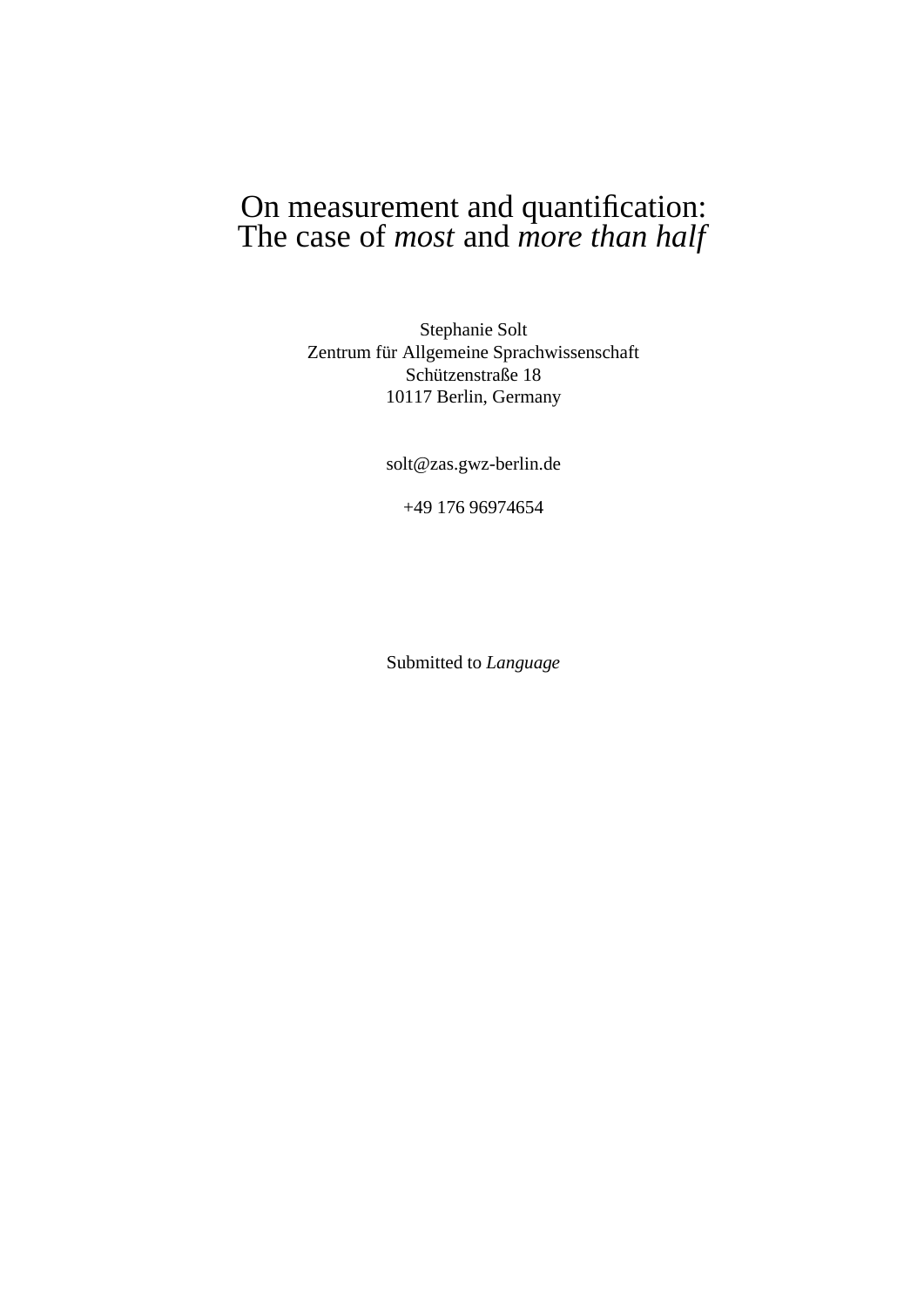#### **Acknowledgments**

Portions of this material were presented at the *4th Workshop on OT and Interpretation (Utrecht)*, the *CUNY Syntax Supper*, the *84th Annual Meeting of the LSA*, *Modelling Interaction, Dialog, Social Choice, and Vagueness (MIDiSoVa)*, and *Logical Models of Reasoning with Vague Information (LoMoReVI)*, and I would like to thank these audiences for their comments and suggestions. For very helpful discussions and comments on earlier drafts of this paper, I am especially grateful to Anton Benz, Chris Cummins, Justin Halberda, Larry Horn, Manfred Krifka, Bill McClure, Rick Nouwen, Robert van Rooij, Galit Sassoon, Uli Sauerland and Jakub Szymanik. Thanks also to Nicole Gotzner for assistance with the corpus analysis. Work on this paper was supported by the European Science Foundation (ESF) and the Deutsche Forschungsgemeinschaft (DFG) under the auspices of the EuroCORES Programme LogICCC.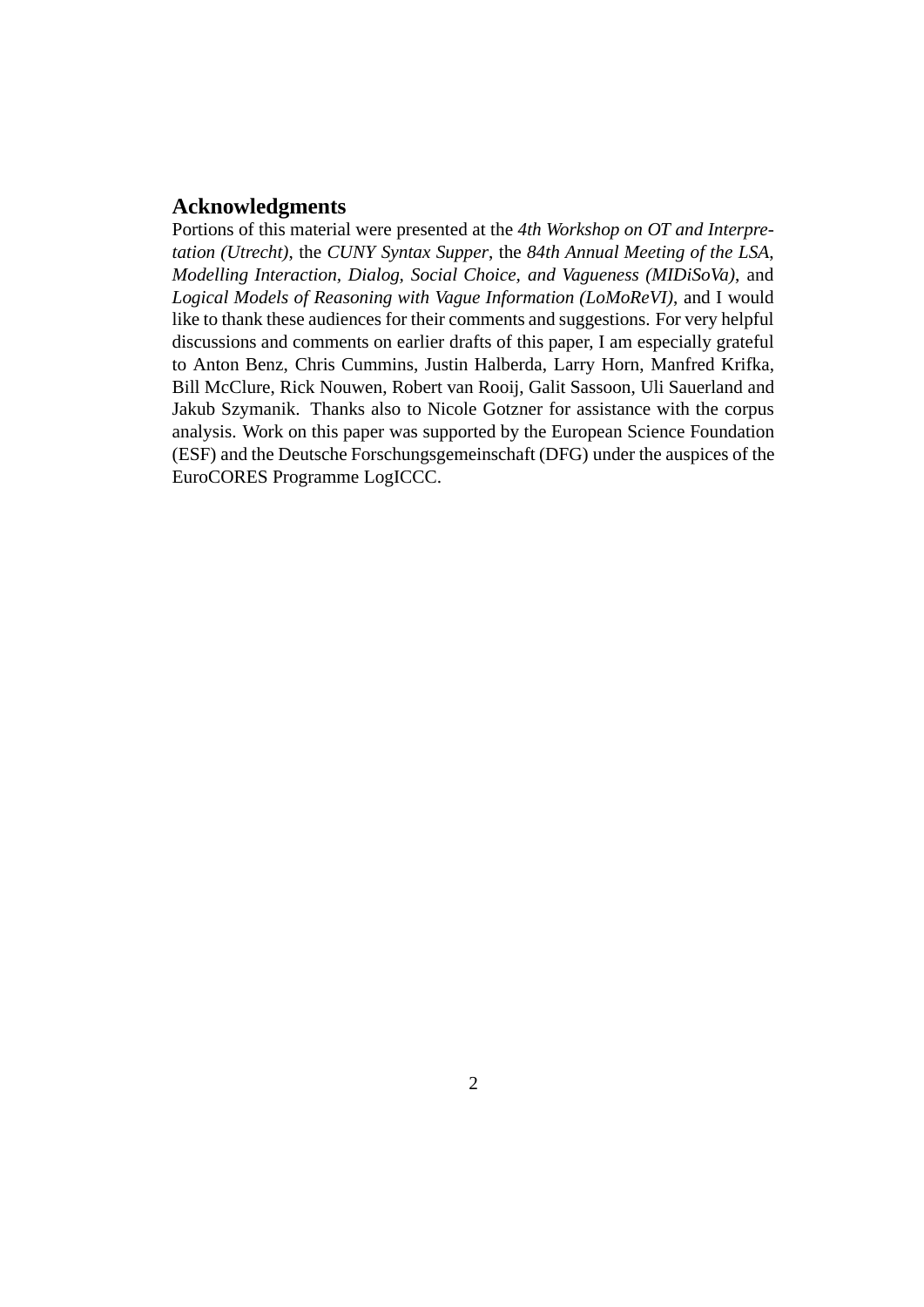# On measurement and quantification: The case of *most* and *more than half*

#### **Abstract**

This paper presents corpus data illustrating a range of previously unnoticed distributional and interpretive differences between the superficially equivalent quantifiers *most* and *more than half*. It is shown that all of them derive from a basic difference in logical form (per Hackl 2009), which places different requirements on the structure of the underlying measurement scale: *more than half* must be interpreted relative to a ratio scale, while *most* can be interpreted relative to an ordinal or semi-ordered scale, the latter parallel in structure to the leading psychological model of humans' approximate numerical abilities. These results demonstrate the relevance of measurement theoretic concepts to natural language meaning, and point in particular to the conclusion that the grammar includes measurement scales whose points are not totally ordered with respect to one another. This case study also illustrates a close link between the semantics of quantitificational expressions on the one hand and the cognitive representation of quantity and measure on the other.

# **1 Introduction**

#### **1.1 Modes of comparison**

Suppose I have two objects – rocks, let's say – and I want to know whether the first is heavier than the second. There are (at least) two ways that I might go about finding this out. To take one approach, I could place the first rock on a scale and write down its measured weight, do the same with the second rock, and then compare the two values I have recorded (e.g., 452 grams vs. 319 grams). Alternately, I could place the two rocks on the two pans of a balance scale, and observe which side hangs lower, without in any way representing or recording the weight of either rock individually. We might call these two procedures 'digital' and 'analog', respectively.

Now suppose that the question is whether the first rock weighs more than half as much as the second. In this case, the digital procedure can still be applied: I weigh the first rock and record that value, weigh the second rock and divide the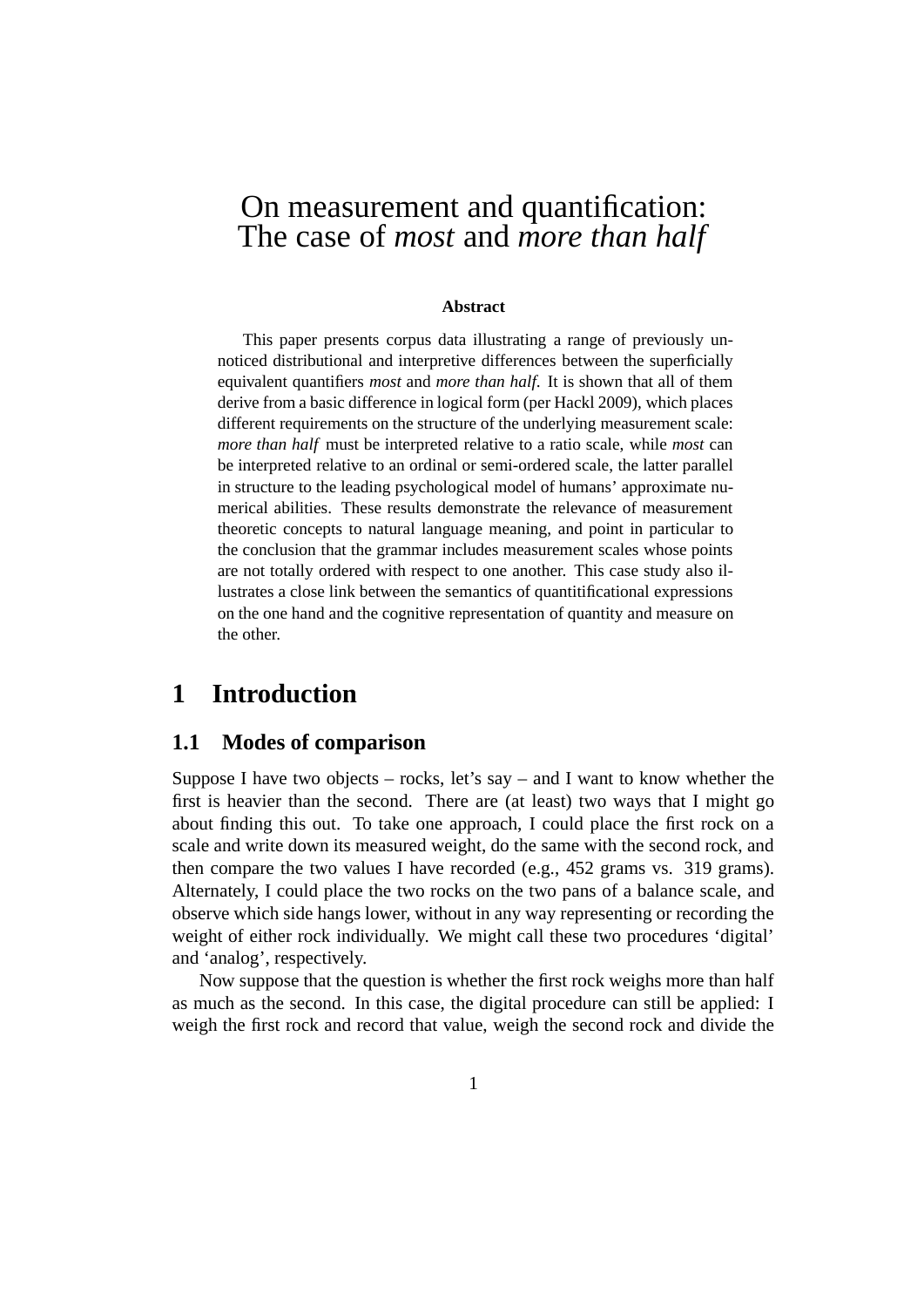resulting value by two, and then compare the two values. But in this case, the analog procedure will not work: "half as much as the second rock weighs" is not an object that can be placed on a balance.

There is a fundamental difference between the two modes of comparison illustrated above. The first assigns each entity a numerical measure which can be compared to the measures of other individuals, and which may serve as input to mathematical operations (in the example above, division by two). The second, on the other hand, merely establishes a relationship of 'greater than' between two entities. Given some set of entities, we could via a series of pairwise comparisons establish a rank ordering of its members. This ordering could in turn be given a numerical representation in an order-preserving way, for example by assigning the number 1 to the highest ranked entity, 2 to the next highest ranked, 3 to the third highest ranked, and so forth. But the numbers assigned in this way would in an important sense be arbitrary. By contrast, in the case of the first procedure, the only arbitrariness is in the choice of the unit of measurement; once this is fixed, so too is the value assigned to each individual.

These observations are by no means new. There is an entire field of study, namely measurement theory, devoted to understanding how the properties of and relationships between entities can be represented numerically (Kranz et al. 1971). A basic finding is that not all types of relationships can be given a numerical representation that supports comparisons such as that between the ratios of measures. Results from cognitive psychology support a somewhat parallel distinction in how humans perform comparisons: in particular, comparison of the sizes of two sets may proceed via a precise symbolic representation of their cardinality, or via a more basic analog representation of their magnitude (Dehaene 1997).

The main theme of the present paper is that distinctions of this sort are relevant to language as well. Specifically, certain expressions of measure assume the possibility, at least in principle, of applying one or the other of these procedures to their assessment. This distinction has consequences for both the distribution and the interpretation of these items.

The domain of inquiry within which I will explore this topic is quantification, with specific focus on the proportional quantifiers *most* and *more than half*, as in the following:

- (1) a. Most Americans have broadband internet access
	- b. More than half of Americans have broadband internet access

The specific claim that I will argue for is that *more than half* assumes the first of the two modes of comparison discussed above (the digital one), while *most* favors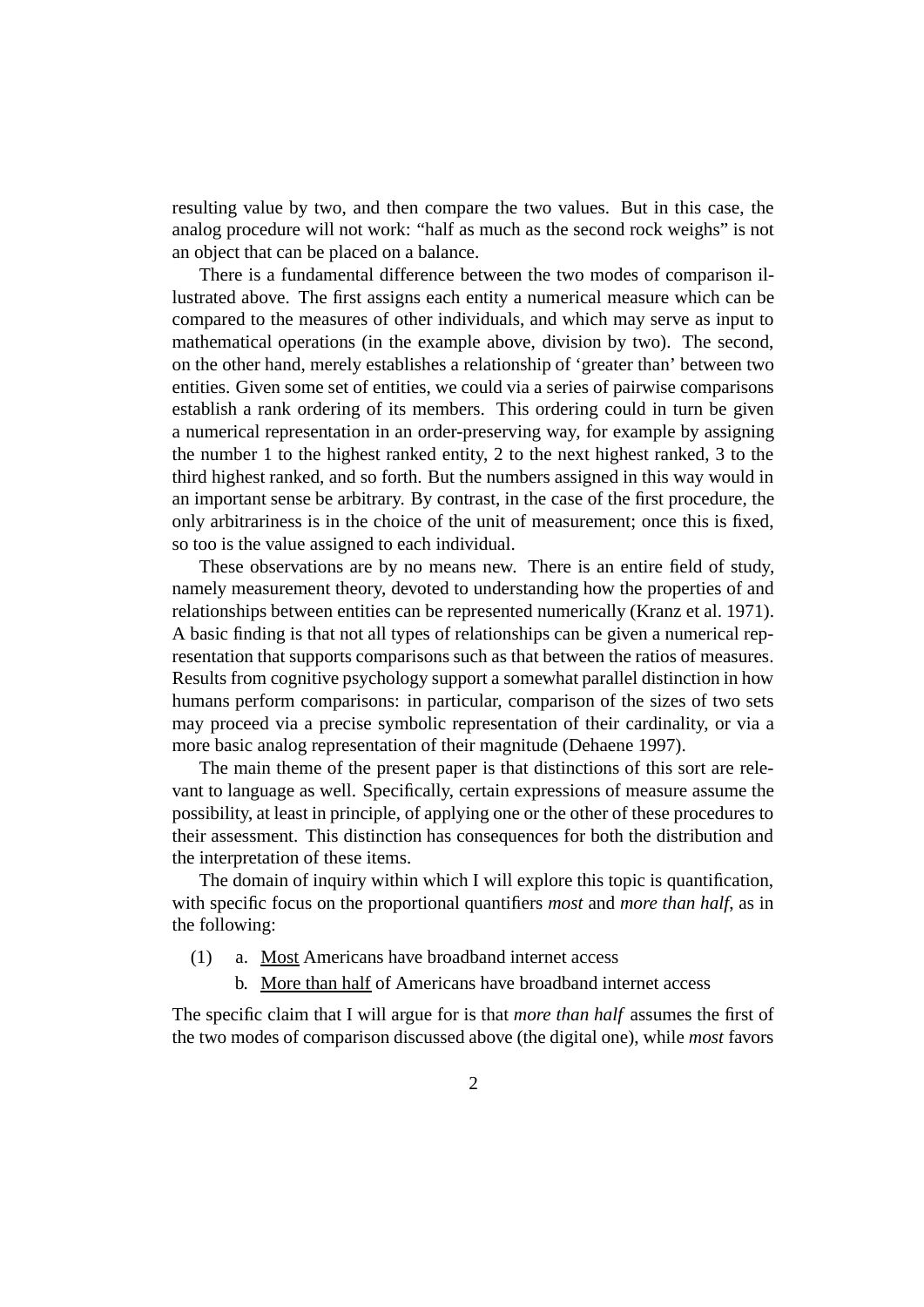the second (the analog one).

More broadly, the results from this domain will provide evidence for the relevance of measurement theoretic concepts to natural language meaning. Specifically, measurement scales vary in the strength of the ordering relationships that they are based on, and this has linguistic consequences. Beyond this, this case study will point to a meaningful connection between the semantics of quantitificational expressions on the one hand and the cognitive representation of quantity and measure on the other.

### **1.2 The semantics of** *most* **and** *more than half*

At first glance, (1a) and (1b) seem to be more or less equivalent in meaning, both true if the relationship in (2) holds:

(2) # of Americans who have  $BB > #$  of Americans who don't have BB

In fact, introductory semantics textbooks (e.g. Chierchia and McConnell-Ginet 2000) typically present the semantics of *most* as yielding the truth conditions in (2).

That such an analysis is too simplistic has been pointed out by many authors (see e.g. Huddleston and Pullum 2002). Most obviously, speakers commonly have the intuition that *most* and *more than half* differ in their lower bounds: while a simple majority is sufficient to establish the truth of an examples such as (1b) with *more than half*, a greater proportion is required for the corresponding *most* example (e.g. (1a)). This is illustrated nicely by examples such as the following:

- (3) a.  $??$ Most of the American population is female
	- b. More than half of the American population is female

In the situation where the American population has a very slight female skew (in 2009, the numbers were 50.7% female vs. 49.3% male), (3b) is a true statement, while (3a) is highly infelicitous. Speakers do not entirely agree as to the nature of the infelicity: some judge (3a) as outright false, while others feel it to be true but pragmatically inappropriate. But there is no disagreement that there is a sharp contrast here.

Contrasts in interpretation between *most* and *more than half* have also figured prominently in the debate on the semantics/pragmatics interface. *More than half* is unarguably defined by its lower bound. On the neo-Gricean view championed in particular by Horn (2005), *most* is likewise semantically lower bounded, with the upper bound ('not all') derived pragmatically via scalar implicature. An alternate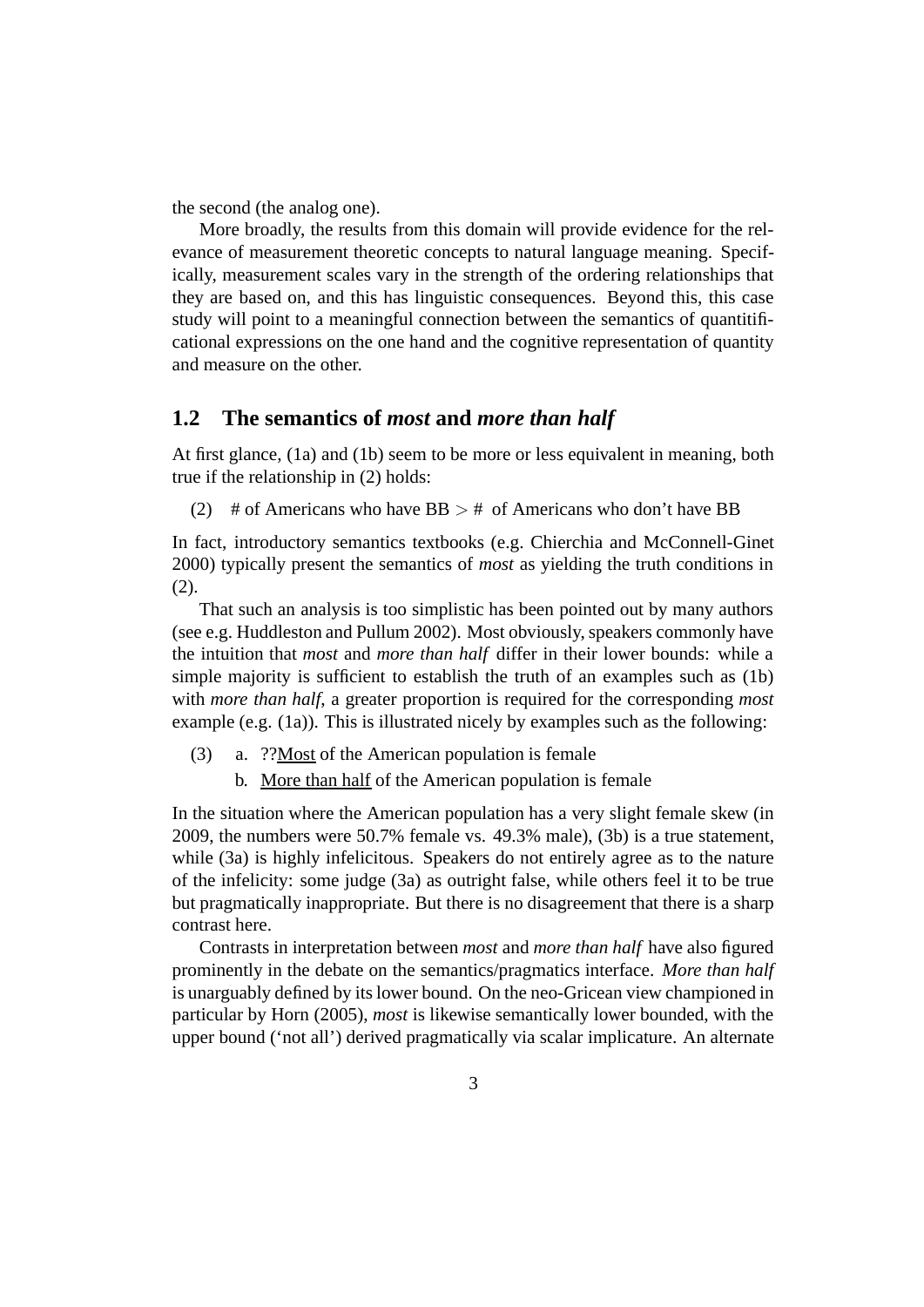view is offered by Ariel (2004, 2005), who proposes that the lexical meaning of *most* provides an upper as well as a lower bound (while still allowing *most* to be compatible with the situation in which 'all' obtains).

In more recent work, which is particularly relevant to the discussion to come, Hackl (2009) proposes that both *most* and *more than half* require compositional analyses; the distinct logical forms that are so derived are truth conditionally equivalent but give rise to different verification procedures. Hackl supports this claim with experiments using a 'self-paced counting' paradigm. I will return to a more in depth discussion of Hackl's proposal below.

### **1.3 The present study**

In this paper, I take a novel look at the semantics of *most* and *more than half*. Drawing on corpus data illustrating their use in American English, I demonstrate previously unnoticed differences in their distribution, which I will argue (building on Hackl's analysis) stem from a fundamental difference in logical form that corresponds to a distinction in what sort of underlying ordering relationship assumed, a distinction that mirrors that between the two weighing procedures discussed at the start of the paper.

The organization of the paper is the following. In Section 2, I present the corpus data. Section 3 introduces the proposal, which draws on concepts from measurement theory and from cognitive psychology to formalize the weighing analogy discussed above. Sections 4 and 5 work out in more depth how the analysis can account for the observed patterns in the distribution of *more than half* and *most*, respectively. Finally, Section 6 summarizes the conclusions, and draws parallels to related phenomena, in particular the divergent behavior of the positive and comparative forms of gradable adjectives.

# **2 Corpus analysis**

### **2.1 Data source**

Data for the analysis were drawn from the Corpus of Contemporary American English (COCA) (Davies 2008-), a 425 million word (approximately 20 million words per year for the years 1990-2011) corpus equally divided among spoken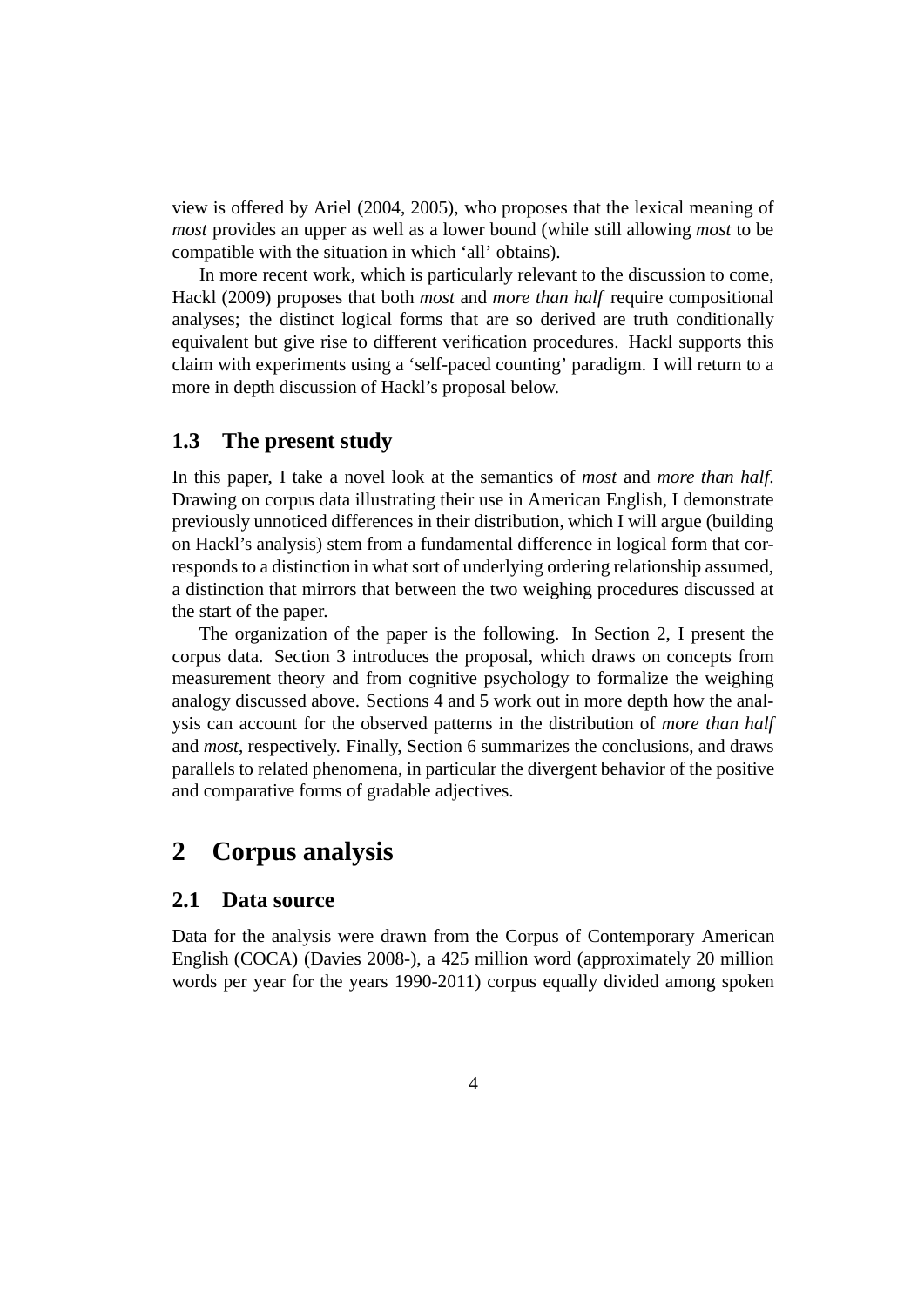language, fiction, popular magazines, newspapers, and academic texts.<sup>1</sup>

In total, there are 432,830 occurrences of *most* and 4857 occurrences of *more than half* in COCA. However, not all of these are relevant to the present analysis. In what follows, I focus on the use of these expressions as quantifiers in the nominal domain. I put aside the so-called relative proportional use of *most* (4a), as well as its use in adjectival superlatives (4b). Presumably there is a relation between the semantics of *most* in these uses and in its quantificational use (cf. Hackl 2009, for an analysis that links quantificational and relative proportional *most*), but I will not attempt to make the connection here. I also do not consider the use of *more than half* as an adverbial modifier (5), though again one suspects that a connection could be drawn.

- (4) a. Anabel read the most books
	- b. Anabel is the most diligent student in the class
- (5) The project is more than half finished

### **2.2 Findings**

A look at the corpus data demonstrates deep distributional and interpretive differences between *most* and *more than half*.

**Percentage range.** First, the corpus data substantiate the intuition that *most* is associated with higher proportions than *more than half*. Of course, in the majority of corpus examples involving the use of a quantifier, it is not possible to determine what the actual proportion is. However, there is one particular type of example, found quite commonly in the reporting of survey data, where a quantifier is used in conjunction with an exact percent; this usage gives us precisely the sort of data we need to investigate the proportions which are described by the two quantifiers in question. In (6) and (7) we see typical examples of this sort for *most* and *more than half*, respectively. Note that the cited percentages are considerably higher in the former than the latter case.

(6) a. The survey showed that most students (81.5%) do not use websites for math-related assignments (Education, 129(1), pp. 56-79, 2008)

 $1$ Data for the analysis were extracted in mid-2009, when the corpus covered the years 1990-2008, and its size was approximately 385 million words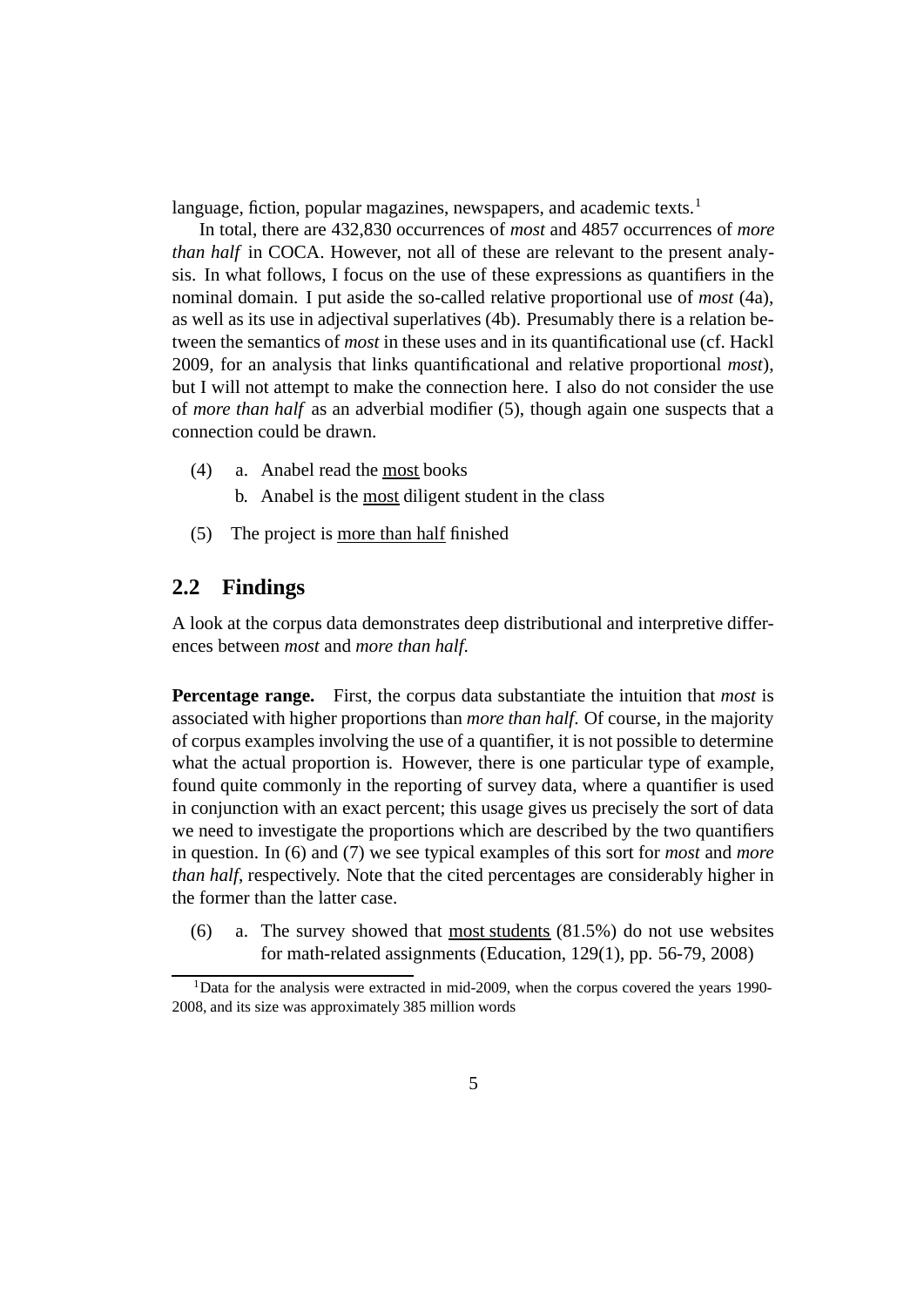

Figure 1: Percentages associated with *most* and *more than half*

- b. Most respondents  $-63$  percent  $-$  said the best movie for date night is a comedy (Redbook, 208(6), p. 158, 2007)
- c. Most Caucasian grandparents were married (67%), had attained an education level above high school (64%), and lived on an annual household income above \$20,000 (74%). (Journal of Instructional Psychology, 24(2), p. 119, 1997)
- d. Most respondents (92.6 percent) had completed high school (Journal of Environmental Health, 69(5), pp. 26-30, 2006)
- (7) a. More than half of respondents (55%) say that making money is more important now than it was five years ago (Money, 21(3), p. 72, 1992)
	- b. More than half of the respondents (60%) earned Ph.D. degrees (Physical Educator, 53(4), p. 170, 1996)
	- c. And while more than half of us grill year-round (57 percent), summertime is overwhelmingly charcoal time (Denver Post, 24/5/2000)
	- d. Booz Allen Hamilton, a technology consultancy, concluded in a study that more than half of new hires (51 per cent) were found through the Internet (Christian Science Monitor, 2000)

This pattern is confirmed quantitatively. Figure 1 tallies the 54 examples of this type found in the corpus for *more than half*, and the corresponding 141 exam-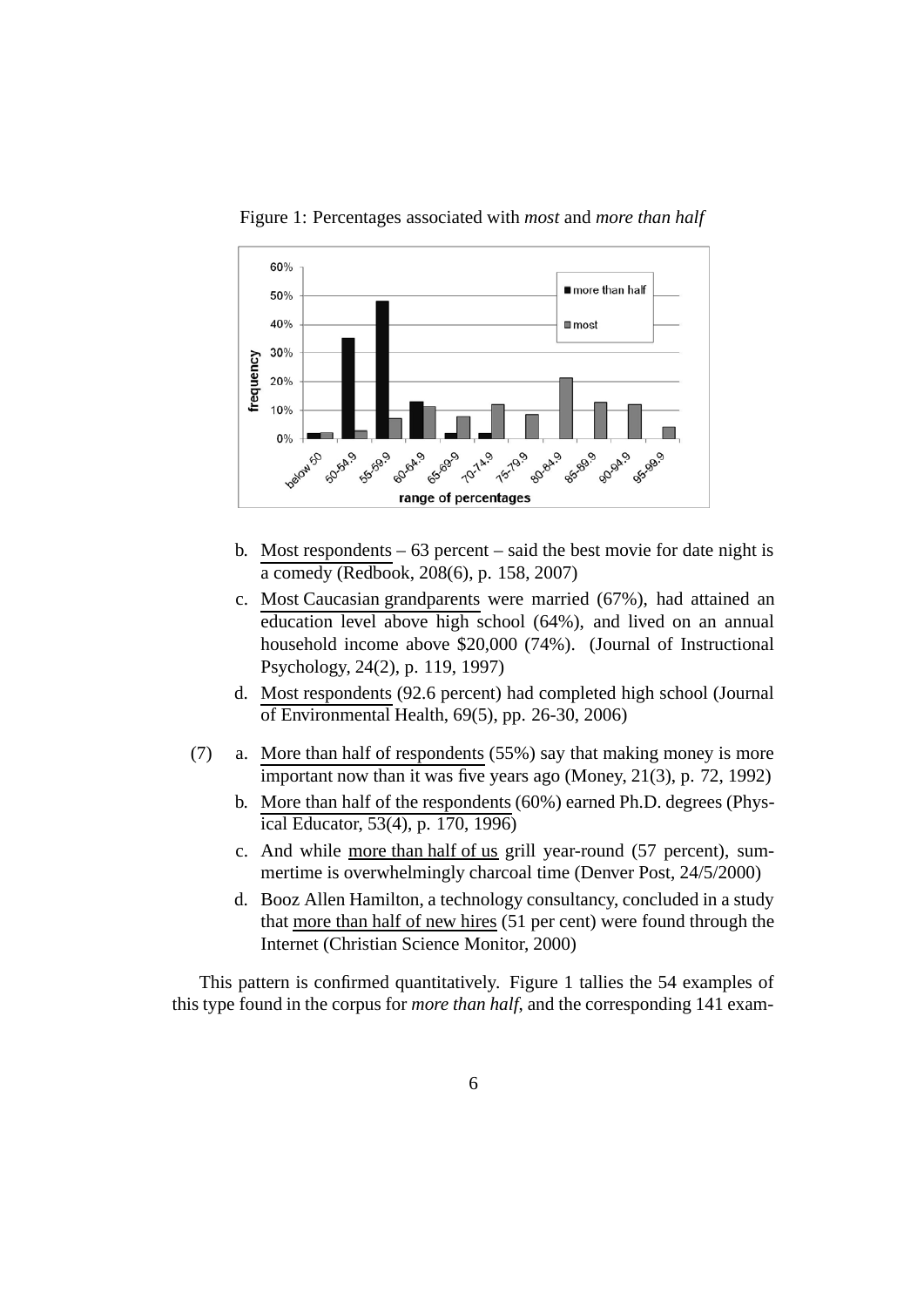ples, involving the same nouns, for *most*. <sup>2</sup> These data show that *more than half* is almost exclusively used for percentages between fifty and sixty-five percent, while *most* is rarely used for percentages below sixty percent, and quite common up to ninety percent and higher. This pattern to a large extent mirrors results of acceptability judgments reported by Ariel (2004), which show that that *more than half* is accepted at a higher rate than *most* for proportions close to 50%.<sup>3</sup>

**Generic vs. survey results readings.** The numerical data discussed above are the first indication of a divergence in the behavior of *most* and *more than half*, but the differences go much deeper than this. As seen in the corpus examples in (8), *most* can readily be followed directly by a plural noun phrase, and in this case tends to take on a generic interpretation. (8a), for example, says something about the behavior of people in general; (8c) tells us something about teens in general.

- (8) a. Most people follow the moral judgments of those around them.  $\overline{\text{(Writer, 121(7), pp. 30-33, 2008)}}$ 
	- b. Money is at least partly a control issue in most families. (Money, 32(1), p. 106, 2003)
	- c. Most teens want to fit in with their peers. (CNN YourHealth, 31/8/2002)

By contrast, *more than half* has a very different feel. As illustration, when *most* in natural examples of this sort is replaced by *more than half of*<sup>4</sup>, as in (9), the results are decidedly odd, and the generic flavor is lost entirely. Rather, to the extent that the resulting sentences are acceptable, they have what might be termed a 'survey results' interpretation; (9c), for example, seems to report on some sort of survey of teens.

- (9) a. ?More than half of people follow the moral judgments of those around them.
	- b. ?Money is at least partly a control issue in more than half of families.
	- c. ?More than half of teens want to fit in with their peers.

 $2$ The noun was held constant in order to avoid any possible confound that might arise if particular nouns tend to be used with particular percentage ranges.

<sup>3</sup>In fact, Ariel's data are for the Hebrew word *rov* 'most' rather than the English *most*; however, absent evidence to the contrary it is reasonable to assume their interpretations to be parallel.

<sup>4</sup>*More than half* cannot be followed directly by a plural noun, i.e. \**more than half people*, but instead occurs in a pseudopartitive structure with *of*.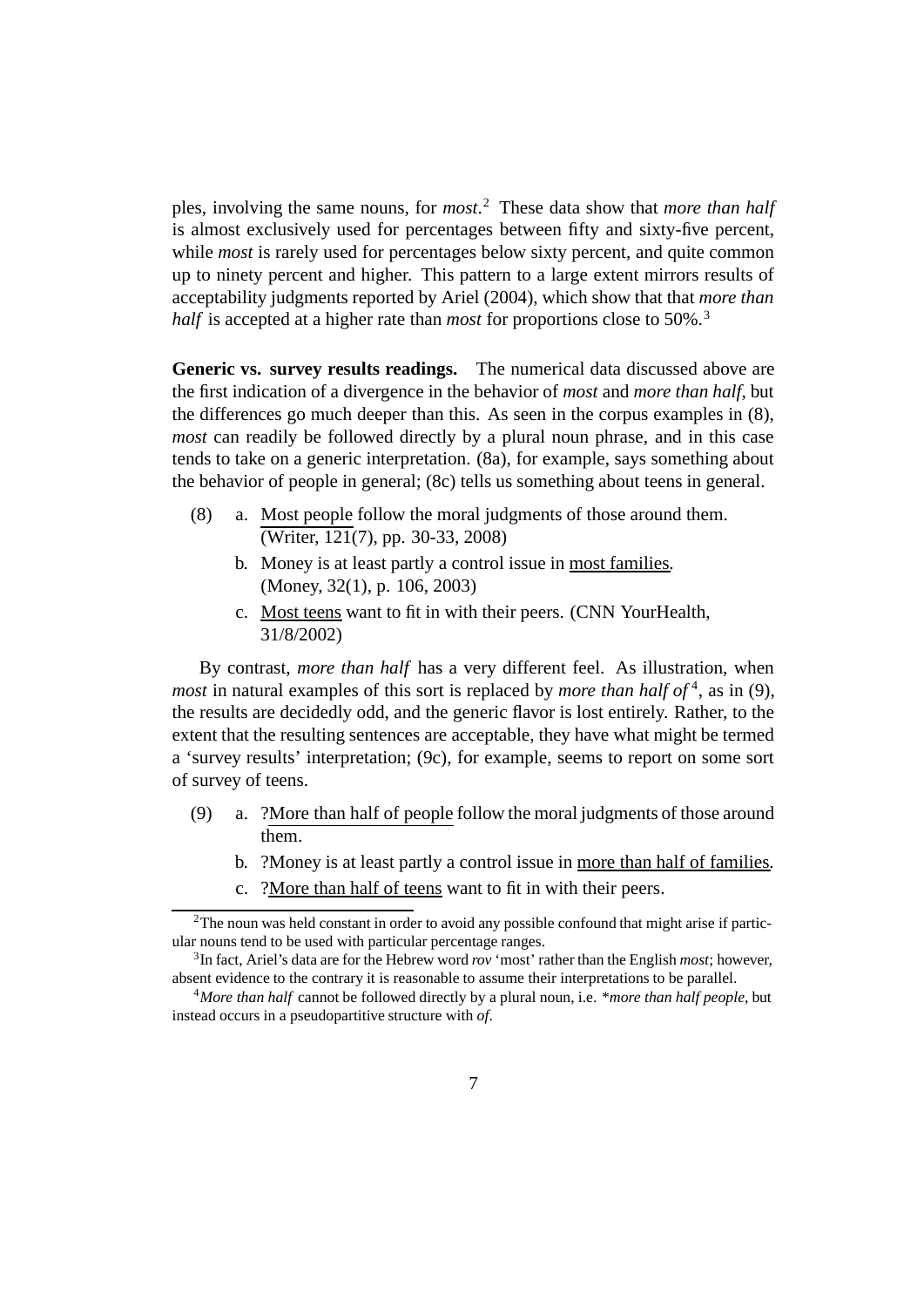**Noun phrase structure.** The preceding examples point to both syntactic and interpretive differences between noun phrases containing *most* and *more than half*. Both of these can be characterized in greater depth. To start with the syntactic side, the felicitous examples for *most* in (8) involved the quantifier being followed directly by a plural nominal. In the case of *most*, this is common. But by contrast, it is quite infrequent that *more than half* occurs in a pseudopartitive construction with a bare plural nominal. Instead, the majority of occurrences involve a partitive construction, where *more than half* is followed by a definite description (10a,b) or pronoun (10c), or by a noun phrase of the form *all NP* (10d).

- (10) a. . . . more than half of the men detained at Guantanamo have never committed a single act of hostility against the U.S. government. (Denver  $&$  the West, letters to the editor,  $1/18/2007$ )
	- b. Altfest says that more than half of his clients who accept early-out offers continue to work, often as consultants. (Fortune,  $143(2)$ , p. 247, 2001)
	- c. In Illinois, the organ bank reports nearly 4,000 people on the organ transplant waiting list – more than half of them waiting for kidneys. (Chicago Sun Times, 11/8/1999)
	- d. More than half of all farmworkers earn less than \$12,500 annually (Ms, 15(2), p. 40, 2005)

To quantify this distinction, a sample of occurrences of the string "more than half of" was extracted from the corpus as follows: for each of the years 1990-2008, and each of the five genres included in the corpus (newspaper, magazine, fiction, academic and spoken), ten tokens of *more than half of* were extracted, and classified according to the structure of the following nominal element. The same was done for *most*. Instances of relative proportional *most* and of *most/more than half* as an adverbial modifier were excluded.

The results are shown in Table 1. As seen here, the majority of *more than half* tokens (70%) involve a definite description, with plural noun phrases accounting for just a minority of cases (8%). By contrast, *most* occurs in a wider range of constructions; it is most commonly (57% of tokens) followed directly by a plural nominal, but definite descriptions and pronouns are also common (31% and 10% of tokens, respectively).

**Kind vs. group nominals.** The difference in the noun phrase structures found with *most* and *more than half* corresponds to an interpretive difference. Consider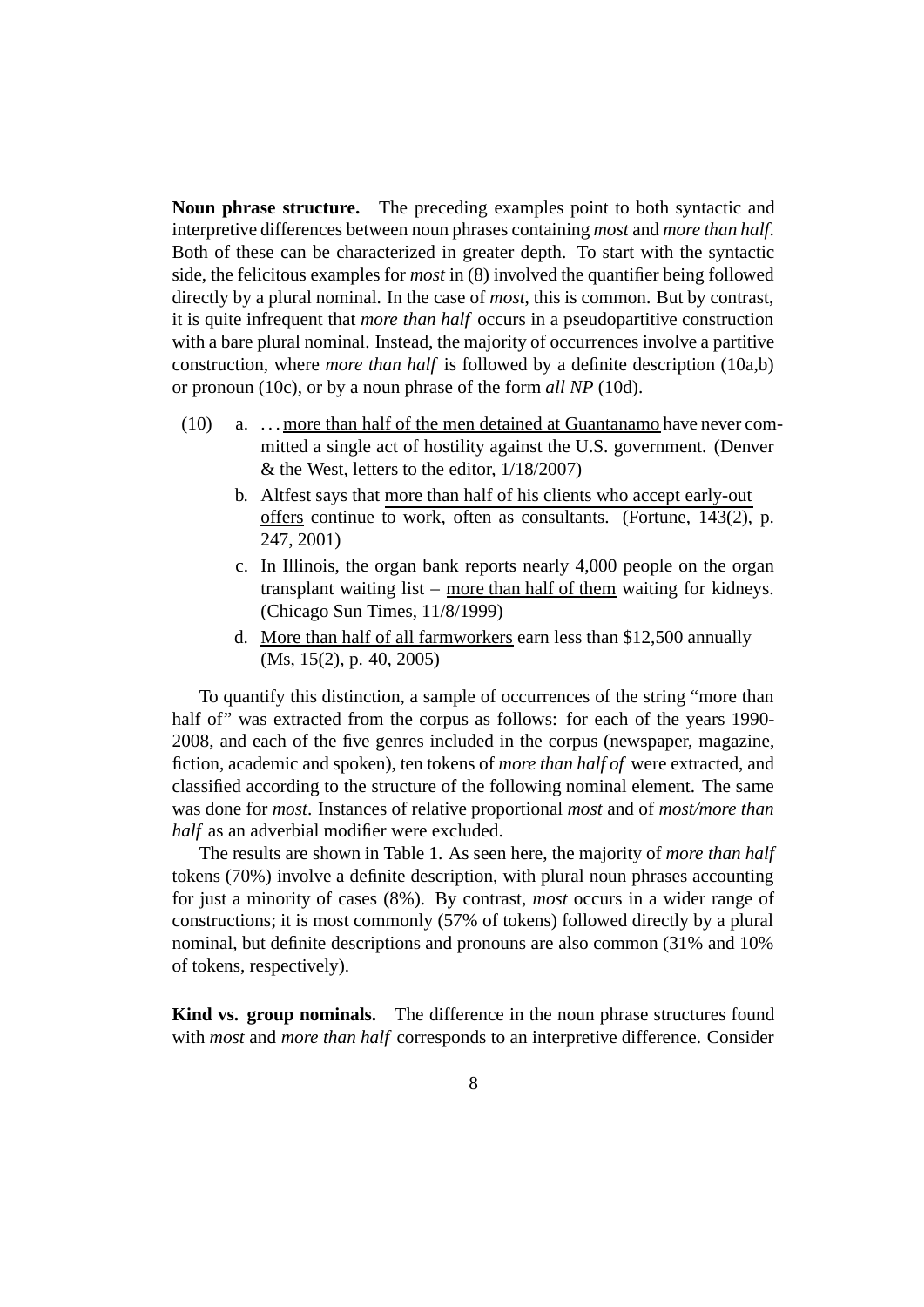|  | Table 1: Following nominal |  |
|--|----------------------------|--|
|--|----------------------------|--|

|                      | Most |                  | More than half |    |
|----------------------|------|------------------|----------------|----|
|                      | #    | $\%$             | #              | %  |
| Definite description | 282  | 31               | 606            | 70 |
| Pronoun              | 95   | 10               | 79             | 9  |
| Bare plural          | 516  | 57               | 68             | 8  |
| 'All NP'             |      | $\left( \right)$ | 72             | 8  |
| Bare singular        | 8    |                  | 17             | 2  |
| Other                | 8    |                  | 18             | 2  |
| Total                | ng   | 100              | 860            |    |

the *more than half* examples in (10). What unifies cases involving definite descriptions and pronouns, as in (10a-c), is that the downstairs noun phrase denotes a set or group of individuals localized in space and time (e.g. 'the men detained at Guantanamo'; 'his clients who accept early-out offers'; 'them', referring to patients on Illinois' transplant list). The same can be said about examples with *all*, such as (10d): here, it is the maximal (contextually relevant) set of farmworkers over which *more than half* quantifies.<sup>5</sup> By contrast, the plural noun phrases in the *most* examples in (8) are most easily interpreted as denoting the members of a kind in general.

Furthermore, this generalization extends to those minority of cases where *more than half* is followed directly by a plural noun phrase. While an example such as (9c) is odd, and particularly cannot be read as saying something about teens generally, (11) is fine; the difference is that here, it is a particular group of teens (those who took part in the mentioned survey) whose attitudes are characterized.

(11) More than half of teens surveyed said they are "not too careful or not at all careful" to protect their skin. (Todays Parent, 23(7), p. 154, 2006)

In what follows I will use the terms 'kind nominal' and 'group nominal' to refer to these two types of plural expressions (though without claiming that the nominal in the kind cases actually denotes the kind, nor taking any position as to what sort of thing a kind is).

<sup>5</sup>In this respect, the precise function of *all* in examples such as (10d) is not entirely clear. For myself, the corresponding example without *all* remains grammatical, though less natural, and there is no obvious change in meaning. Brisson's (2003) of *all* as a maximizing element may be relevant here.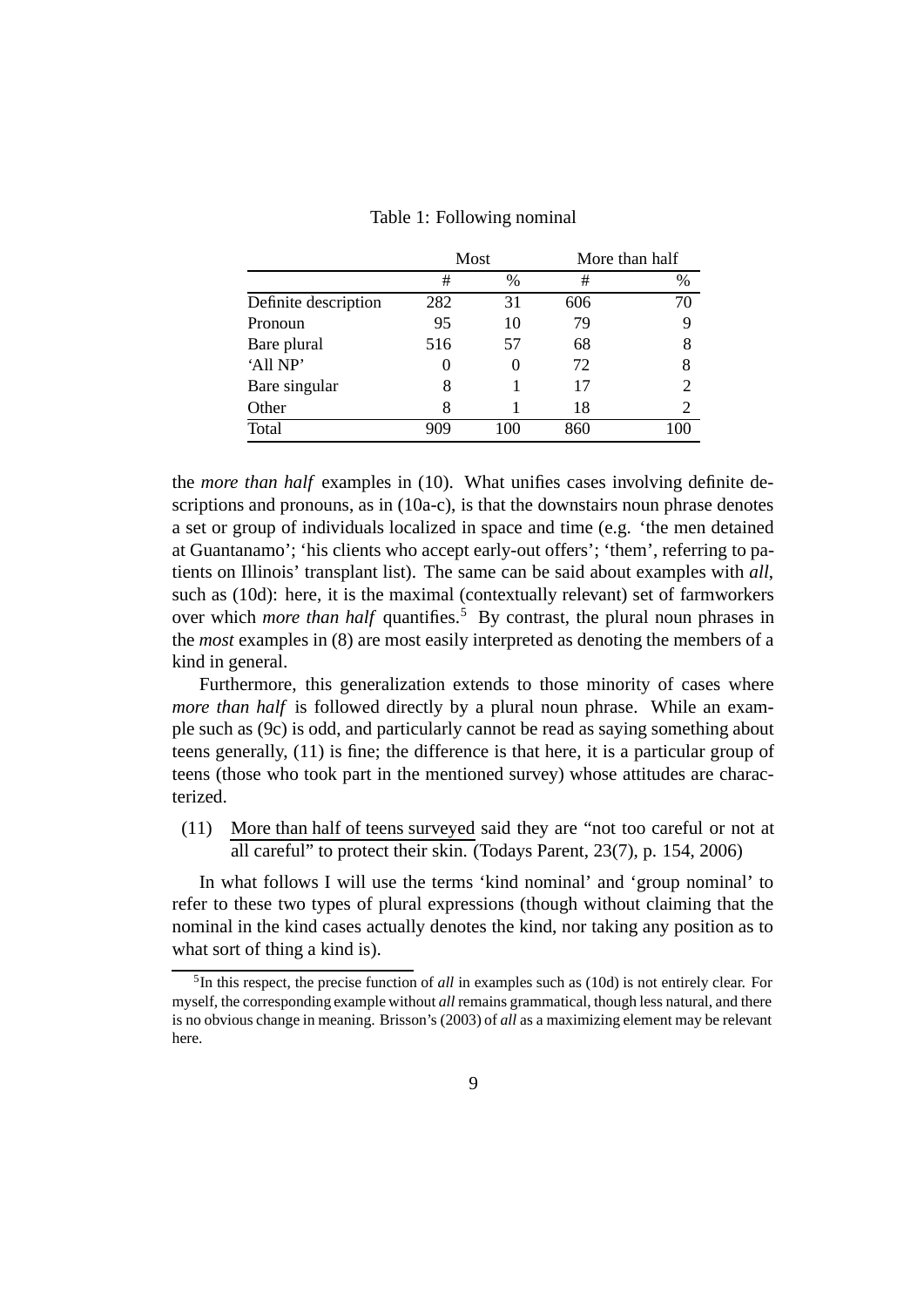Table 2: Presence of supporting data

|                 | Cases with supporting data mentioned |                |  |
|-----------------|--------------------------------------|----------------|--|
|                 | Most                                 | More than half |  |
| Americans       | 13/100                               | 5/12           |  |
| Men             | 5/100                                | 4/6            |  |
| Women           | 7/100                                | 4/5            |  |
| <b>Students</b> | 36/100                               | 5/5            |  |
| Patients        | 39/100                               | 5/5            |  |
| Families        | 11/100                               | 1/2            |  |
| <b>TOTAL</b>    | 111/600                              | 28/35          |  |
|                 | 19%                                  | 80%            |  |

It is modification that makes the group reading salient. Unmodified *teens* in (9c) is most easily interpreted as denoting teens as a whole, or some unspecified subset thereof, giving the sentence as a whole a generic feel. By contrast, the modified *teens surveyed* denotes a particular set of members of that kind. This pattern can also be confirmed quantitatively: in 75% of tokens of *more than half* in a pseudopartitive construction, the noun is modified in some way (e.g. with an adjective or relative clause); this compares to just 38% of tokens for *most*+plural.

**Supporting data.** The intuition that *more than half* (in contrast to *most*) has a 'survey results' interpretation is corroborated by examining the degree to which some sort of data is cited to support the use of the two quantifiers. To assess this, six plural nouns were selected that occurred multiple times in the corpus with *more than half*; for each, the proportion of cases was tallied in which there was mention of supporting data in the immediate context. As supporting data, I counted explicit numerical data (as in examples such as (6) and (7)), mention of a study or analysis, or a footnote to a data source. For comparison, the same analysis was done for the first 100 occurrences of each of the the same six nouns with *most*. <sup>6</sup> As seen in Table 2, the difference is dramatic: in 80% of cases with *more than half*, there is some reference to supporting data; but this is the case for just 19% of the cases with *most*. To put this diffently, *more than half* is typically used when actual numerical data is being reported; *most* is not.

 $6$ The restriction to 100 tokens per noun was necessitated by the very large number of occurrences of *most* with these nouns, e.g. over 2000 occurrences of *most Americans*.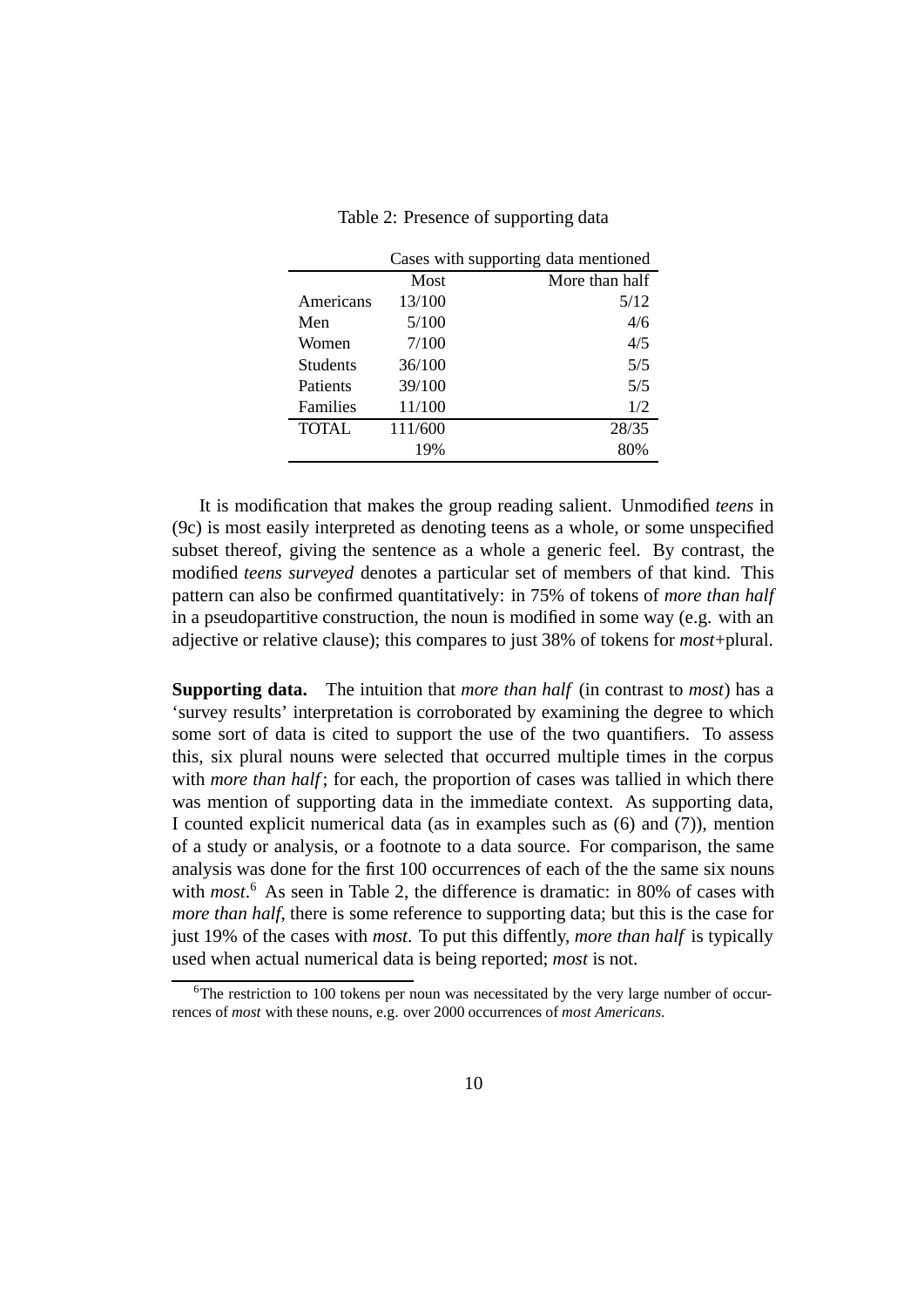**Vague and uncountable domains.** Perhaps the most intriguing difference between *most* and *more than half* relates to the sort of domains over which they quantify. Consider corpus examples such as the following (which are representative of many similar cases):

- (12) a. But like most things, obesity is not spread equally across social classes (Mens Health, 23(7), p. 164, 2008)
	- b. Most beliefs, worries, and memories also operate outside awareness (Science News, 142(16), 1992)
	- c. But he had enough material on his truck to handle most problems (Contractor, 47(4), p. 30, 2000)

All of these sentences are entirely felicitous, but when one stops to think about it, there is something quite odd here. To take (12a) as an example, the 'things' whose distribution across social classes is discussed do not seem to be the sort of entities that we could put on a list and count. The same could be said about 'beliefs, worries and memories' and 'problems' contractors face: what constitutes an individual member of that domain is vague. (For example, what exactly constitutes a 'problem' experienced by a contractor? When does one end and the next start?) Yet quantification with *most* is nonetheless acceptable.

The same cannot be said about *more than half*. When *most* in the attested examples is replace *more than half*, as in (13), the result is once again peculiar:

- (13) a. ?But like more than half of things, obesity is not spread equally across social classes.
	- b. ?More than half of beliefs, worries, and memories also operate outside awareness.
	- c. ?But he had enough material on his truck to handle more than half of problems.

The infelicity of the examples in (13) is not merely due to the above-mentioned tendency for *more than half* to occur in a partitive construction; the corresponding examples with a partitive or *all* NP are also peculiar:

- (14) a. ?But like more than half of all things, obesity is not spread equally across social classes.
	- b. ?More than half of the patient's beliefs, worries, and memories also operate outside awareness.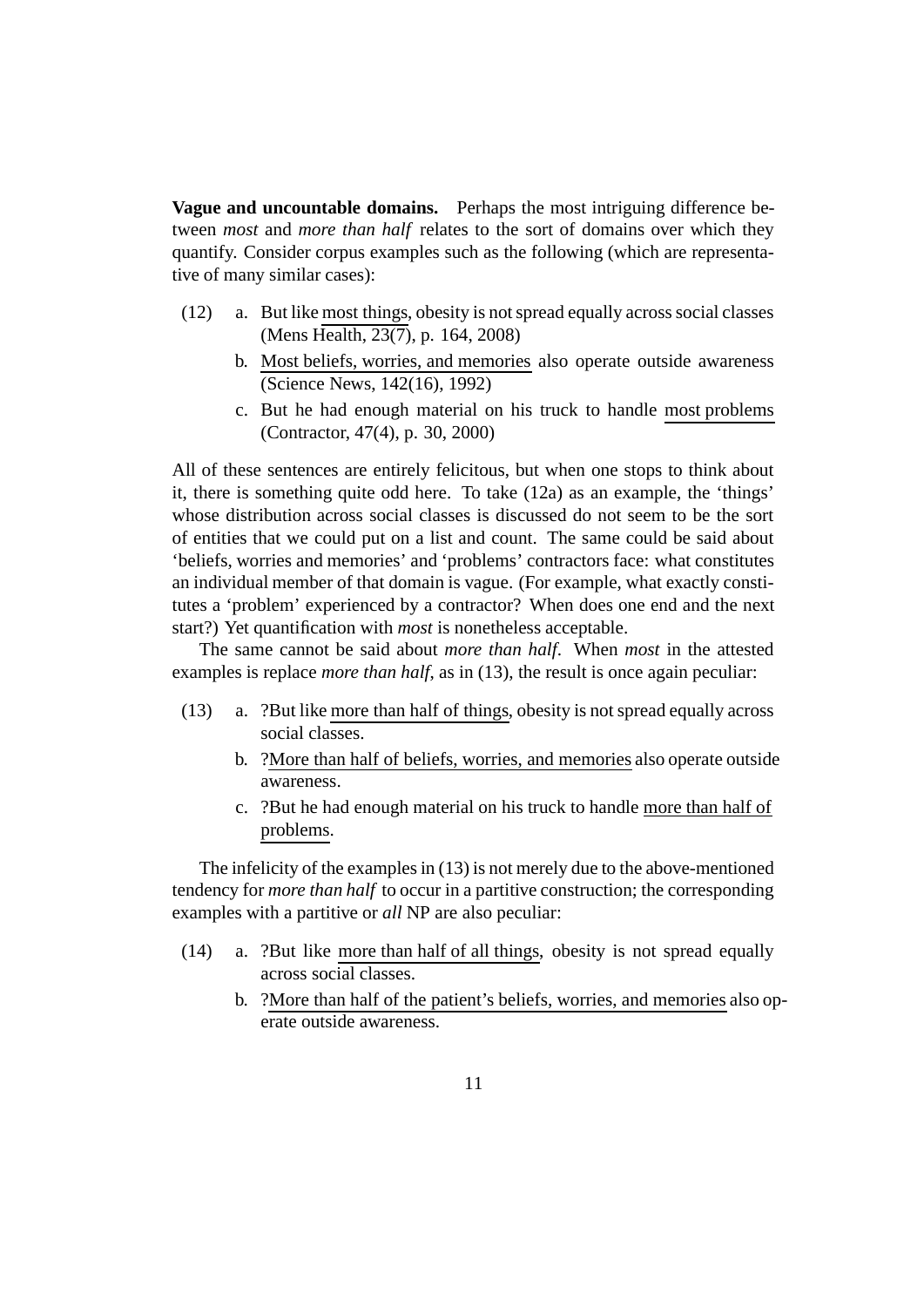c. ?But he had enough material on his truck to handle more than half of the problems contractors face.

Rather, the source of the oddness is the implication of enumerability that results: (13a), for example, seems to imply that we have in fact made an list of exhaustive list of 'things', and gone down that list to count how many are spread equally across social classes.

The following pair provides further support that lack of specificity is not the culprit. The denotation of *neighborhoods in Port-au-Prince* is localized in space (Port-au-Prince, Haiti) and time (here, the time of writing). Yet what constitutes a neighborhood is, in everyday speech, only loosely defined: boundaries between neighborhoods are informal at best, and there is no hard and fast rule for deciding whether a particular area of a city is a single neighborhood or two or more (or not part of a neighborhood at all). This indeterminateness does not affect quantification with *most* (15a), but when *more than half* is substituted (15b) it has the odd effect of suggesting that there is some exhaustive list of neighborhoods in Port-au-Prince. That is, the noun phrase here must be coerced to an enumerable interpretation to allow quantification with *more than half*.

- (15) a. Most neighborhoods in Port-au-Prince have community organizations that were in place prior to the earthquake. (Christian Century, 127(7), p. 10, 4/6/2010)
	- b. ?More than half of neighborhoods in Port-au-Prince have community organizations that were in place prior to the earthquake.

Thus *more than half* (but not *most*) requires a domain whose members can, at least in principle, be individuated (separated from one another in a non-arbitrary way) and enumerated (put on an exhaustive list and counted).

To substantiate these observations quantitatively, all of the tokens of *more than half* followed by a plural nominal, and a corresponding sample of tokens of *most* in this context, were classified according to the denotation of the nominal. The categories used were: people; units of people (e.g. households, couples); things/animals/locations; organizations (e.g. companies); 'events/cases', under which category were grouped repeatable occurrences or instances of a phenomenon (examples include *accidents*, *fireworks-related injuries*, *iTunes downloads* and *diabetes and prediabetes cases*); other abstract count denotations; mass denotations (typically pluralia tanta such as *resources* and *supplies*).

The results are given in Table 3. As seen here, in fully three quarters of the *more than half* examples, the plural nominal denotes a set of people (e.g. Ameri-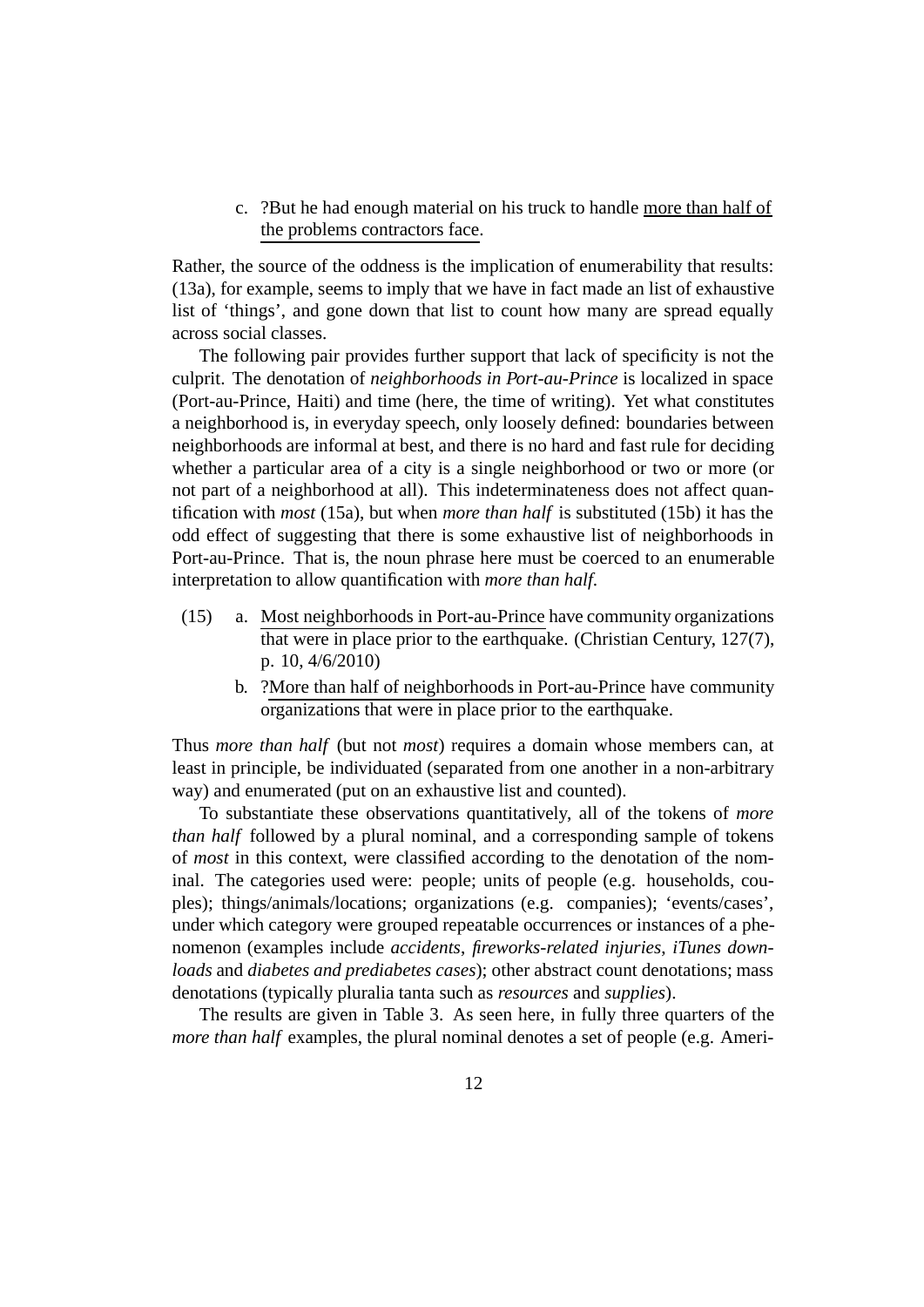|                                            | Most |               | More than half    |      |
|--------------------------------------------|------|---------------|-------------------|------|
|                                            | #    | $\frac{0}{0}$ | #                 | $\%$ |
| People                                     | 79   | 54            | 186               | 75   |
| Units of people (e.g. couples, households) | 3    | 2             | 11                | 4    |
| Things/animals/places                      | 18   | 12            | 12                |      |
| Organizations                              | 10   |               | 10                |      |
| Events/cases                               | 13   | 9             | 17                |      |
| Other abstract count                       | 24   | 16            | $\mathbf{\Omega}$ |      |
| <b>Mass</b>                                | 0    | $\Omega$      | 11                | 4    |
| $\cap$ tai                                 | 147  | 100           | 247               |      |

Table 3: Denotation of following nominal

cans, doctors, etc.), arguably the most readily countable type of entity there is (as a relevant parallel, Smith-Stark (1974) provides evidence that if a language marks number at all, it does so for nouns denoting humans). Things/animals/locations, units of people, organizations and events/cases (all fairly countable) are represented with a much lower level of frequency, and crucially, there are no instances of other types of abstract count nouns. By contrast, the category 'people' accounts for only half of the *most* tokens. The category 'other abstract count' makes up the next largest (16% of tokens). While some of these have easily countable denotations (e.g. *PhD programs*), we also find examples such as *courtroom duties*, *prevention efforts for young adults* and *steps the companies are taking*, entities that do not lend themselves to enumeration and counting.

**Quantitative measurement.** The examples discussed in the previous section involved plural nouns, and the dimension in question was number. A similar contrast is observed in the mass domain, where another dimension of measurement is involved. In (16) we see typical examples featuring *more than half* with a mass noun. Here, the dimensions involved (energy, area, liquid volume) can all receive a quantitative measure (expressed for example in kilowatt hours in the case of energy, square kilometers in the case of area, etc.).

- (16) a. More than half of home energy use goes to space heating and cooling. (Popular Mechanics, 184(6), p. 79, 2007)
	- b. In 1997, non-OPEC producers accounted for more than half of world oil production. (Futurist, 33(3), p. 51, 1999)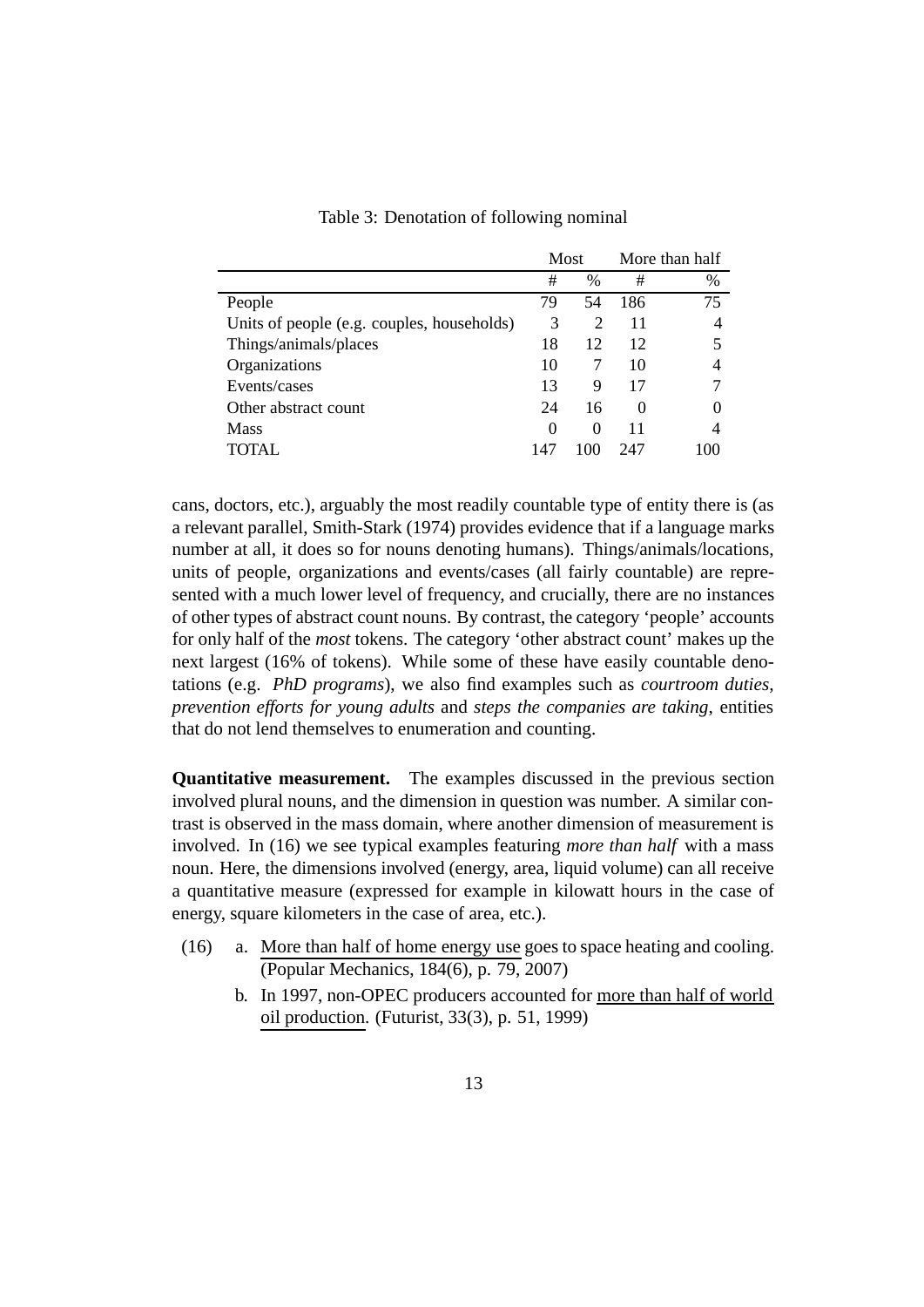c. In contrast to Turkey's relative abundance, more than half of Syrian territory gets less than 250 millimeters of rainfall per year. (Journal of International Affairs, 49(1), p. 123, 1995)

By contrast, *most* can occur with mass nouns whose denotations are abstract or unmeasureable, as in (17); replacing *most* with *more than half* again results in the same sort of infelicity observed in the count noun case.

- (17) a. But black activists acknowledge that most racism is not so blatant. (Associated Press, 16/9/1991)
	- b. ?But black activists acknowledge that more than half of racism is not so blatant.

Importantly, the infelicity of the (b) example again cannot be attributed to the pseudopartitive structure or the nonspecificity of *racism*. Examples of the following sort, involving a partitive structure and a spatially and temporally bounded manifestation of the phenomenon, are likewise bad. Rather, the issue is that racism is not the sort of entity that can be given a quantitative measure.

- (18) a. Most of the racism in America today is caused by ignorance.
	- b. ?More than half of the racism in America today is caused by ignorance.

Taken together, the examples in this section and the previous one demonstrate that *more than half* requires a domain whose members can be counted, or (in the mass case) which can otherwise be measured. When this fails – either because the individuals in the domain are too vague to allow counting, or because there is no quantitative measure – quantification with *most* is nonetheless possible, but quantification with *more than half* is not.

**Vague predicates.** The preceding section discussed a contrast in the domains over which *most* and *more than half* may quantify. A similar though somewhat more subtle contrast is observed in the sentential predicates that may co-occur with the two quantifiers. *Most* may occur with vague predicates, as in (19) (the predicates in question being *wealthy*, *ordinarily talented* and *lovely in their own way*):

- (19) a. . . . most of the tourists in the early days were wealthy. (Natural Parks,  $83(2)$ , p. 14)
	- b. Most of our employees are, like me, ordinarily talented. (Fortune, 157(13), p. 129, 2008)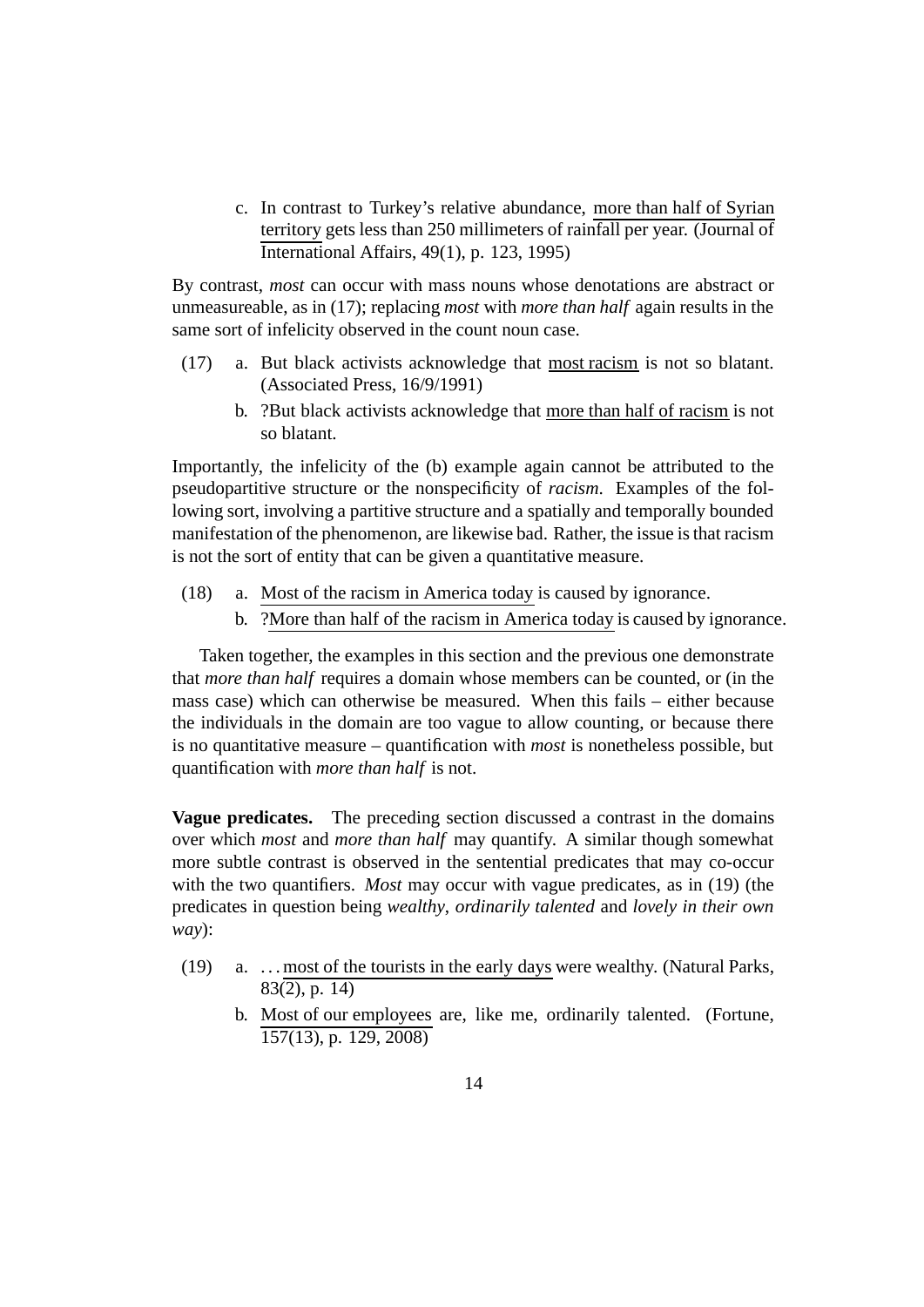c. Fortunately, most of the wines in our tasting were lovely in their own way. (Chicago Tribune, 21/5/2008, p. S7)

The corresponding *more than half* examples, by contrast, are slightly odd<sup>7</sup>. (20a), for example, seems to subtly raise the question of what the standard for *wealthy* is, while (20b) similarly seems to imply that *ordinarily talented* has some precise criteria of application.

- (20) a.  $? \dots$  more than half of the tourists in the early days were wealthy.
	- b. ?More than half of our employees are, like me, ordinarily talented.
	- c. ?Fortunately, more than half of the wines in our tasting were lovely in their own way.

Thus *more than half*, but not *most*, requires a sentential predicate with a precisely defined extension.

### **2.3 Summary**

The results of the corpus analysis can be summarized as follows:

- 1. *Most* and *more than half* are used for distinct ranges of proportions: the range of application for *more than half* begins 'sharply' at just over 50% and ends around the proportion of two thirds; *most* is rarely used near the 50% mark, but is found commonly for proportions up to 90% and above.
- 2. Whereas *most* tends to have a generic flavor, *more than half* has a 'survey results' interpretation, and is typically used when supported by data.
- 3. The distribution of *more than half* is in several respects restricted relative to that of *most*, in that *more than half* :
	- (a) occurs primarily in a partitive construction, or in a pseudopartitive with a group-denoting nominal;
	- (b) requires a countable or otherwise measurable domain;
	- (c) requires a precisely defined predicate.

 $7$ I report my own judgments here. Some speakers I have consulted find no contrast between examples such as (19) and (20), both being entirely acceptable. For myself, however, the distinction is subtle but very real.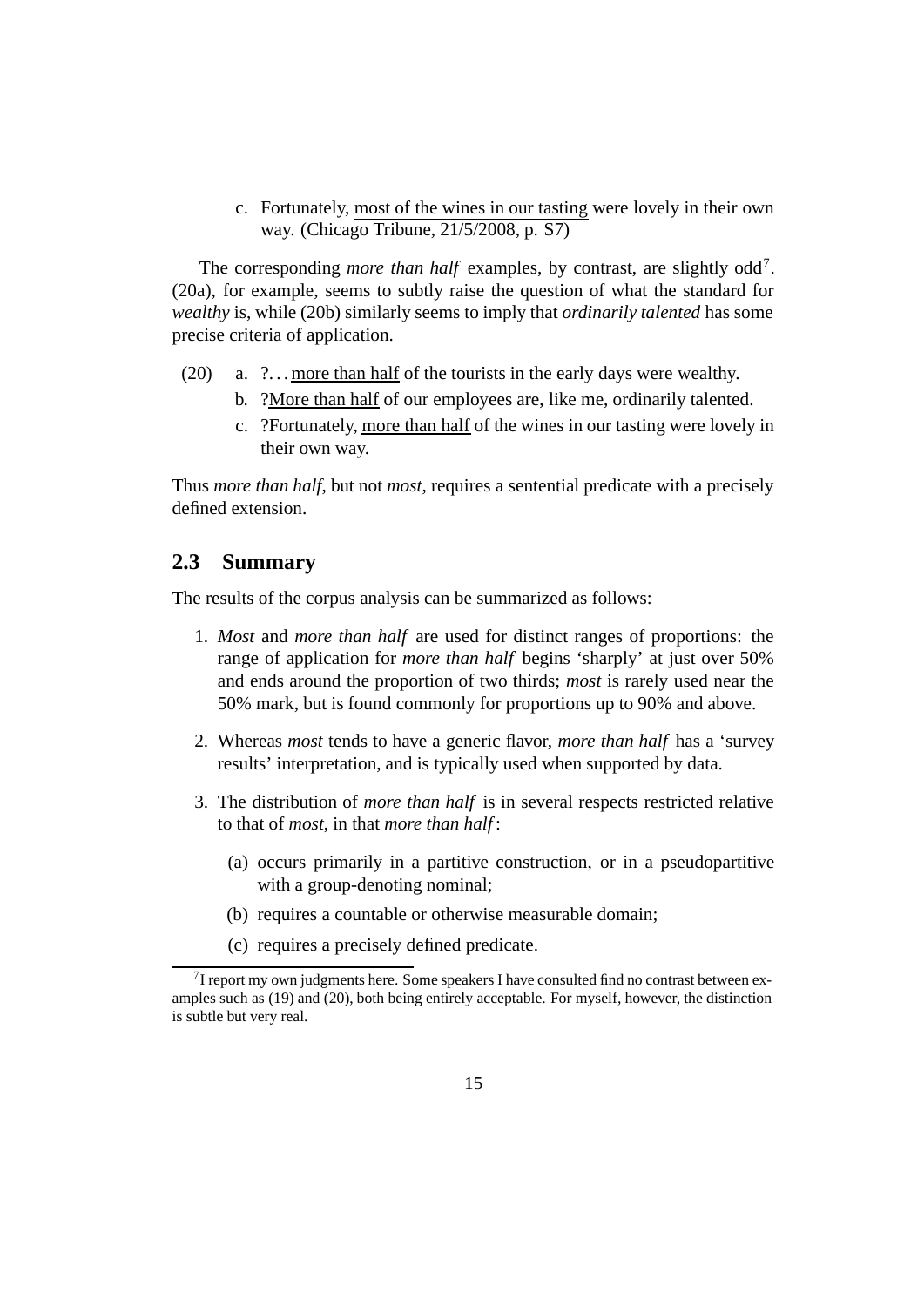In what follows, I will show that all of these differences derive from a fundamental difference in logical form, which corresponds to a difference in the underlying ordering structure that the two quantifiers assume.

# **3 The proposal**

### **3.1 Logical form and scale structure**

In approaching the facts discussed in the preceding section, I take as my starting point a proposal put forward by Hackl (2009), who investigated the semantics and processing of *most* and *more than half*. Hackl argues that both quantifiers require compositional analyses. *Most* should be analyzed as the superlative form of *many* (an idea that goes back to Bresnan 1973, and much earlier work), while *more than half* should be analyzed as a comparative, incorporating the notion of half, namely division by two. The resulting logical forms, in somewhat more general form, are given below<sup>8</sup>:

(21) a.  $\text{[most]}(A)(B) = 1 \text{ iff } \mu_S(A \cap B) > \mu_S(A - B)$ b.  $\lim_{A \to \infty} \frac{\text{d}}{\text{d}A} \ln \text{d}A = 1$  iff  $\mu_S(A \cap B) > \mu_S(A)/2$ 

Here  $\mu<sub>S</sub>$  is a measure function, that is, a function that maps individuals to degrees on the scale <sup>S</sup>.

While (21a) and (21b) are superficially equivalent, Hackl proposes that the difference in form corresponds nonetheless to a difference in the verification procedure used in sentence processing. *Most* triggers a 'vote-counting' procedure: For each *A* that is *B*, determine whether there is at least one *A* that is not *B*; if not, the sentence is true. *More than half*, by contrast, triggers a procedure involving totaling the number of *A* that are *B*, and comparing that number to half the total number of *A*. Hackl supports this claim with experimental data. Via a novel 'self-paced counting' paradigm, he demonstrates that when presented with a task which favors a vote-counting procedure, subjects are quicker when the quantifier presented is *most* than when it is *more than half*.

<sup>&</sup>lt;sup>8</sup>Hackl considers only the count noun case, and as such his logical forms are based on a set cardinality operator. But as seen in the preceding section, both *most* and *more than half* are also compatible with mass nouns (e.g. *most land in Denmark*; *more than half of home energy use*), where the dimension in question is something other than cardinality. The formulae given in (21) generalize to these cases as well.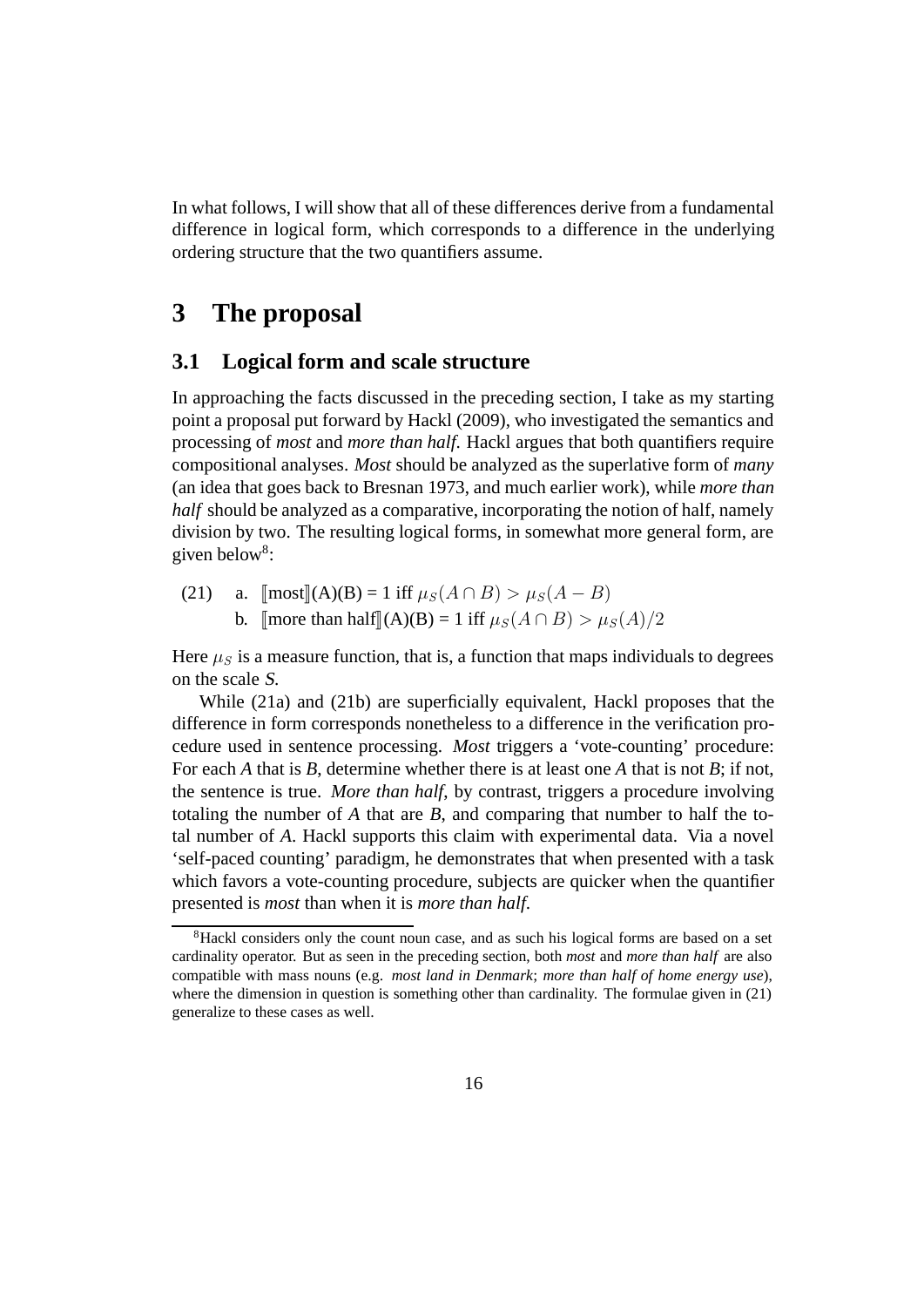I would like to suggest that this effect on verification times represents only the tip of the iceberg, so to speak, in the consequences from the difference in logical form. In fact, the patterns identified in the corpus data also follow from this same source.

The central claim I will argue for here is that while both the logical forms in (21) are based on a measure function  $\mu<sub>S</sub>$ , they differ in the underlying structure of the scale that serves as the range of this function, a difference that corresponds to that between the two weighing procedures that were discussed at the start of this paper.

In formalizing this idea, I assume an ontology that includes degrees as a basic type (type *d*). A scale *S* can be conceptualized as a triplet  $S = \langle D, \rangle, DIM$ , where D is a set of degrees,  $>$  is an ordering relationship on that set, and DIM is the dimension of measurement. Minimally, the structure of *S* must be such that  $\mu_S(a) > \mu_S(b)$  if and only if *a* has more of the property corresponding to *DIM* (e.g. height, weight, cardinality) than does *b*. But above and beyond this, there are a range of possibilities for the structure of *S*.

I would like to argue that (21a) and (21b) place different requirements on scale structure. To return to the analogy of weighing rocks, the logical form for *most* in (21a) can be assessed with reference to a scale *S* that corresponds to the output of an analog comparison procedure, comparable to the procedure of placing two rocks on a balance scale to determine whether the 'heavier than' relationship holds between them, without establishing the weight of either one individually. But this is not sufficient to support the assessment of the logical form for *more than half* in (21b). Rather, just as in the case of verifying the 'weighs more than half as much as' relationship between objects, we require a scale *S* that supports the comparison of ratios of measures, such as that corresponding to the output of a digital weighing procedure (e.g. assigning each rock its weight in grams). Below, I translate this simple analogy into more formal terms.

### **3.2 Measurement theory**

The distinction between the strength of the underlying ordering relationships required for *most* and *more than half* can made more precise by drawing on concepts from measurement theory (Stevens 1946; Kranz et al. 1971). Measurement, in a formal sense, consists in associating entities with numbers (or other mathematical objects) in such a way that the properties of and relationships between entities are faithfully represented by the properties of and relationships between numbers. To take a simple example, the weight of objects can be given a measure-theoretic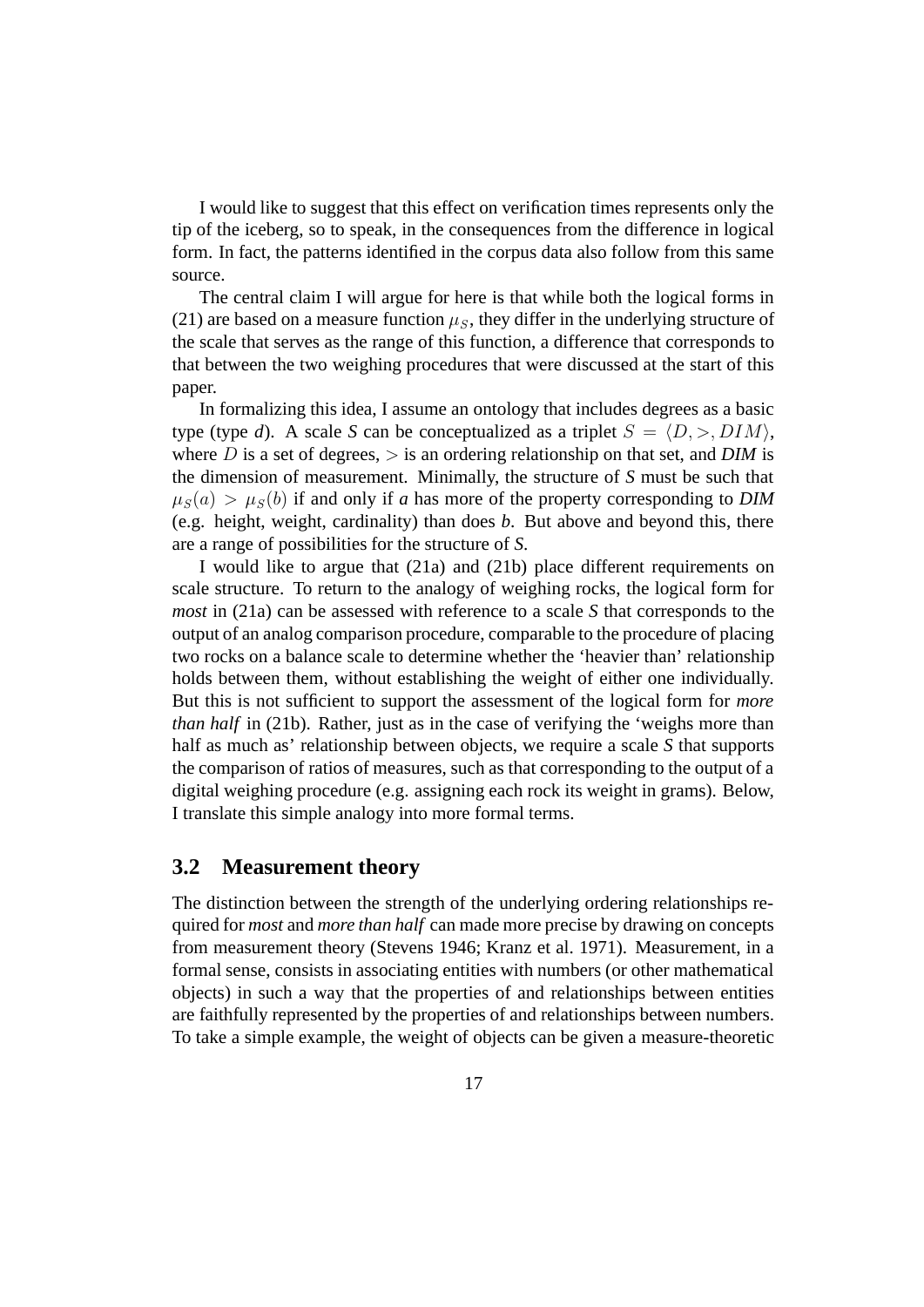representation via a function  $\varphi$  that satisfies the condition that  $\varphi(a) > \varphi(b)$  iff *a* has more weight than *b*.

It is now standard to distinguish several levels of scales that are created as the result of measurement. An **ordinal** scale represents a simple rank ordering, with no notion of distance between scale points. Examples of ordinal scales include the rank order of runners finishing a race (first, second, third, etc.), and the Mohs scale of mineral hardness, which is based on the pairwise relationship '*a* scratches *b*' (e.g. diamond scratches quartz; quartz scratches fluorite; etc.). The analog weighing procedure described at the beginning this paper would likewise give rise to an ordinal scale. Such scales support comparisons of measures (e.g. *this rock is heavier than that rock*), but nothing further. An **interval** scale adds a fixed unit of measure, and thus supports statements of magnitude of difference (e.g. *this rock is 23 grams heavier than that rock*). The classic example of an interval scale is temperature measured in Celsius or Fahrenheit. Finally, a **ratio** scale adds a non-arbitrary zero point, and thus supports the expression of ratios of measures (e.g. *this rock is twice as heavy as that rock*). Examples of physical measures that invoke ratio scales include set cardinality represented via the natural numbers, height in centimeters, and weight in grams; thus the digital weighing procedure described earlier produces a ratio scale. Ratio level measurement is sometimes called extensive measurement. The distinction between ratio and ordinal scales, the two scale types which will be most relevant below, is illustrated schematically in Figure 2a,b.

Concepts from measurement theory have been applied to semantic analysis by Krifka (1989); Klein (1991); Nerbonne (1995), among others. Recently, Sassoon (2007, 2010) has argued that contrasts in the occurrence of measure phrases (e.g. *3 feet tall* vs. \**50 degrees warm*) and modifiers such as *twice* (e.g. *twice as tall* vs. ?*twice as short*) can be related to the level of measurement assumed by the adjective: positive adjectives such as *tall* are associated with ratio scales, while those such *short* and *warm* invoke only interval scales. This approach is extended by van Rooij (2010), who shows that natural language comparative constructions differ in the structure of the measurement scales they need for their evaluation: only some require ratio-level measurement, while others can be evaluated with regards to an interval or ordinal level scale.

Returning to the issue at hand, I would like to propose that a similar variation in scale structure is involved in the case of *most* and *more than half*. It is readily seen that an expression of the form in (21b) assumes a ratio scale, in that it expresses the ratio of two measures, that of  $A \cap B$  and that of A. That is, the logical form of *more than half* presupposes measurement at the ratio level. There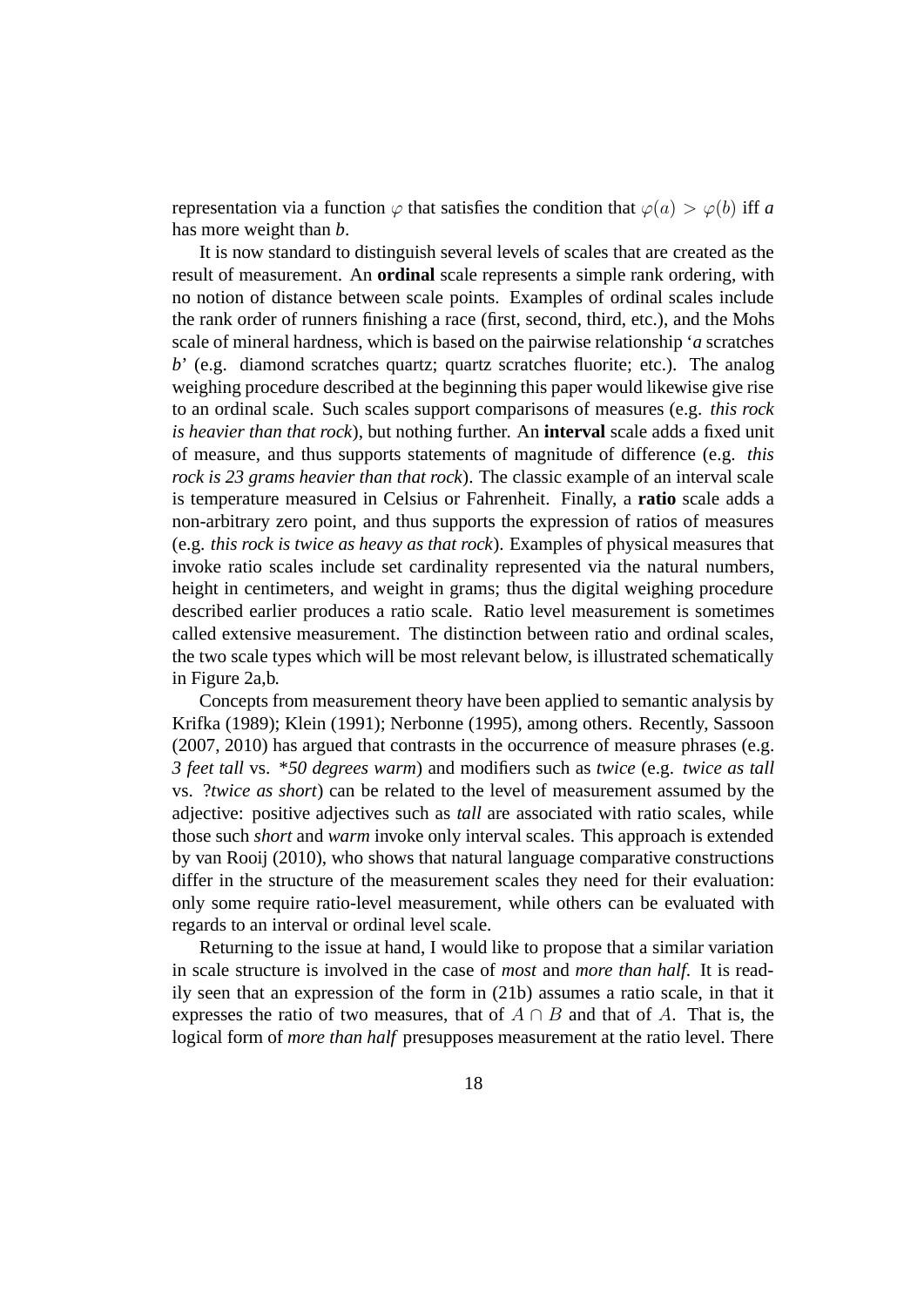is nothing terribly surprising here, in that counting, as well as typical measures of mass, volume, etc., represent classic examples of ratio level measurement. What is important is that in the case of (21a), a ratio scale is not required. Rather, a simple ordering of entities will suffice, one that can be represented via an ordinal scale. That is, the logical form of *most* need only assume an underlying qualitative ordering, without building in notions of distances or ratios between scale points.

In fact, in the case of *most*, even ordinal level measurement is not required. The degrees on an ordinal scale are totally ordered relative to one another, in that for any two distinct degrees *a* and *b*, either  $a > b$  or  $b > a$  obtains. Formally, such a structure is a (strict) total order. More weakly ordered structures are also possible. As a particular case, consider a scale in which the degrees are conceptualized not as points but as ranges or Gaussian distributions, and where the 'greater than'  $o$  operation  $>$  is a function of amount of (non-)overlap between degrees, such that  $a > b$  holds iff the range encompassed by a entirely exceeds the range encompassed by b. Such a structure is shown schematically in Figure 2c. Intuitively, we might think of this as a scale where  $>$  encodes a 'significantly greater than' relationship. Formally, a scale of the sort described here corresponds to a semi-order on individuals (Luce 1956; van Rooij 2011), an ordering relationship in which the 'greater than' relationship is transitive, but the 'indifference' relationship is not.<sup>9</sup> I will therefore refer to such a structure as a semi-ordered scale.

An underlying scale with this type of semi-ordered structure would be sufficient to support the logical form for *most* in (21a), which would be evaluated as true in the case where the measure assigned to  $A \cap B$  exceeded by some adequate margin the measure assigned to  $A - B$  (the size of the margin depending on the spread of the Gaussian). But that is precisely the situation in which we have seen that *most* is used, namely in the case where the proportion of As that are  $B$  is substantially greater than 50%.

That the meaning of numerals can be related to Gaussian distributions rather than points on a scale is suggested by Krifka (2009), who invokes this idea in accounting for the approximate interpretation of round numbers (e.g. the use of *100* to mean 'about 100'). Thus there is independent reason to think that a structure of

- (1) a.  $\neg(x \succ x)$ b.  $((x \succ y) \land (v \succ w)) \rightarrow ((x \succ w) \lor (v \succ y))$ 
	- c.  $((x \succ y) \land (y \succ z)) \rightarrow ((x \succ v) \lor (v \succ z))$

See van Rooij (2011) for further details.

<sup>&</sup>lt;sup>9</sup>In formal terms, a structure  $\langle S, \rangle$  is a **semi-order** iff  $\forall x, y, z, v, w \in S$ :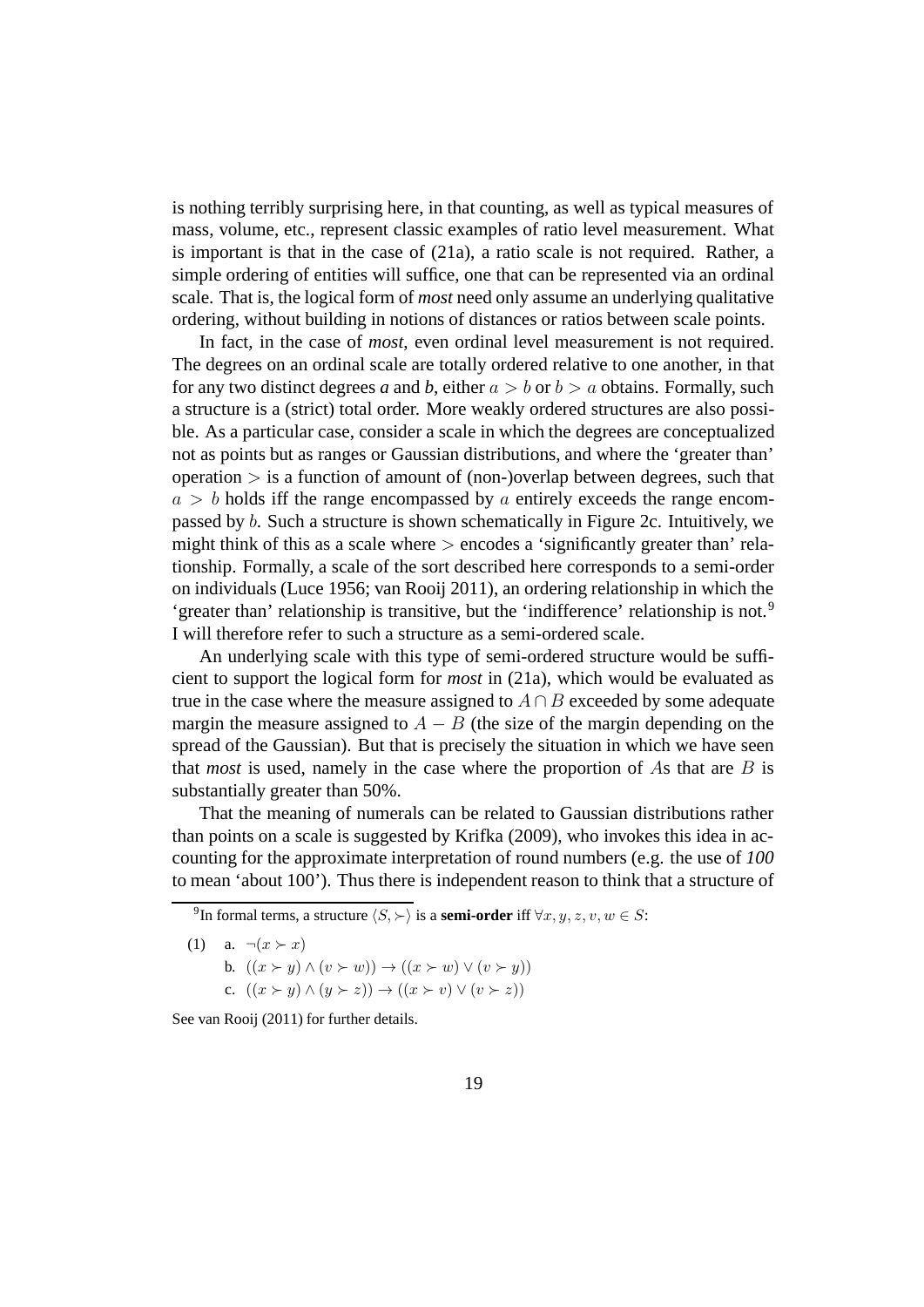Figure 2: Alternate scale structures



the form described above may play a role in the interpretation of natural language quantity expressions. But more fundamentally, such a semi-ordered scale has a close parallel in humans' mental representation of quantities. I turn to this now.

### **3.3 A parallel from the psychology of number cognition**

A large body of research supports the existence of two separate cognitive systems for the representation and manipulation of quantity (see especially Dehaene 1997; Gallistel and Gelman 2000; Feigenson et al. 2004).

The first, which could be termed the 'precise number system', allows the representation of exact number, and is involved in calculations such as addition, subtraction, multiplication and division using symbolic notation. When you solve a mathematical problem such as  $327 \times 809 = ?$ , for example, you are using this precise number system. The representation and processing of exact number is closely linked to linguistic ability; these capabilities are present primarily in verbal humans, and may be lost in patients with aphasia.

In addition to this capacity to represent precise quantity, however, humans also possess a second system which has been termed the 'approximate number system' (ANS). Under this system, (approximate) quantities are thought to be encoded as patterns of activation on the equivalent of a 'mental number line'. These essentially analog representations can form the basis for approximate calculations such as addition, and – importantly for the present topic – for the comparison of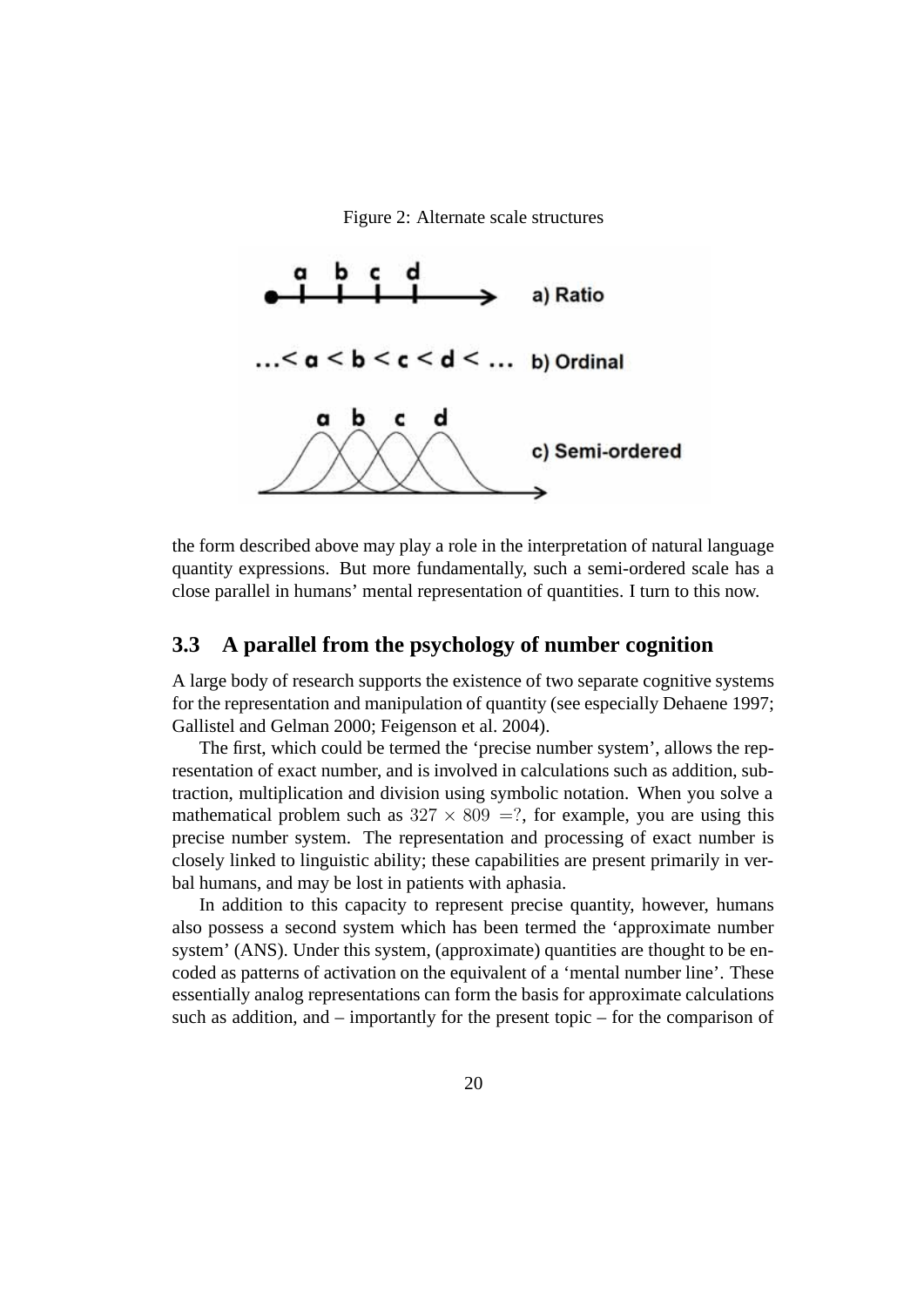quantities.

The ANS is developmentally and evolutionarily more basic than the ability to represent precise numerosity. It is operational not just in adults who possess a system of number words, but also preverbal infants, who have been shown to exhibit approximate numerical abilities (Xu and Spelke 2000). Likewise, members of societies without complex number systems have been found to perform successfully on tasks involving approximate quantity comparison and arithmetic, but not those involving precise operations (Pica et al. 2004). The approximate system may be preserved in aphasiacs who have lost the ability to perform exact mathematical operations (Dehaene and Cohen 1991). Non-human animals, too, show similar approximate numerical abilities (Dehaene et al. 1998). Furthermore, in verbal/numerate adults, the role of the approximate number system is not superseded by the possession of learned, precise numerical abilities; for example, when verbal/numerate subjects are presented with tasks that disallow precise counting, they nevertheless are able to judge and compare quantities approximately (Buckey and Gilman 1974).

The hallmark of the ANS is that its operation is characterized by distance and size effects effects. When two quantities are compared in a task where time constraints preclude preclude counting, subjects' response times decrease and their accuracy improves as the numerical distance between the two quantities increases (distance effect). Similarly, for a given numerical distance between two quantities, response times decrease and accuracy improves as the magnitude of the numbers themselves decreases (size effect). Both of these effects are accounted for by the Weber-Fechner law, which in simple terms states that the differentiability of two stimuli is a function of the ratio of their measures. This pattern of ratio dependence has been captured via a model in which representations generated by the ANS are modeled by Gaussian curves with either linearly increasing center values and linearly increasing standard deviations, or logarithmically increasing center values and constant standard deviations (Feigenson et al. 2004). In either case, the differentiability of two values is a function of the degree of overlap of their curves. The representations corresponding to two pairs of values with comparable ratios (e.g. 16 vs. 8 and 12 vs. 6) will have equal overlap, and thus these values will be equally differentiable. Two numerosities whose curves largely overlap are not differentiable via the ANS, or perhaps more accurately, only differentiable in a noisy and stochastic way.

It should be readily apparent that the characteristics of this widely accepted model of humans' approximate numerical abilities are a close match to the semiordered scale structure posited to potentially underlie the verification of the truth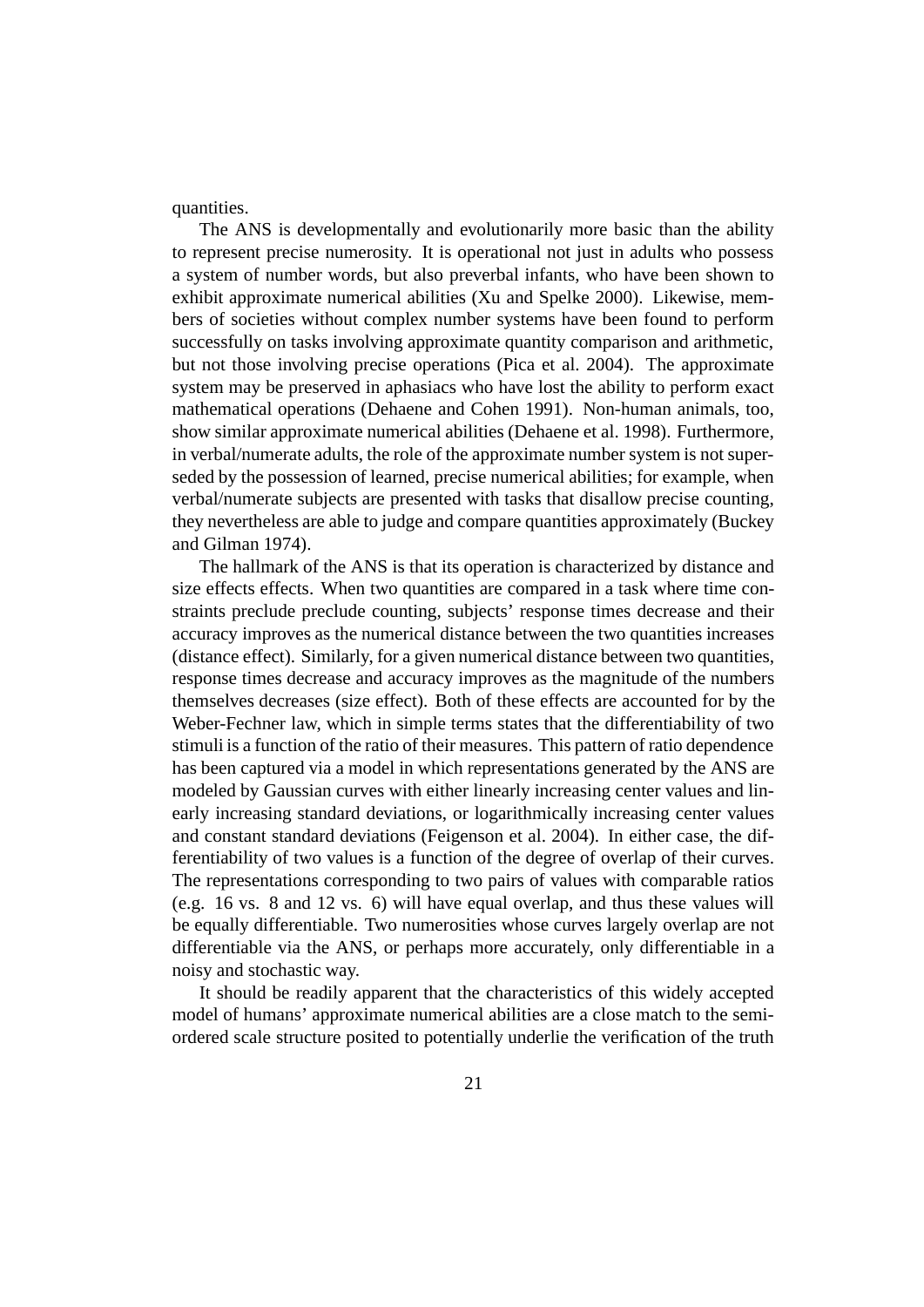conditions of *most*. That is, the purely formal structure which yields an intuitively correct interpretation for *most* has a direct counterpart in the mental representation of number.

The idea that there is a link between the interpretation of *most* and the ANS is not a new one. Pietroski et al. (2009) make this connection explicitly. Through a series of experiments, they demonstrate that verification of a sentence of the form *Most of the dots are yellow* exhibits size and distance effects that can be characterized by the Weber-Fechner law. Thus there is evidence that the ANS may be invoked in at least in the processing of *most* sentences. The connection is made tighter by Halberda et al. (2008), who show that among young children, understanding of *most* is independent of knowledge of large numbers. Specifically, children who do not know the meaning of number words larger than *two* may still be able to evaluate a sentence of the form *Most of the crayons are yellow*, but only if the ratio between the yellow and non-yellow crayons is sufficiently large, suggesting that the children are drawing on their approximate numerical capabilities. This latter study provides particularly nice evidence that the semantics of *most* are not directly based on the representation of precise set cardinality. From a different perspective, Fults (2011) proposes that scales whose structure models the output of the ANS play a role in adjectival semantics (see below for further discussion). In what follows I will argue further that such a scale plays is involved in the interpretation of *most* as well.

### **3.4 Summary**

To summarize, the central idea developed in this section is that *most* and *more than half* have distinct logical forms that, while superficially equivalent in their truth conditions, nonetheless place different requirements on the structure of the underlying scales that support their assessment. Three types of scales have been discussed – ratio, ordinal, and semi-ordered – which differ in the nature of the ordering relationship in place, and therefore in the types of comparisons they support. These three scale types are represented visually in Figure 2. The claim is that the logical form for *more than half* requires the first of these possible scale structures (ratio), while that for *most* allows the second or third (ordinal or semiordered). In the next two sections, I discuss how this simple distinction is able to account for the very different behavior of the two quantifiers.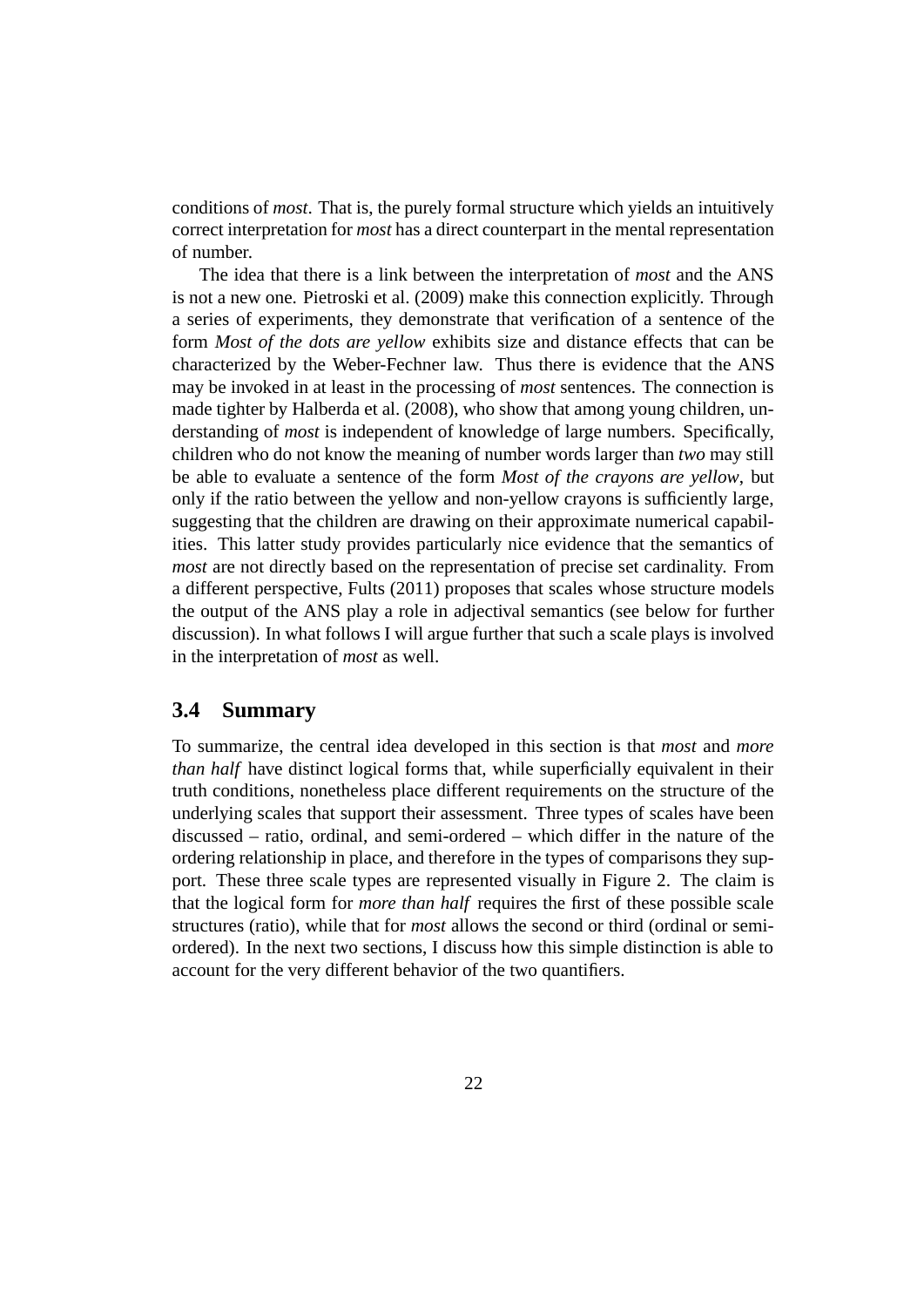# **4** *More than half*

I begin with *more than half*, which turns out to be the more straightforward of the two cases. A central idea developed above was that the logical form of *more than half* assumes measurement at the ratio level. The felicitous use of a sentence of the form *'more than half of A are B'* thus requires that we can, at least in principle, map the sets (or portions of matter)  $A \cap B$  and A to points on a ratio scale. If we are in the domain of count nouns, and the dimension in question is cardinality, then the relevant scale is the natural numbers, and the mapping function boils down to simple counting of set members. If we are dealing instead with a mass noun and thus a dimension other than cardinality (e.g. weight, area, energy use, etc.), the mapping will correspond to some other sort of ratio-level measurement. In what follows, I show that all of the patterns summarized in Section 2.3 can be accounted by this requirement.

**Distribution.** As discussed above, the distribution of *more than half* is restricted in several ways relative to that of *most*. I propose that all of these various restrictions derive from a common source, namely the basic requirement for ratio level measurement. Let us begin with the syntactic and semantic restrictions on the first argument of *more than half* (i.e. *A* in the above formalism). What separates the felicitous and infelicitous cases is whether *A* can be measured in such a way to produce a value that can be meaningfully divided by two. Recall that the good examples of *more than half* involved definite descriptions (e.g. *more than half of the men detained at Guantanamo*), plurals with a group reading (e.g. *more than half of teens surveyed*), and mass nouns involving dimensions which have an established unit of measure (e.g. *more than half of home energy use*, where the unit of measure might be kilowatt hours.) These are united by two characteristics which together guarantee measurement at the appropriate level is possible. First, they refer to a fixed set of entities or abstract individual, localized in space and time. And second, the structure of that set/individual is such to allow counting or some other form of extensive measurement.

In the case of nominals that are not felicitous as the first argument of *more than half*, one or the other of these two criteria is not met. Consider first count noun pseudopartitives where the nominal has a kind, rather than group, interpretation (e.g. *teens*, *people*). Here it is the first criterion that it is not satisfied. When nominals of this sort occur with a quantifier, (*all teens*, *most people*, etc.), the intention is typically not to make a statement about the totality teens, people, etc. in the actual or any other world. Rather, the domain of quantification is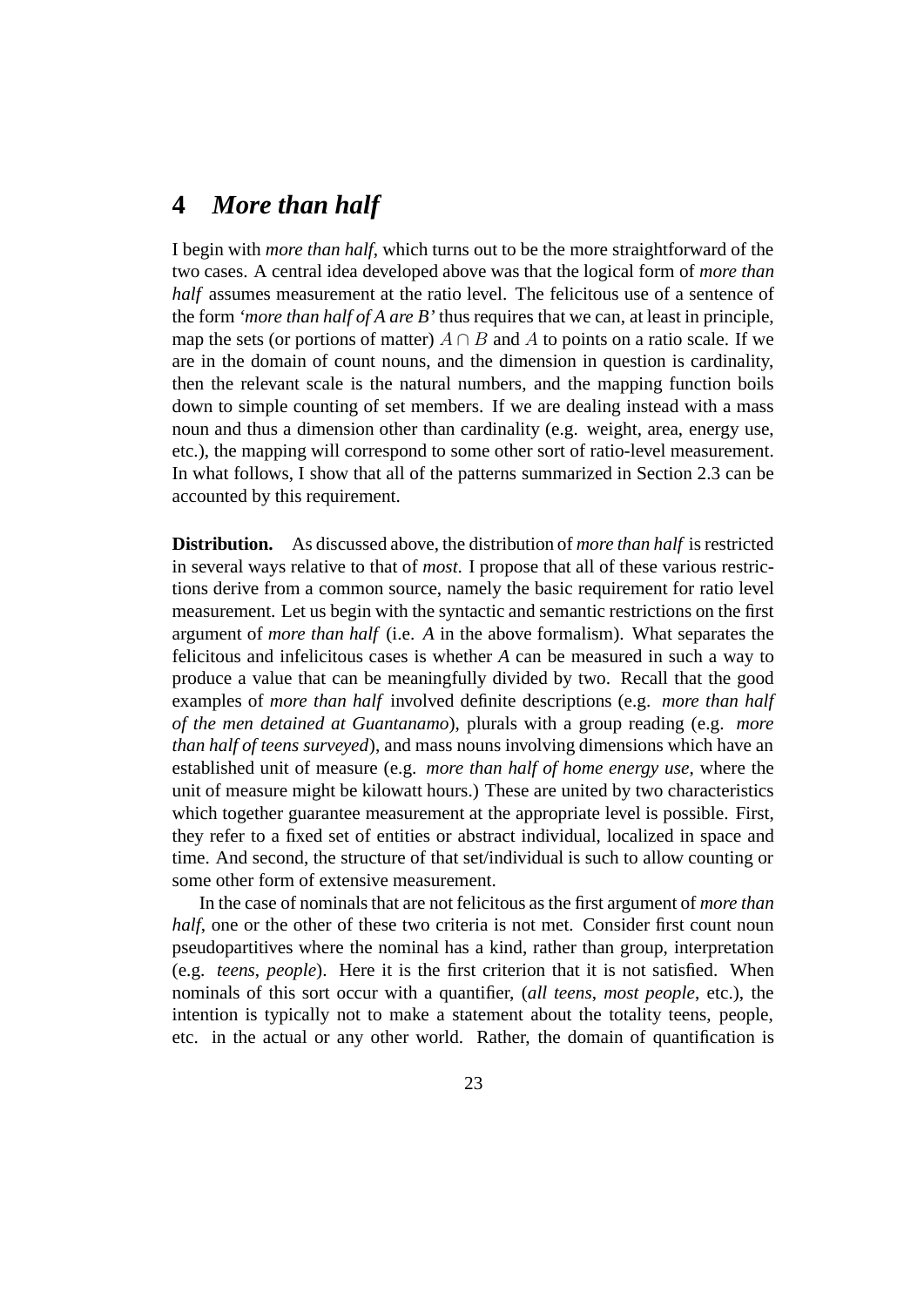in some way contextually restricted (Stalnaker 1972; Westerstå hl 1984; Fintel 1989). But precisely how it is restricted is underspecified. That is, the context does not provide a single set whose cardinality could be computed. As a result, quantification with *more than half* is not possible.

Conversely, in the case of plural nominals with non-enumerable domains (e.g. ?*more than half of neighborhoods in Port-au-Prince*), the issue is with the second criterion. While the totality of these domains may be fixed, the individuals members are vague, and cannot be individuated in a non-arbitrary way, with the result that the set cannot be fully enumerated. Thus it is not possible – even in principle – to calculate a set cardinality which could serve as input to an operation of division by two.

A similar explanation can be extended to mass nominals where the dimension in question cannot be measured quantitatively (as in ?*more than half of racism/the racism in America today*). Absent a standard unit of measure, it is not possible to map a domain of this sort to a numerical value that can be divided by two.

This last example, however, raises a question as to the nature of the scale structure requirement imposed by *more than half*. Specifically, is the prerequisite ratio level measurement, or is it the availability of an established unit of measure? These two are not the same. Findings from the classic psychophysics literature (Stevens 1975) seem to demonstrate that even phenomena and sensations for which we lack quantitative measures, such as saltiness, roughness, or pain, may nonetheless be measurable at the ratio level (though this conclusion has been challenged; see e.g. Poulman 1989). One might plausibly propose that even if racism and the like are not associated with numerical scales, they too can nonetheless measured at the ratio level. In apparent support of this, expressions of this type can occur with proportional modifiers such as *twice*, which are limited to ratio scales (22a). But a closer look suggests examples such as these involve a loose use of *twice* to mean something like 'a lot more'. As evidence, the corresponding examples with 'more than twice' show the same sort of infelicity as described above for *more than half* ; for example, (22b) has the odd effect of suggesting that racism is a unidimensional phenomenon that can be quantitatively measured.

- (22) a. There is twice as much racism there as here
	- b. ??There is more than twice as much racism there as here

So here too we can conclude that the underlying scale lacks the structure to support the true comparison of ratios – the characteristic of a ratio scale.

The previous discussion pertained to the domain of quantification. A similar account can be applied to restrictions on the sentential predicate. The logical form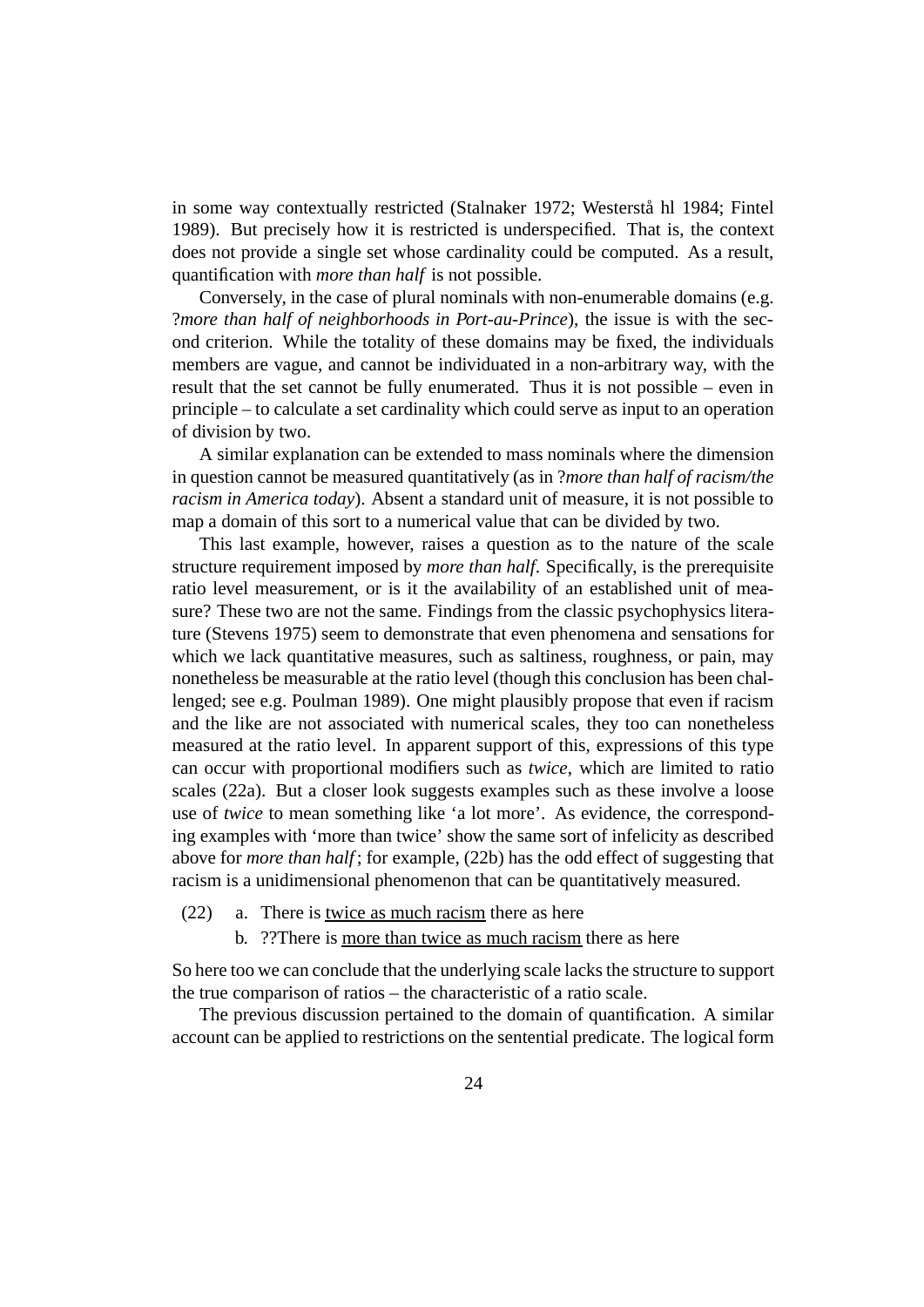of *more than half* in (21b) also requires that the number of A that are B can be counted (or in the mass case, that the amount of  $A$  that is  $B$  can be measured). The consequence is that the predicate  $B$  must defined with sufficient precision that it can be determined which individual  $A$  do and do not have property  $B$ . From this follows the infelicity of vague predicates with *more than half*.

**'Survey results' interpretation.** In Section 2 it was noted that the use of *more than half* is commonly backed up by some type of supporting data, and correspondingly that sentences with *more than half* tend to have a 'survey results' feel, implying that the results of some sort of survey or analysis are being reported. The present analysis gives a clue to why this is. The semantics of *more than half* are closely tied to quantitative measurement – counting or some other sort of ratio level measurement. It is then not surprising that *more than half* is used in cases where measurement of this sort has in fact been conducted (e.g. via a survey), and conversely that we tend to infer from the speaker's or writer's choice to use *more than half* that such data are available.

**Percentage range.** Let us consider finally the range of percentages for which we find *more than half* used. A ratio scale supports precise comparison. In particular, assuming the domain *A* is large enough (relative to the unit of measurement), it will be possible to find subparts of that domain whose measure is arbitrarily close to half that of *A*. To relate this to the logical form of *more than half*, it will thus be possible to find cases where  $\mu_S(A \cap B)$  is only slightly greater than  $\mu_S(A)/2$ . It is therefore not surprising to find *more than half* used for proportions only slightly greater than 50%, exactly what was observed in the corpus data. This may seem to be an obvious point, but in the next section we will see that in the case of *most*, which assumes a weaker ordering than a ratio scale, such precision of measurement cannot be guaranteed, with consequences for the proportions for which the quantifier is employed.

But the precise lower bound for *more than half* is only part of the story. Recall that *more than half* is rarely used for proportions above two thirds or so. This cannot be explained on the basis of precision of measurement. Rather, I propose that this pattern derives from competition between *more than half* and other expressions of proportion, an analysis that follows Gricean lines (Grice 1975; Horn 2005). If we are in a situation that supports an utterance of *more than half* – namely one in which the relevant sets or entities are measurable at the ratio level – then there are a range of alternative expressions that, depending on the percentage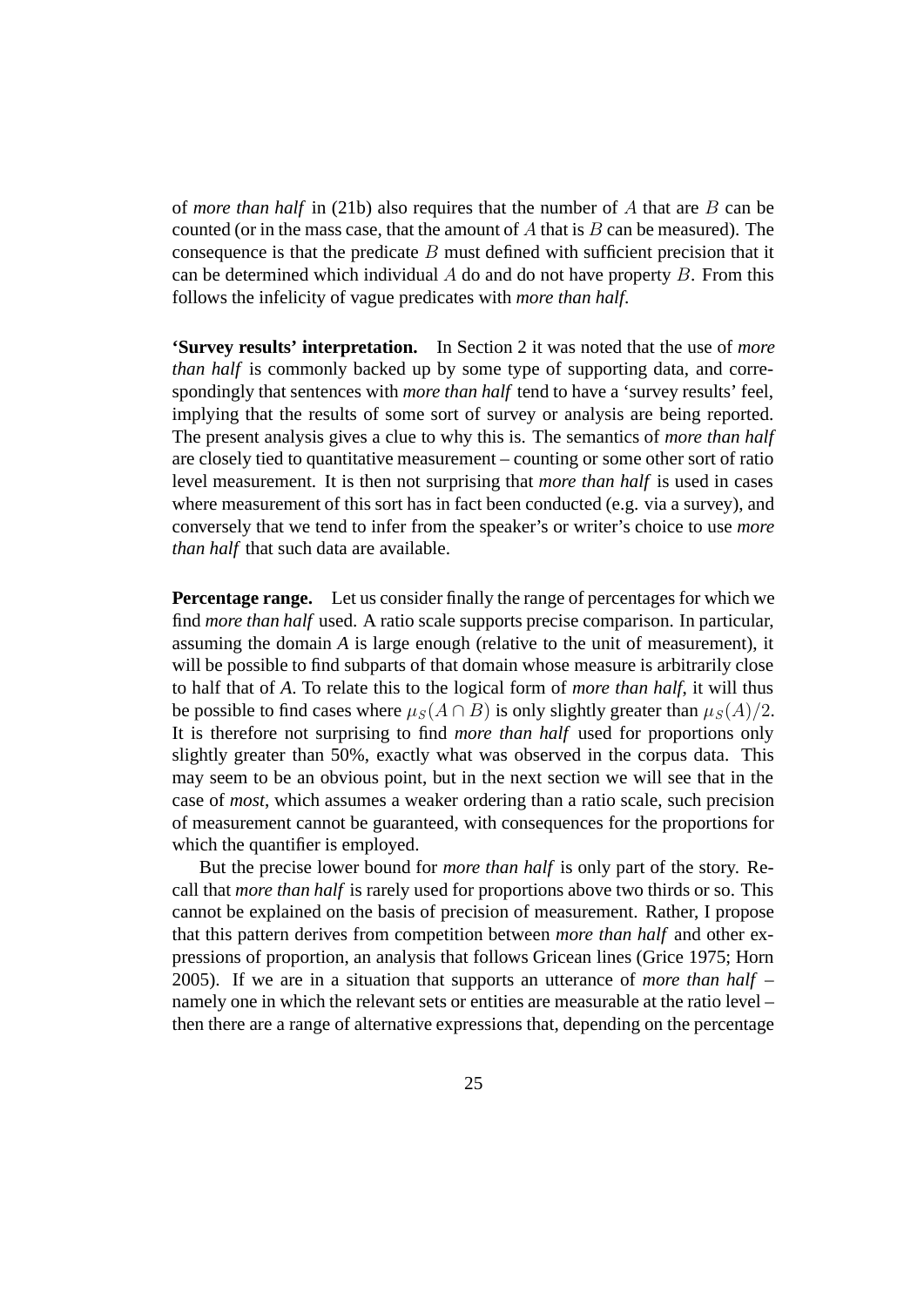to be conveyed, could also have been used. Examples of such alternatives include *a quarter*, *two thirds*, *8-in-10*, and so forth. By standard (neo-)Gricean reasoning, the use of *more than half* will be pragmatically restricted to cases where no stronger alternative is available. In particular, since *more than two thirds* and *more than three quarters* represent equally lexicalized but stronger alternatives to *more than half*, the felicitous use of *more than half* will be limited to cases where the proportion in question is below this, that is, to the range from half to roughly two thirds. Conversely, the hearer can infer from the speaker's choice of *more than half* that no stronger alternative is available, and thus that the percentage falls within this range. The conclusion, then, is that the interpretation of *more than half* receives an upper bound via scalar implicature.<sup>10</sup>

One might argue that there is an alternate and simpler explanation for these facts, namely that the interpretation of *more than half* is pragmatically upper bounded via competition not with numerical expressions such as *two thirds*, but rather with *most*. This is made initially plausible by the fact that the approximate upper bound for the use of *more than half* corresponds quite closely to the approximate lower bound for the use of *most*. Evidence against this possibility is provided by looking at the corresponding data for *less than half*. There is no counterpart to *most* that *less than half* could compete with. But nonetheless, *less than half* is almost exclusively used for percentages quite close to half (in 98% of corpus tokens the percentage is in the range 35-49%). This can be explained via competition between *less than half* and lower alternatives such as *one third*; for example, if I know the percentage in question to be in the high twenties, then it would be more informative to assert *less than a third* rather than *less than half*. The more parsimonious explanation is then that a similar dynamic is in play in the case of *more than half*, whose range of application is restricted by competition with higher numerical expressions of proportion (and not with *most*).

**Summary.** The corpus analysis identified a number of restrictions on the felicity of *more than half*, relating to both the syntax and the semantics of the nominal expression providing the domain of quantification, as well as the semantics of the sentential predicate. While these may seem to be unrelated patterns, we have seen here that they all can be traced back to the assumption of measurement at the ratio level, which derives directly from the quantifier's logical form. The same

<sup>&</sup>lt;sup>10</sup>It has been claimed that scalar implicatures do not arise with modified numerical expressions. However, Cummins et al. (submitted) show that once scale granularity is taken into consideration, such implicatures are in fact observed for expressions such as *more than 100*.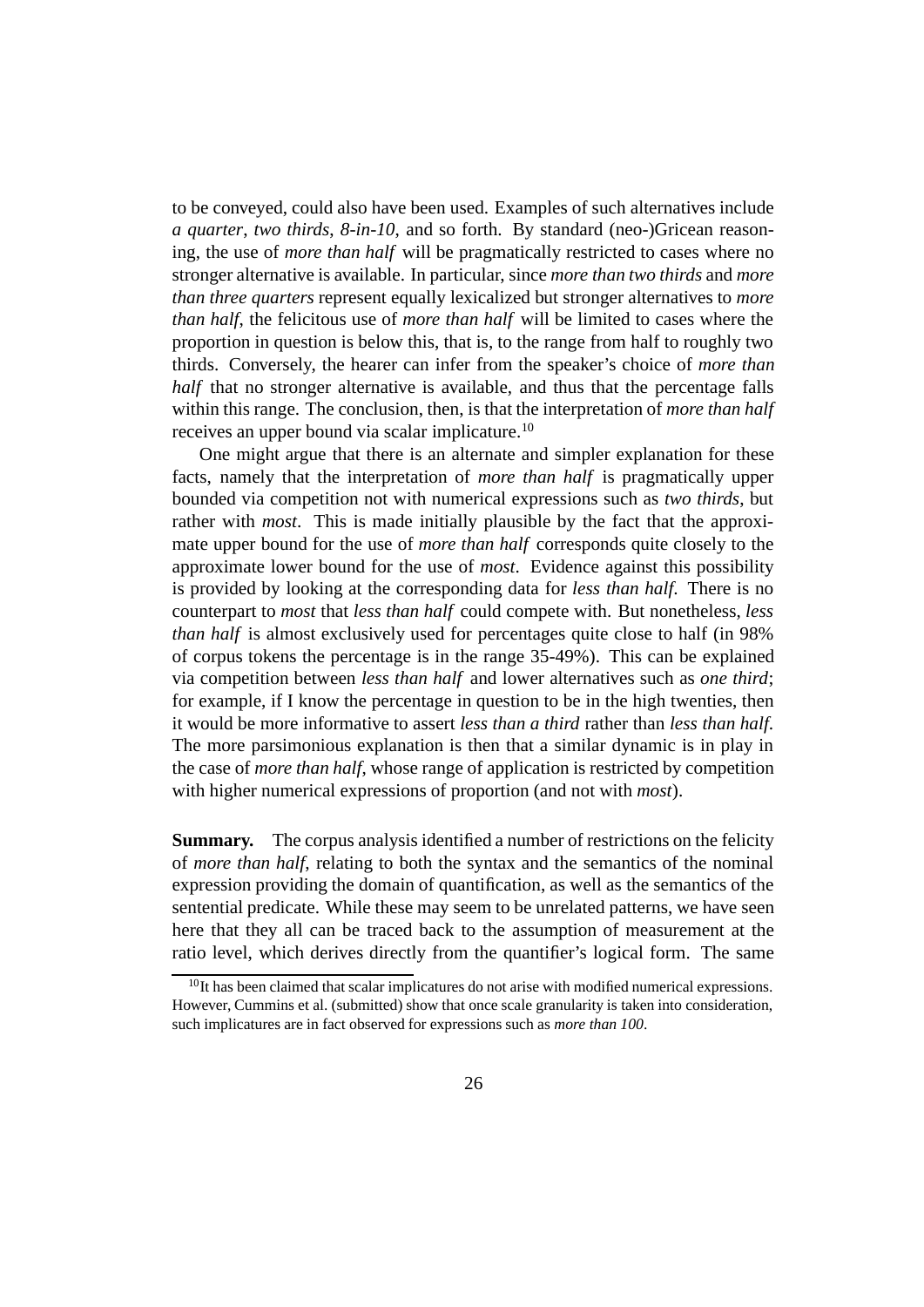factor, when combined with a Gricean story of competition among alternatives ordered by informativeness, also accounts for the range of proportions for which *more than half* is used. That is, all of the patterns summarized in Section 2.3 lend themselves to a measurement theoretic explanation. In the next section, we will see why the picture is quite different in the case of *most*.

# **5** *Most*

While the logical form of *more than half* presupposes measurement at the ratio level, that for *most* assumes only a qualitative ordering on individuals with respect to the relevant dimension, one that could be represented via an ordinal or semiordered scale. To draw on the analogy introduced at the start of the paper, such an ordering can be likened to the outcome of comparing pairs of objects on a balance scale to determine which weighs more, without assigning numerical measures to any object individually. Again, the patterns observed in the corpus analysis follow from this.

**Distribution.** Since the scale structure required for *most* is more weakly ordered than that required for *more than half*, it is to be expected that the distribution of *most* is broader, and this is precisely what is observed in the corpus data. The claim, then, is that the contexts that allow *most* but not *more than half* are precisely those where the level of measurement is weaker than ratio level. But this line of thinking rests on the fairly unconventional idea that number and other dimensions of amount can be measured at something less than the ratio level. In what follows, I argue that this is in fact the case, and that it is what is involved in the relevant uses of *most*.

Consider again the sorts of nominal expressions which occur with *most* but not *more than half*. This includes plurals with a kind interpretation (e.g. *teens*), as well as abstract nouns whose denotations are not enumerable or otherwise quantitatively measurable (e.g. *neighborhoods, racism*). As discussed in the preceding section, something about these domains precludes extensive measurement. But in spite of this, their subsets can be compared in magnitude to one another, as is seen in examples such as the following:

- (23) a. More teens have cell phones than laptops.
	- b. And there are more neighborhoods in Chicago than in SF, did you explore those? (http://www.city-data.com/forum/city-vs-city/819221-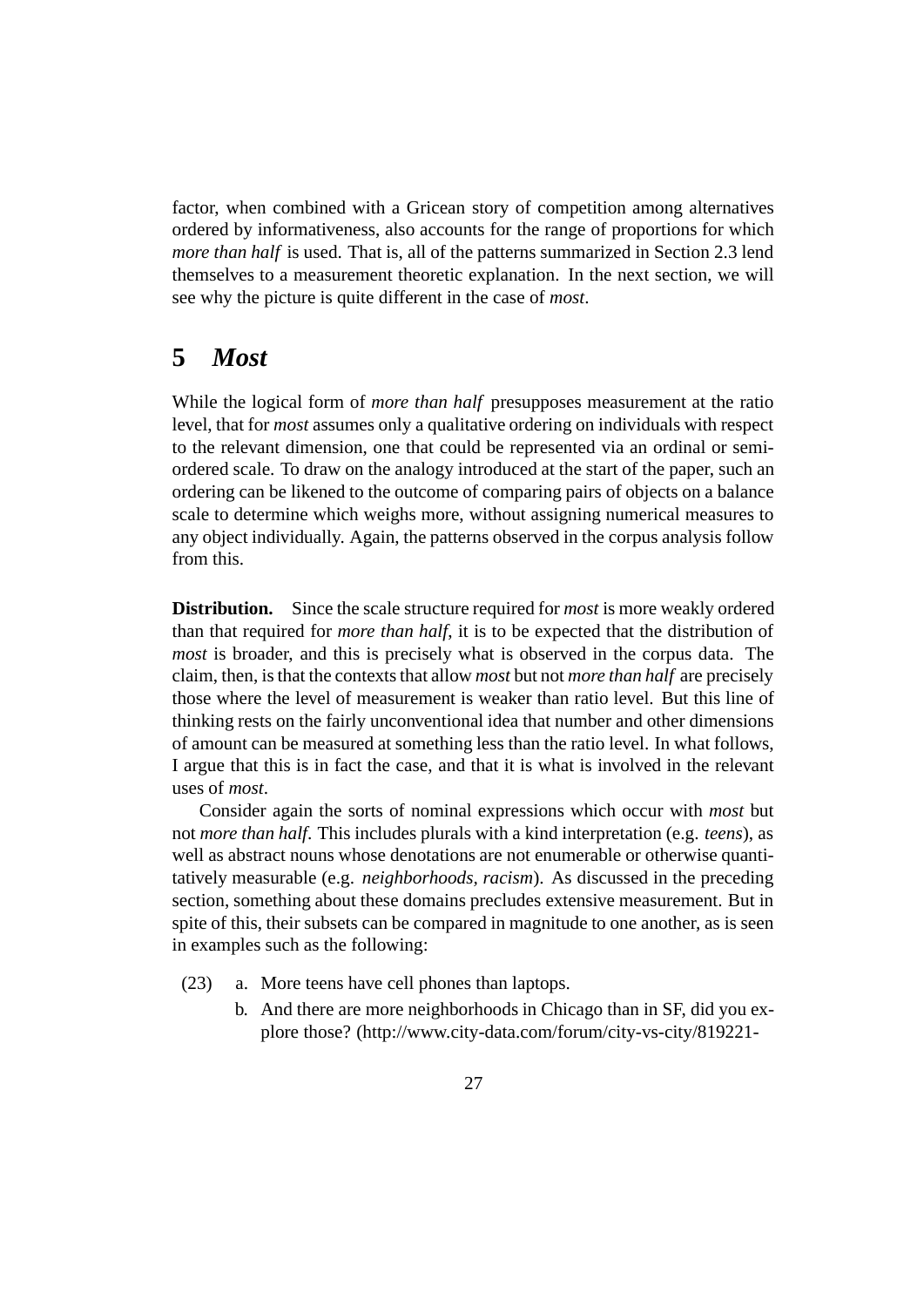shopping-chicago-vs-san-francisco-5.html)

c. There is more racism in Ohio than in Alabama, which some may not believe. (http://blog.cleveland.com/metro/2007/10/cleveland schools closed thurs.html)

Similarly, the example below shows that despite the vagueness of the gradable adjective *wealthy* – which prevents its occurrence as a sentential predicate with *more than half* – the wealthy subset of a given set can be compared in magnitude to other subsets.

(24) Last year, there were more wealthy visitors to the park than poor ones

In that it is possible to make comparisons of this sort, an ordering can be induced on a domain, one that could be represented by a function that maps entities within that domain to points on some scale S. And this is sufficient to support the logical form of *most*, which requires only a (perhaps partially) ordered set of degrees as the range of the measure function  $\mu_S$ .

It seems reasonable to say that how we make comparisons of the form in (23) and (24) does not fall within the domain of semantics proper, but rather involves the interface with other conceptual systems. In his foundational work on degree semantics, Cresswell (1977, p. 281) argues "[i]t is not, in my opinion, the business of logic or linguistics (at least syntax) to explain how it is that we make the comparisons that we do make or what the principles are by which we make them." But putting aside the psychological processes on the basis of which speakers make assertions of this sort, and focusing on what the world must be like to establish the truth or falsity of each, we can derive insights into the nature of the ordering relationships that they give rise to, that is, the structure of S.

A case can be made that all of these sorts of comparisons involve generalization over specific instances. Each of the classes of expressions discussed here is characterized by some sort of indeterminacy or underspecification in interpretation. This is perhaps most apparent for vague predicates such as *wealthy*, where what is underspecified is the standard of comparison or threshold (how much money one must have to count as wealthy), but it extends to the other examples as well. In the case of a plural nominal with a non-enumerable denotation, what is underspecified is how the members of the domain should be individuated, for example, how we choose to partition a city into neighborhoods. For the case of a plural kind nominal, it is which members of the kind are under discussion that is not fully specified; in an example such as *Most teens want to fit in with their peers*, the question is which teens we are talking about. Such indeterminacy might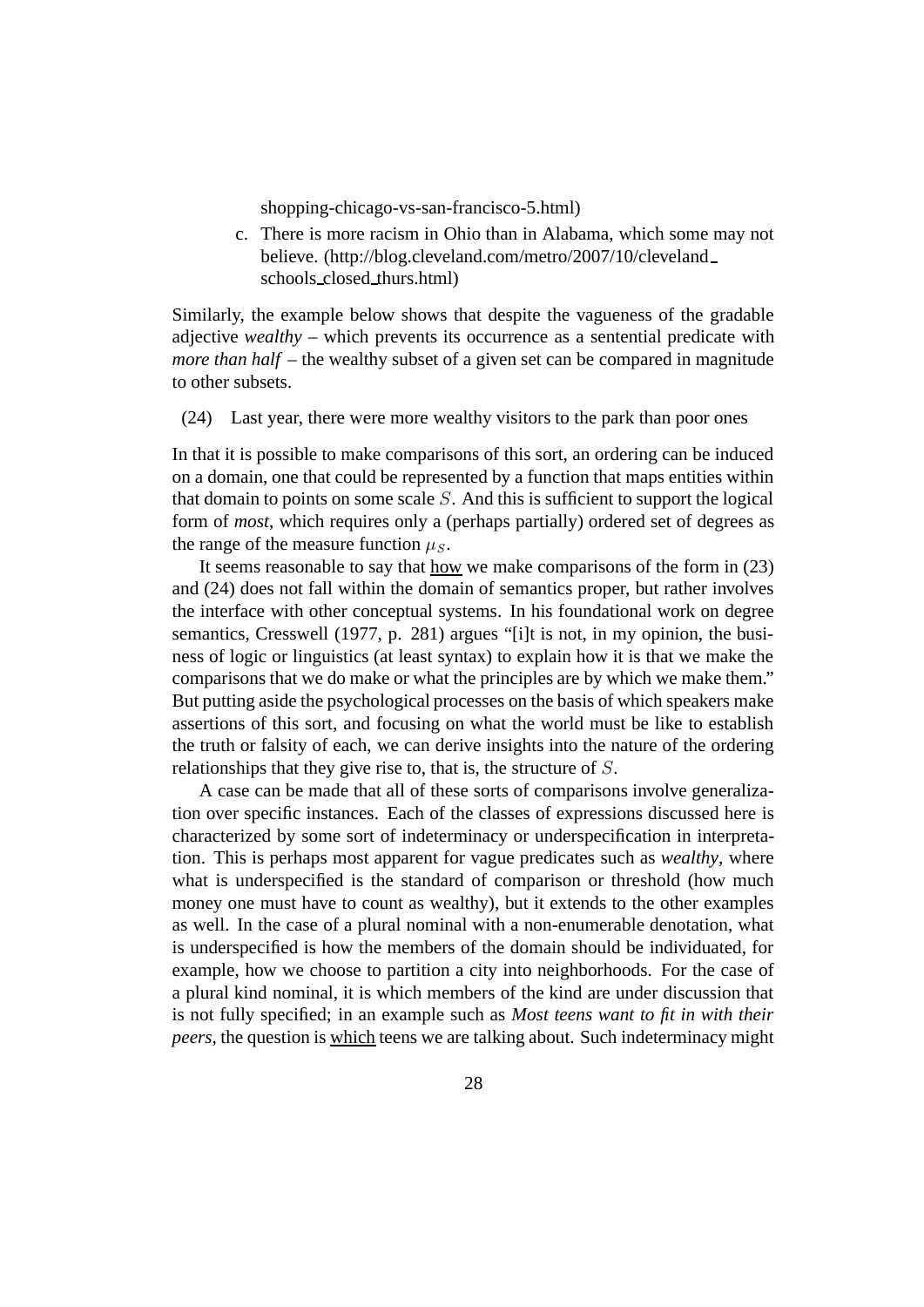be represented as follows, where Π is a partition of an entity into non-overlapping parts (Schwarzschild 1996), *DOM* is a domain variable (Fintel 1989), and *c* is a variable ranging over contexts that represent different ways of specifying the relevant element.

- (25) a.  $\lambda x.WEALTH(x) > d_c$ 
	- b. Π*neighborhoods,<sup>c</sup>* (Chicago)
	- c.  $\llbracket teens\rrbracket \cap DOM_c$

But despite these various sorts of indeterminacy or underspecification, comparisons can be made by generalizing across the ways that the indeterminacy can be resolved, that is, across different choices of  $c$  in (25). In uttering (23a), a speaker might have only a general sort of teens in mind, rather than a specific set; but the sentence would in any case be true if for any way of choosing a specific set that was consistent with the speaker's intention, the mobile-phone-owning subset outnumbered the laptop-owning one. For the truth of (23b), it is likewise sufficient that whichever plausible way we choose to partition Chicago and San Francisco into neighborhoods, the latter outnumbers the former. And (24) would be judged true if, no matter which specific thresholds we set for *wealthy* and *poor*, a choice which is constrained but not totally determined by world knowledge, the wealthy group of visitors outnumbers the poor group.

Put differently, sometimes indeterminacy of the sort discussed here simply does not matter, because a particular relation holds no matter how we choose to make the imprecise precise. When this is the case, an ordering can be established between two subsets of a larger domain, without needing to first resolve the indeterminacy. But importantly, an ordering of this nature is essentially qualitative. Members of a particular set of teens can be counted, as can elements of a particular partitioning of a city into neighborhoods. But in generalizing across the particulars, only a 'greater than' relationship is established. That is, comparison of this sort is akin to the analog process of comparing the weights of two objects on a balance scale to determine whether one or the other is heavier. In turn, if an ordering established this way were represented numerically, the resulting scale would be at most ordinal in level; and it is not even clear that it would be totally ordered.

A similar point can be made with regards to mass nouns such as *racism*. Here, what is at issue is the inherently multifaceted nature of the concept: racism is not a unidimensional phenomenon, but is rather made up of a cluster of attitudes and behaviors, the totality of which one would be hard pressed to specify. But the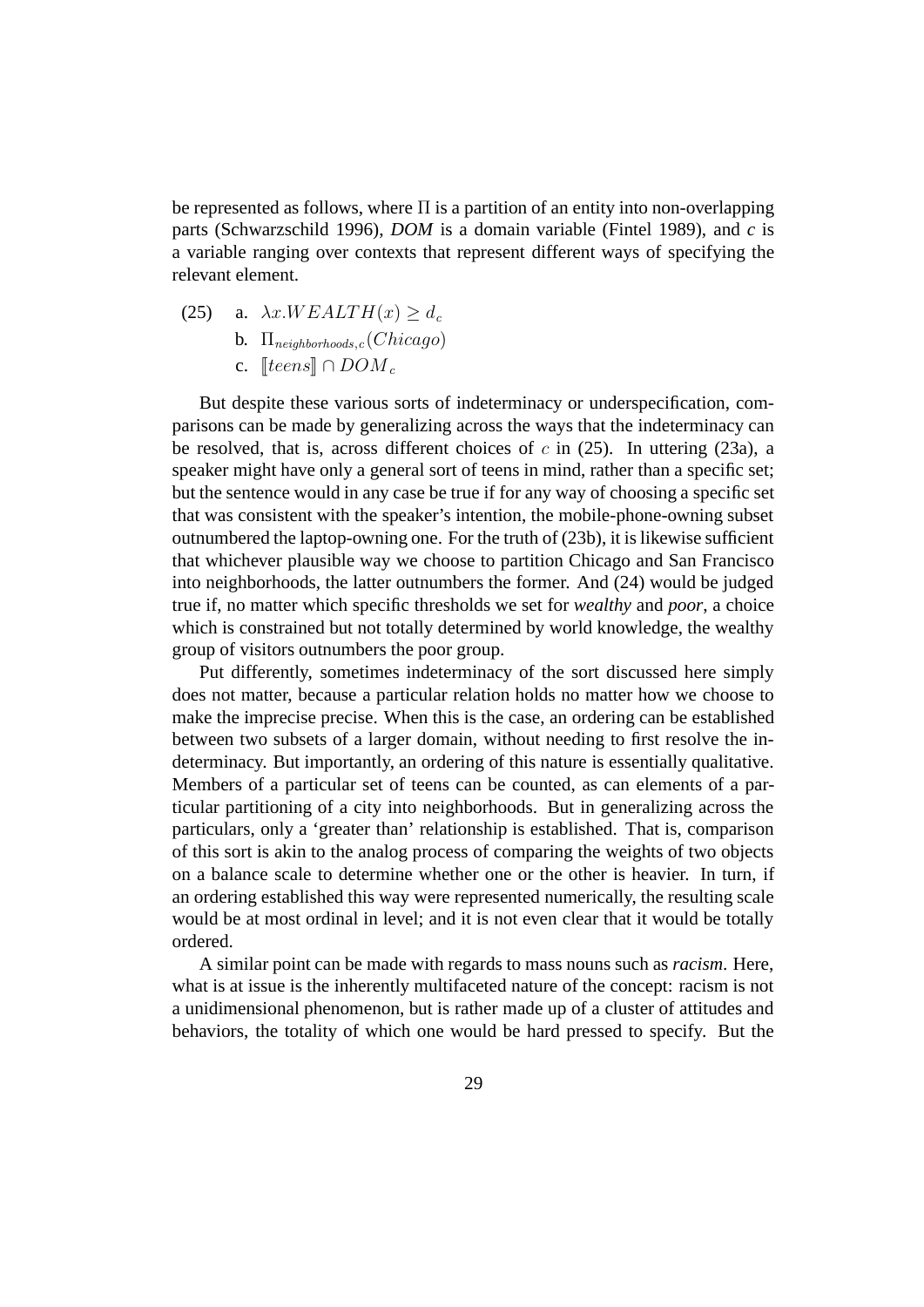truth of an example such as (23c) can nonetheless be evaluated, by generalizing across these various attitudes and behaviors and determining whether in light of all of them Ohio places ahead of Alabama. In this case, it can be shown that the ordering that results need not be total. Suppose as an (over-)simplification that the degree of racism of a city or region is a function of just two factors, and suppose further that one city/region ranks above another in racism if and only if its measures on both dimensions are higher. Now consider the following situation: City A has a measure of 20 on the first dimension and 10 on the second (assuming some appropriate unit of measure for each); City B has measures of 10 and 20; and City C has measures of 25 and 15. Then City A ranks neither higher nor lower than City B, and city B likewise ranks neither higher nor lower than city C. But City C ranks above City A. That is, transitivity of indifference fails.

This latter example recalls discussions of multidimensional adjectives such as *clever*, whose applicability is a function of multiple criteria rather than a single unitary dimension (for example, cleverness might involve ability with numbers, quick wittedness, ability to manipulate people, and so forth). As discussed by Kamp (1975), Klein (1980) and van Rooij (2010), if one individual is to be considered more clever than another overall only if he/she has a higher rank on each of the individual dimensions, then the resulting ordering is only a partial order.

The picture that emerges is this: entities that due to some inherent indeterminacy cannot be extensively measured – for example the totality of racism in Ohio or Alabama, the totality of neighborhoods in San Francisco, or the totalities of teens who do and do not want to fit in with their peers – can nonetheless be compared with one another with respect to magnitude. I have suggested here that such comparison proceeds via a process of generalization over ways the indeterminacy can be resolved, producing an ordering on a domain which could be represented by a scale that is at the ordinal level, or only partially ordered. Such a scale is not sufficient to support the evaluation of the logical form for *more than half* (which requires ratio level measurement). But it is sufficient for the evaluation of the logical form of *most*, which for truth requires merely that the measure assigned to  $A \cap B$  be ordered above that assigned to  $A - B$ .

**Generic interpretation.** In Section 2 it was pointed out that *most* in combination with a kind-denoting plural nominal has a generic feel. The preceding discussion sheds light on this. Generics do not report specific facts, but instead regularities that summarize groups of facts (Krifka et al. 1995). In this sense, *most* sentences are generic. Whereas a sentence such as *Teens want to fit in with their*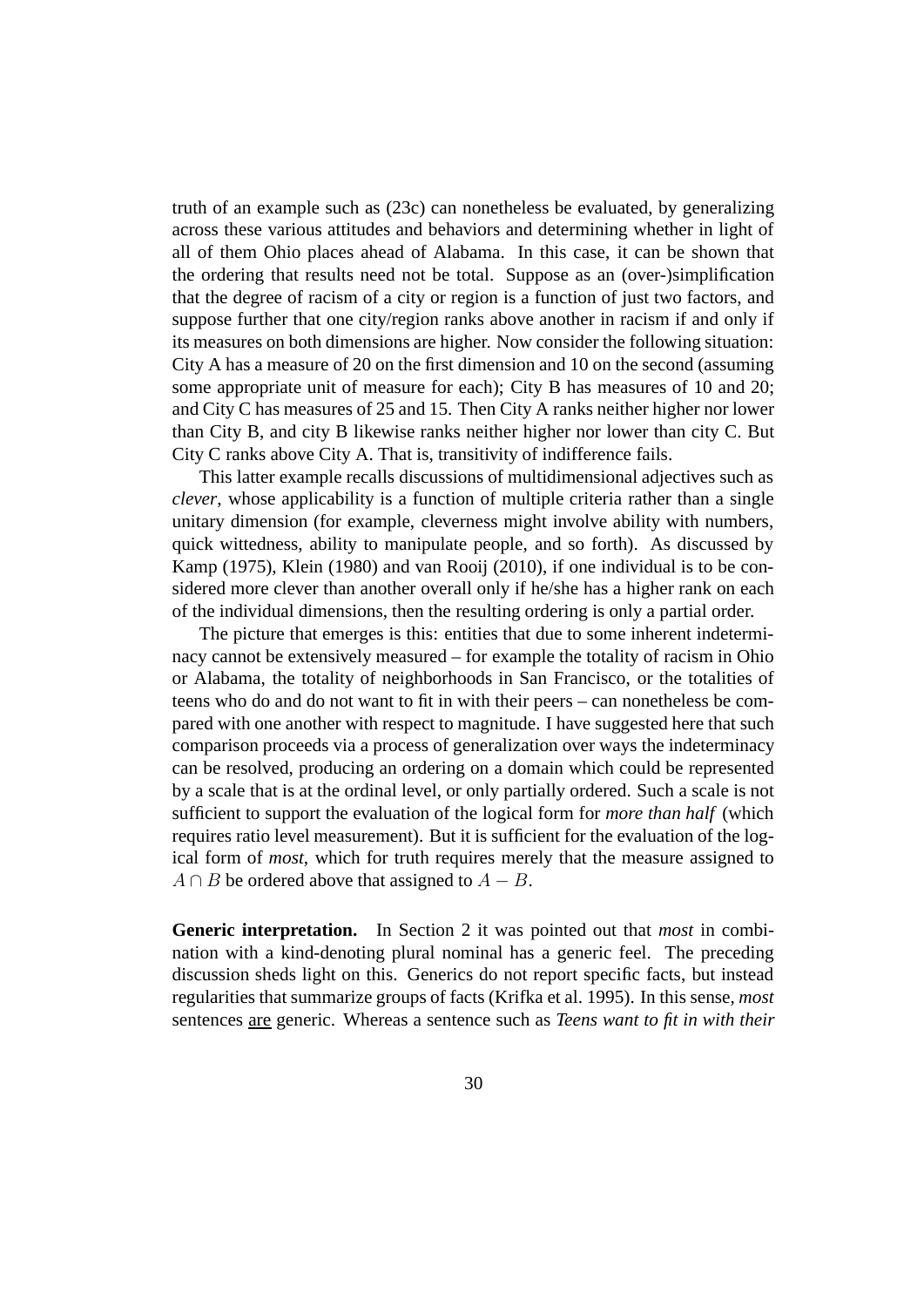*peers* expresses a generalization over individual teens, the equivalent sentence with *most* (*Most teens want to fit in with their peers*) expresses a generalization over the ways of making the denotation of *teens* precise enough for counting. The prediction from this is that the *most* sentences – while generic in nature – are not truth-conditionally equivalent to their counterparts with bare plurals. That this is the case is of course well known (Carlson 1977). For example, the truth of *Mosquitoes carry the paramecium that causes yellow fever* does not require that more than 50% of the relevant creatures be disease carriers (fortunately, only a fraction of them do); conversely, *Crocodiles die before they attain an age of two weeks* is clearly false, despite the fact that the majority (i.e. most) crocodiles do in fact meet this sad fate.

Here, a question arises as to whether and how the posited generalization process should be be semantically represented. As described above, comparison based on generalization over particular sets or measures serves as the basis for constructing the scale <sup>S</sup> with reference to which a *most* sentence can be evaluated. An alternate possibility would be to build quantification over particular sets/measures directly into the logical form. For example, suppose  $C$  is a set of contexts that represent different acceptable ways of making *wealthy* precise. Then (26a) might be taken to have the logical form in (26b) (putting aside how this might be compositionally derived).

- (26) a. Most of the visitors to the park were wealthy
	- b.  $\forall c \in C[\mu_{\#}(\{x : visitor(x) \land WEALTH(x) > d_c\})$  $\mu_{\#}(\lbrace x : visitor(x) \land \neg WEALTH(x) > d_c \rbrace)$

A similar idea might be implemented within a supervaluationist framework (Fine 1975; Kamp 1975), where the (super-)truth of a sentence of the form in (26a) in a partial model *M* requires its truth in all completions of *M*. But on either view, we would be forced to explain why a similar account could not be extended also to *more than half*, allowing it to occur in the same range of contexts where we find *most*. The desired distinction is obtained if we take the generalization process to play a role not at the level of logical form or interpretation relative to a model, but rather in the underlying operation of comparing individuals. The scale that is so derived has an ordinal or partially ordered structure, and as such supports the logical form of *most* but not that of *more than half*.

**Percentage range.** Having discussed how to account for *most*'s broader distribution relative to *more than half*, let us now consider its interpretation in terms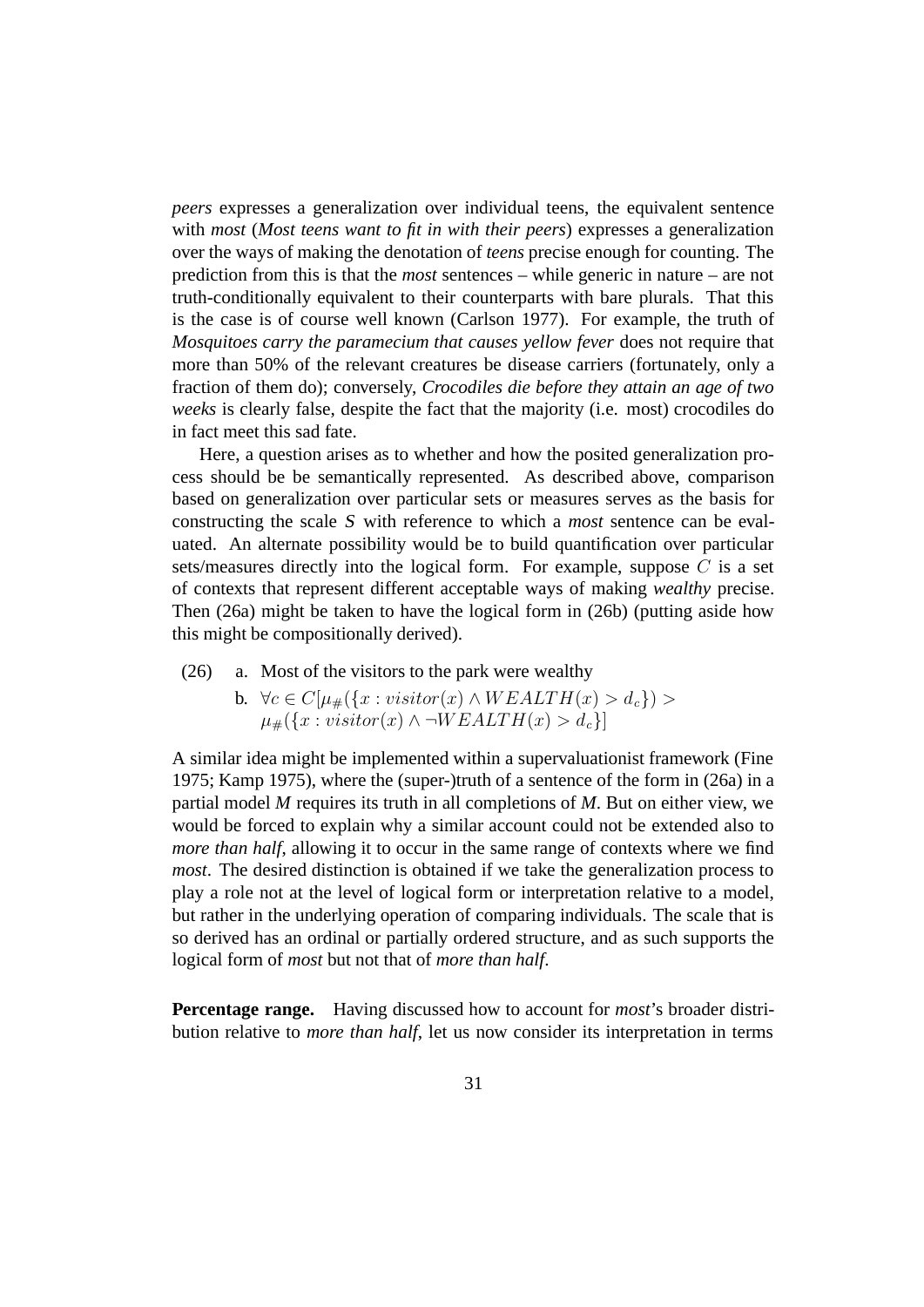of proportion conveyed. As discussed in Section 2, *most* is typically not used for proportions very close to 50%. I would like to propose that this pattern derives from its interpretation relative to the sort of semi-ordered scale described in Section 3, one in which degrees have the form of Gaussian distributions rather than points, and the greater than relationship > requires non-overlap of distributions. In this case, a sentence of the form *Most A are B* will be evaluated as true iff the degree assigned to  $A \cap B$  sufficiently exceeds that assigned to  $A - B$  so that the ranges do not overlap. This in turn will be the case iff the proportion of A's that are B is sufficiently greater than 50%, precisely what was seen in the corpus data.

From the preceding discussion it should be clear that if the situation is such that measurement produces a semi-ordered scale, this is sufficient to support the logical form of *most*. And indeed, I have argued that some cases where *most* is used, the points on the corresponding scale are in fact not totally ordered relative to one another. This makes it quite plausible to look to scale structure for an explanation of this aspect of *most*'s interpretation. But of course, *most* is not used only in situations where the underlying scale is not totally ordered. The logical form of *most* in (21a) allows its interpretation relative to a semi-ordered scale, but it does not require this to be the case. Nothing rules out the use of *most* in a situation where measurement is at the ordinal or ratio level. And this is the right result, since as demonstrated in Section 2, *most* is clearly used in cases where counting or other form of ratio-level numerical measurement is available (e.g. in the reporting of survey data). The issue is that even in these situations, the felicitous use of *most* requires that there be a 'significant' difference between the measures of the two sets or entities compared. In fact, it is this very type of example, as in (6), that provided the evidence that *most* is typically interpreted as a proportion considerably greater than half. It seems to be the case that even when precise, ratio-level measurement is available, *most* is used and interpreted as if it were not. That is, the default interpretation of *most* is relative to a semi-ordered scale.

I propose that this pattern arises via pragmatic strengthening. Note first that the strong tendency for the use of *most* to be restricted to situations where there is a significant difference between measures is reminiscent of cases of what Horn (1984) terms R-based implicature, where a more general predicate is pragmatically restricted or narrowed to stereotypical instances. Such implicatures derive from the Horn's R Principle: "say no more than you must". Examples of R-based implicatures discussed by Horn include the strengthening of ability modals (such that *John was able to solve the problem* R-implicates that he in fact solved it), the restriction of lexical causatives such as *kill* to cases of direct causation, and in the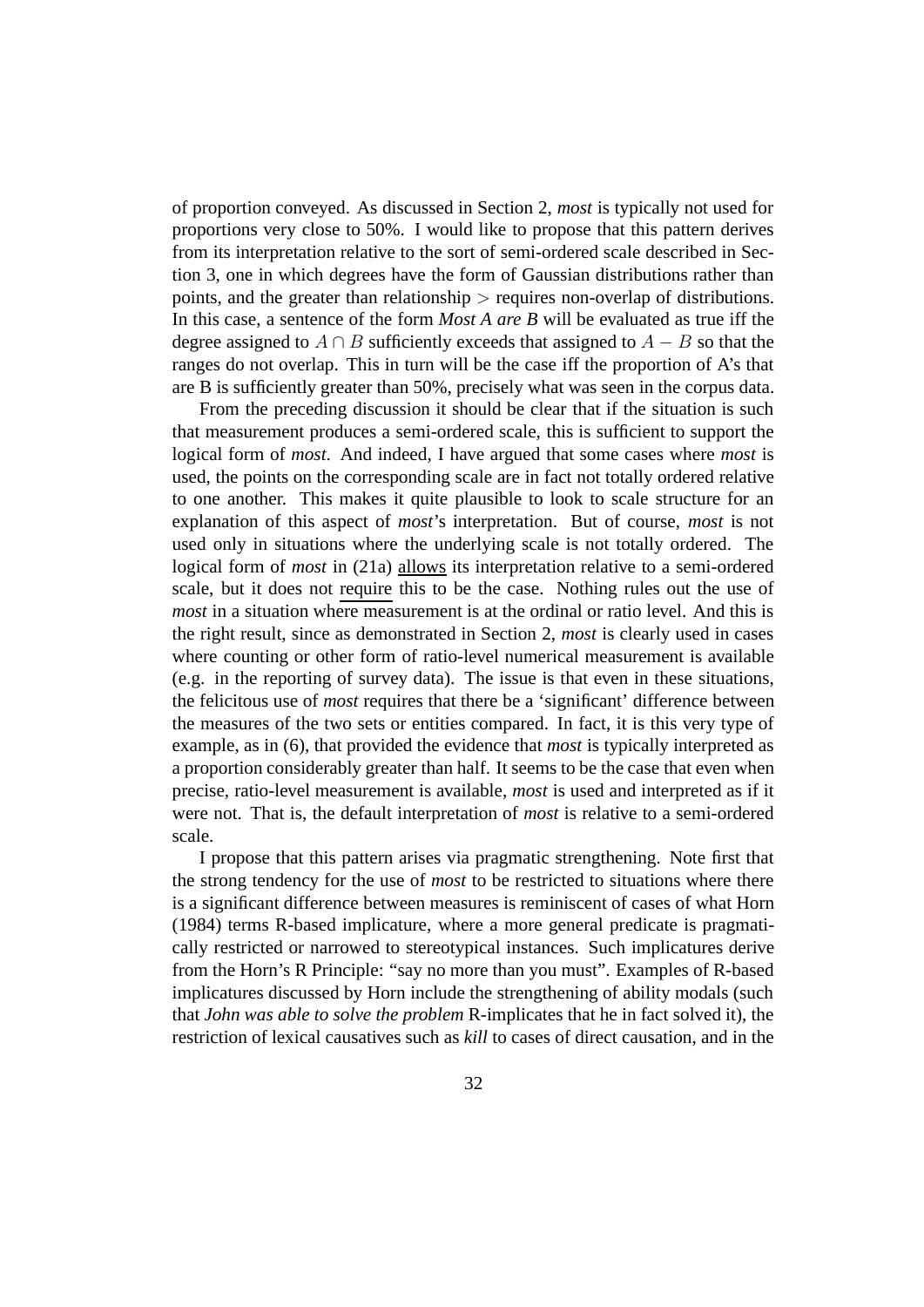lexical domain, the inference from *John had a drink* that the beverage in question was alcoholic. Krifka (2007) proposes a similar mechanism as responsible for the strengthening of antonym pairs such as *happy/unhappy* from contradictories to contraries. Horn notes also that R-implicatures may sometimes become conventionalized. This occurs in particular in language change, as for instance in the narrowing of the denotation of *deer* (Old English *deor*) from an object of the chase generally to a prototypical exemplar of that class.

Building on this, there is reason to believe that comparison of quantities with respect to a semi-ordered scale structure is in fact the stereotypical case. Recall that the structure of a semi-ordered scale is parallel to that of the most widely accepted model of the output of the Approximate Number System (ANS), humans' most basic cognitive system for the representation and manipulation of quantity information. Approximate comparison is more basic than precise comparison. Our approximate numerical abilities (i.e., the ANS) emerged evolutionarily before the ability to represent precise number, develop earlier in the child, and are activated even in tasks involving precise numerical reasoning. A semi-ordered scale thus models our most primitive representation of quantity.

I therefore suggest that the lexical entry for *most* is as in (21a), according to which it is true in the 'just over 50%' case, but that its evaluation is pragmatically strengthened to one relative to a semi-ordered scale structure that models the output of the ANS, yielding the 'significantly greater than' interpretation discussed above. The observation that some, though not all, speakers find the 'significantly greater than' aspect of *most*'s semantics to be truth-conditional in nature suggests that this strengthening is of the conventionalized variety.

The last piece of the puzzle to address relates to the upper bound for *most*, namely why it can be used for proportions approaching 'all'. Recall that use of *more than half* is typically restricted to proportions quite close to half, an effect that was attributed to competition with higher numerical expressions such as *two thirds*. Apparently the availability of these expressions does not constrain the interpretation of *most* in the same way. The reason, I would argue, is that they too assume measurement at the ratio level, and thus do not compete directly with *most*. That this is the case is supported by examples such as the following, which demonstrate that in contexts where *more than half* is infelicitous (or takes on a survey results interpretation), so too are expressions such as *two thirds*, *6-in-10* and so forth.

- (27) a. Most teens want to fit in with their peers
	- b. ?More than half of teens want to fit in with their peers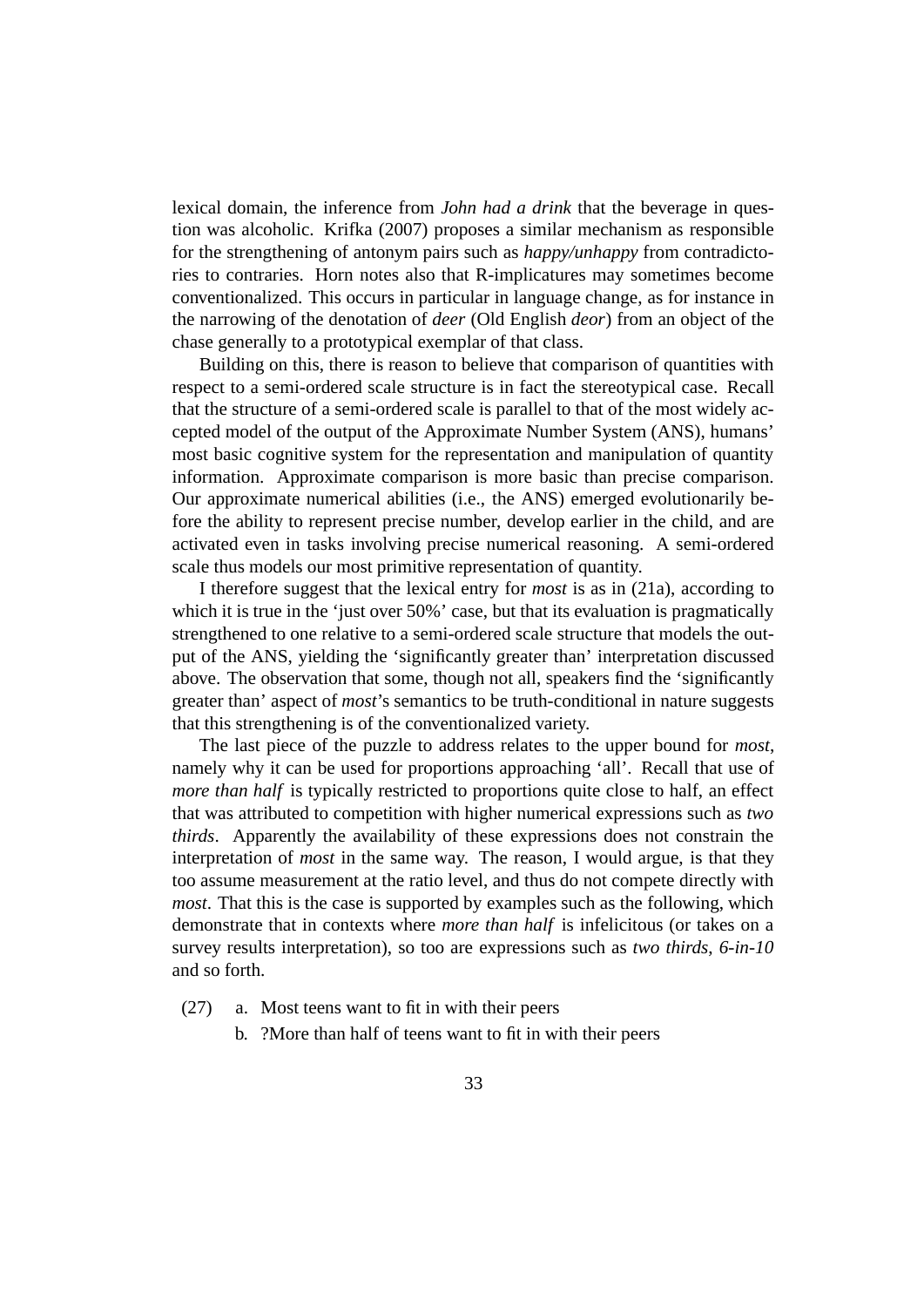c. ?Three quarters of/more than two thirds of/6-in-10 teens want to fit in with their peers

Since *most* does not compete directly with expressions such as these, they cannot provide the basis for pragmatically restricting its interpretation. Instead, the possible competitors for *most* seem to be other quantifiers that express relationships between sets, and that are commonly organized on a Horn scale (Horn 1989, 2005).

- $(28)$  a. no ... some ... many ... most ... (almost all) ... all
	- b. No/some/many/(almost) all teens want to fit in with their peers

As seen here, the only higher competitor to *most* is *all*, or perhaps *almost all*. And this seems correct, in that (as seen in Section 2) *most* is used for proportions all the way up to 90+%, at which point *almost all* or even *all* would be felicitous.

**Summary.** The logical forms I have assumed for *most* and *more than half* are, on the surface, truth conditionally equivalent. This might lead us to expect that the two would be interchangeable, an expectation that is amply refuted by the corpus data. It is only when we introduce the idea of variation in the structure of the underlying measurement scales that a coherent explanation emerges. The difference in the nature of the scales assumed by the two quantifiers accounts for the the broader distribution of *most* relative to *more than half*, while the possibility of evaluating *most* relative to a semi-ordered scale, when coupled with otherwise attested pragmatic principles, accounts for its tendency to be restricted to proportions considerably greater than half.

The scale structure account developed here also sheds new light on Hackl's (2009) findings on the online processing of sentences with *most* and *more than half*. Hackl's experimental methodology, which involved the evaluation of sentences of the form *'Most/more than half of the dots are blue'* against sequentially exposed dot arrays, was designed such that participants could easily establish whether a 'greater than' relationship obtained between two sets of dots, but less easily establish the number of dots of each color. It is therefore not surprising that the *most* sentences, whose logical form can be assessed relative to a simple 'greater than' ordering (ordinal), were verified more quickly that the *more than half* sentences, whose assessment requires determining the cardinality of sets (ratio). There is thus no need to posit a separate verification strategy associated with each quantifier; rather, the type of information required for the verification of each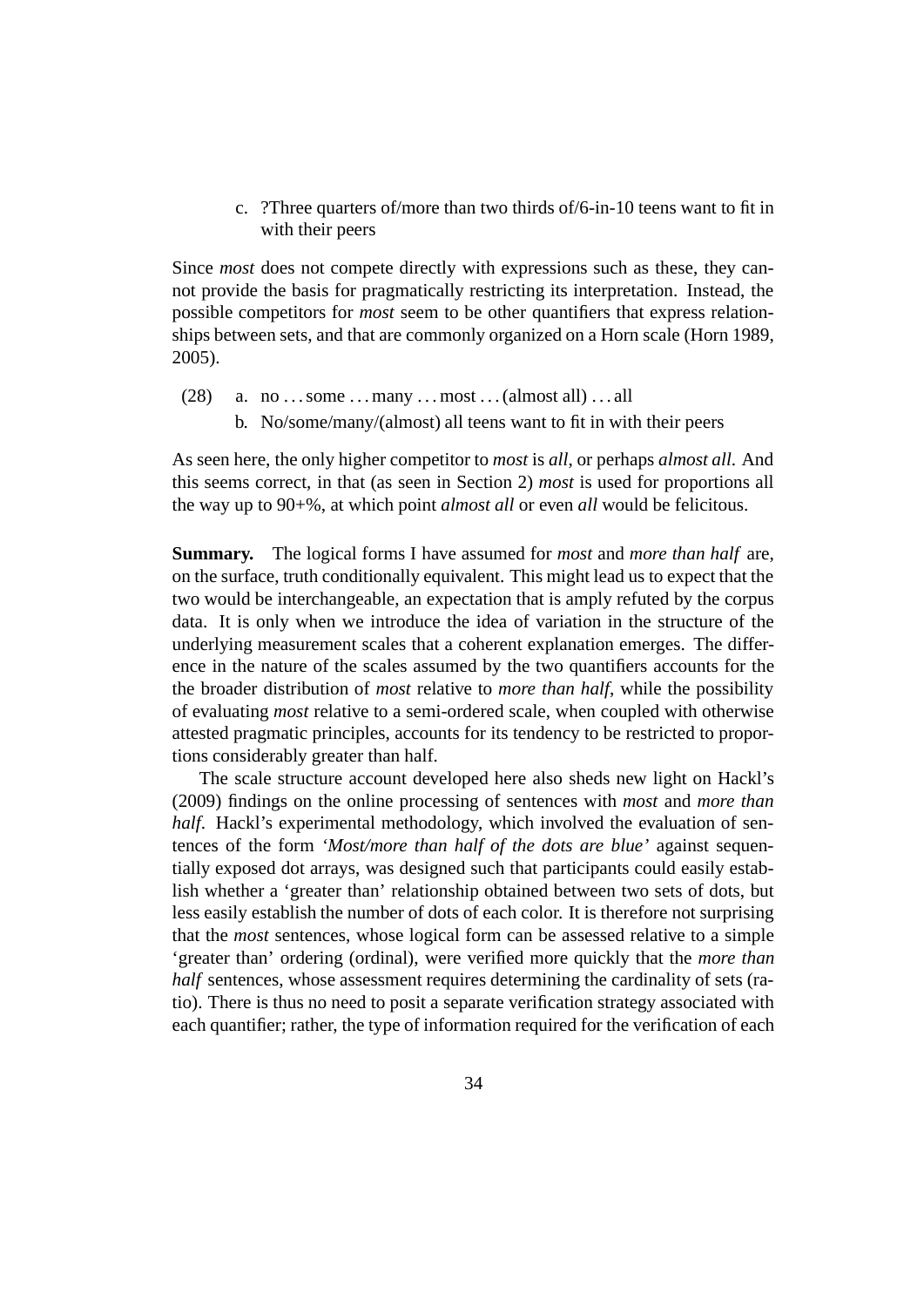derives directly from its logical form, such that a task that makes one sort of information more salient than another will favor one quantifier over the other.

Importantly, there is no *prima facie* reason to think there would be a connection between syntactic distribution, interpretation in terms of proportion, and verification time in online sentence processing. That the observed divergences in all of these areas can be explained in terms of scale structure speaks in favor of this type of account.

# **6 Conclusions and connections**

There is no doubt that speakers sometimes talk about degrees, and correspondingly there is no doubt that degrees must somehow be semantically represented. Most current semantic theories that deal with measure, gradability and comparison in some way assume degrees as part of the ontology. But there is little consensus as to the structure of the domain of degrees.

In what might be considered the foundational work on degree semantics, Cresswell (1977) makes only weak assumptions about how degrees are ordered into scales, remarking that "[i]t is tempting to think of  $\geq$  as at least a partial ordering (i.e. a transitive and antisymmetric relation); whether it should be strict or not or total or not seems unimportant, and perhaps we should even be liberal enough not to insist on transitivity and antisymmetry" [p. 266]. But other work within this general framework typically assumes that the degrees on a given scale are totally ordered relative to one another (Bartsch and Vennemann 1973; Fox and Hackl 2006; Kennedy 2007). Fox and Hackl (2006) in particular make the stronger claim that all measurement scales – including the scale of cardinality – are formally dense, having a structure isomorphic to the rational or real numbers. Furthermore, the running examples in many works involve gradable adjectives such as *tall* or *expensive*, which encode dimensions corresponding to familiar ratio level scales with numerical units of measurement (e.g. height in cm; cost in dollars).

At the same time, it is now well recognized that measurement scales vary in their structure, and that this has linguistic effects. Kennedy and McNally (2005) discuss the distinction between open and closed scales, and show that this has consequences for the interpretation of gradable adjectives in their positive forms, as well as for the distribution of degree modifiers. For example, *completely* occurs only with adjectives that map their arguments to scales that are closed on their upper end (*completely flat* vs. ?*completely bumpy*, ?*completely tall*), while *very*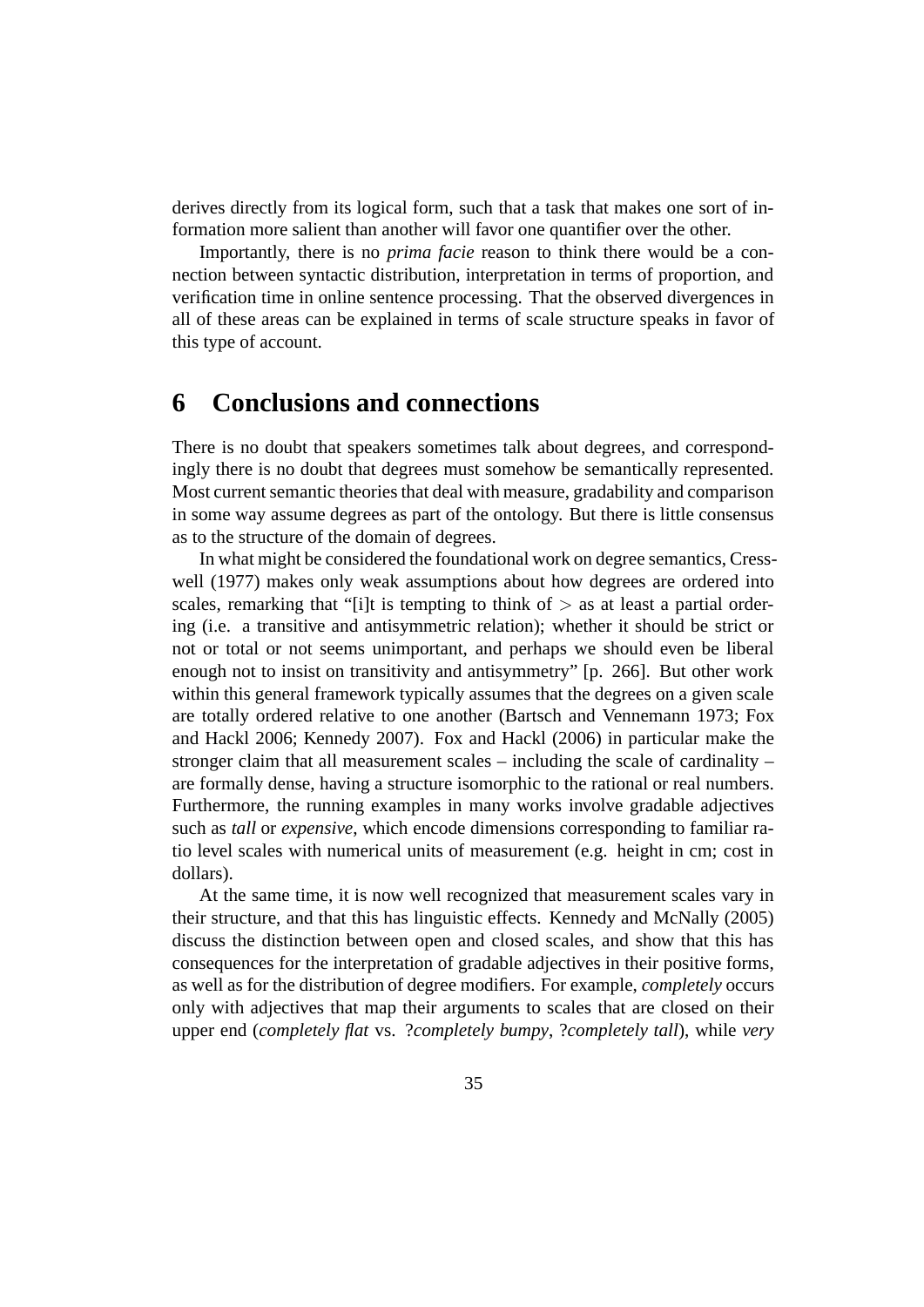occurs most felicitously with open scale adjectives (e.g. *very tall*). From another perspective, Bale (2008) argues that the presence or absence of numerical degrees determines the interpretations available for interadjective comparisons such as *the table is longer than it is wide* and *Sue is smarter than Hilda is beautiful*.

The present work points to another dimension along which measurement scales vary, namely the strength of the ordering relationship > on the degrees that constitute them. It is not sufficient to posit that scales are totally ordered sets of points. Some have more structure than this, specifically a fixed unit of measurement and perhaps a zero point, and thus correspond to interval or ratio level measurement. And some scales have less structure than this, in that degrees are not totally ordered relative to one another (a possibility Cresswell left open). The comparison of *most* and *more than half* shows that this aspect of scale structure also has linguistic consequences. *More than half* (and by extension other numerical expressions of proportion) requires a ratio level scale, and is thus restricted to use in cases where entities can be mapped to a scale of this sort. *Most*, by contrast, can be interpreted with respect to a simple qualitative ordering of entities, one which would be reflected by an ordinal or semi-ordered scale. This distinction influences both the distribution of the two quantifiers as well as the interpretations they receive.

There is a further conclusion that arises out of the present analysis. Specifically, the dimension of measurement does not fully specify the scale. On one level, this is of course a trivial observation. Height can be measured in feet or meters, temperature in degrees Centigrade or Fahrenheit, and so forth. In the present study, however, I have argued for a more fundamental sort of variation: the same dimension can be tracked by scales representing different levels of measurement. Such a possibility is not without precedent in the physical sciences. Mineral hardness, for example, can be measured at the ratio level via a sclerometer, or at the ordinal level via an '*x* scratches *y*' procedure. The two weighing procedures discussed at the start of the paper likewise represent two levels in the measurement of weight. Here, we have seen something similar with cardinality or number. We typically think of measuring the size of a finite set of entities by counting its members, that is, by mapping them to the natural numbers. This is a prototypical example of ratio level measurement. But it is also possible to compare set sizes in an analog or qualitative way, based on a simple 'larger than' judgment. The scale that results is ordinal or, if the 'larger than' judgment is insensitive to small differences in set sizes, semi-ordered. We have seen that in some cases only the weaker qualitative level of measurement is possible, but even when actual counting is (at least in principle) possible, we might make judgments in a qualitative way; in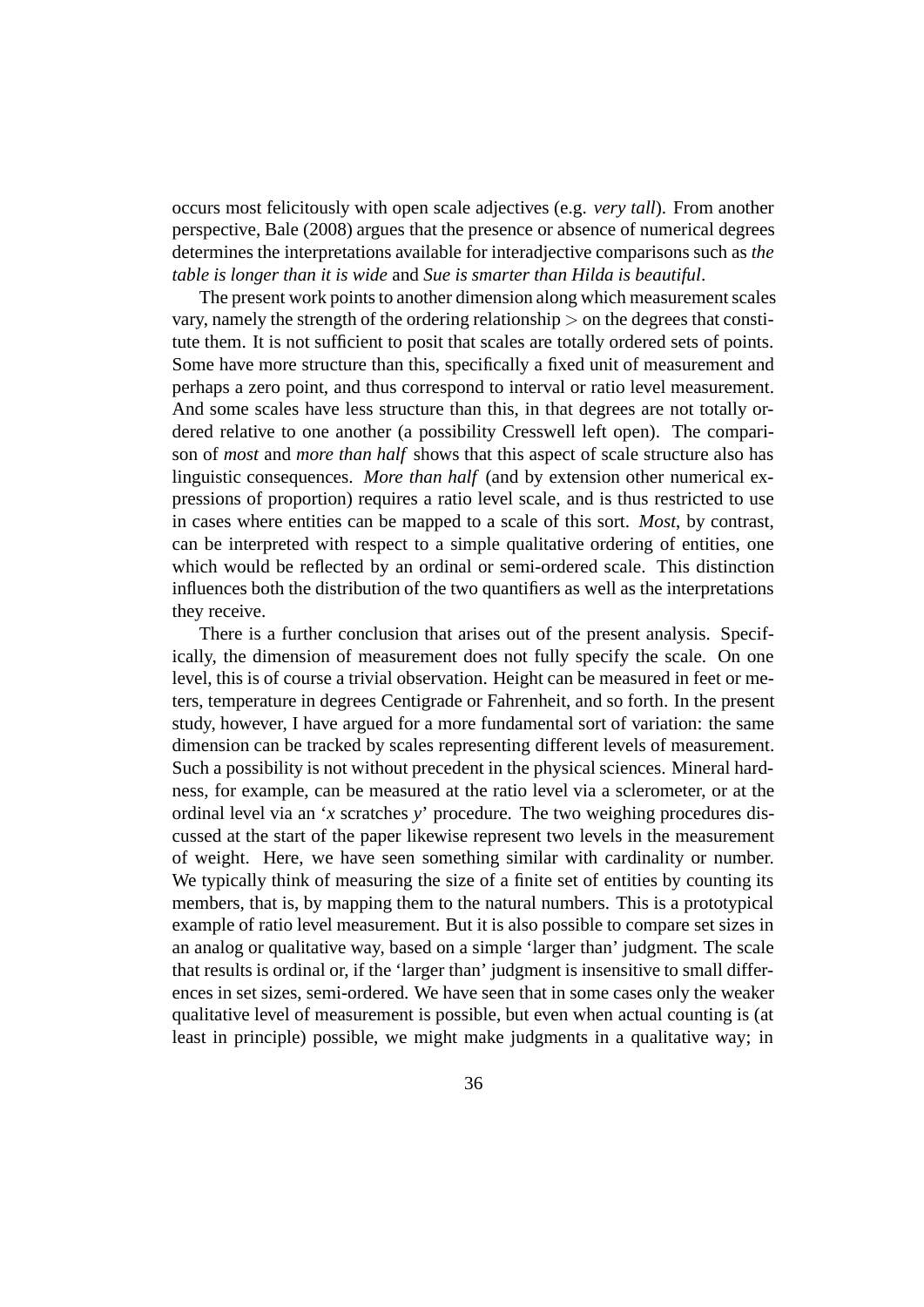fact, this seems in some cases to be the default option. An analogy introduced by Bartsch and Vennemann (1973) already alludes to this distinction: the number of votes for or against a proposition may be assessed by precise counting, or alternately by listening to the 'ayes' and 'nays'. The first procedure represents ratio level measurement; the second, in that it is insensitive to small differences in number of votes, would in the present terms give rise to a semi-ordered scale. More importantly, these dual possibilities very closely reflect what we know about how humans actually represent number – either precisely and digitally via our linguistically oriented precise number abilities, or as analog magnitudes via the ANS. But the linguistic consequences of this duality have not, to my knowledge, been previously recognized.

If it is the case that scale structures – even those tracking the same dimension – can vary in this way, we should expect to see it reflected in other domains of natural language as well. While it beyond the scope of the present paper to explore this question more generally, by way of closing I will briefly discuss another construction that lends itself to an analysis along similar lines. The topic has to do with the contrast between explicit comparatives such as (29a) and implicit comparatives such as (29b), which has been discussed in particular by Kennedy (2007):

- (29) a. Fred is taller than Barney
	- b. Fred is tall compared to Barney

While (29a) can be felicitously used to describe a situation where Fred's height is just slightly greater than Barney's (say, 1 cm), the felicitous use of (29b) requires there to be a significant difference in the two individuals' heights. This corresponds closely to the distinction between *more than half* and *most*; as discussed above, (30a) is felicitous if Fred has read just slightly more than 50% of the relevant books, but (30a) requires that the number be considerably greater than that threshold.

- (30) a. Fred read more than half of the books
	- b. Fred read most of the books

The contrast in (29) can be accounted for in a parallel way to that in (30) if we take (29a) to involve a ratio scale of height, but (29b) to involve a semi-ordered scale, one where the 'taller than' relationship requires a significant difference in heights. In fact, Fults (2011) argues for very much this analysis, proposing in particular that implicit comparatives involve an 'analog magnitude scale' parallel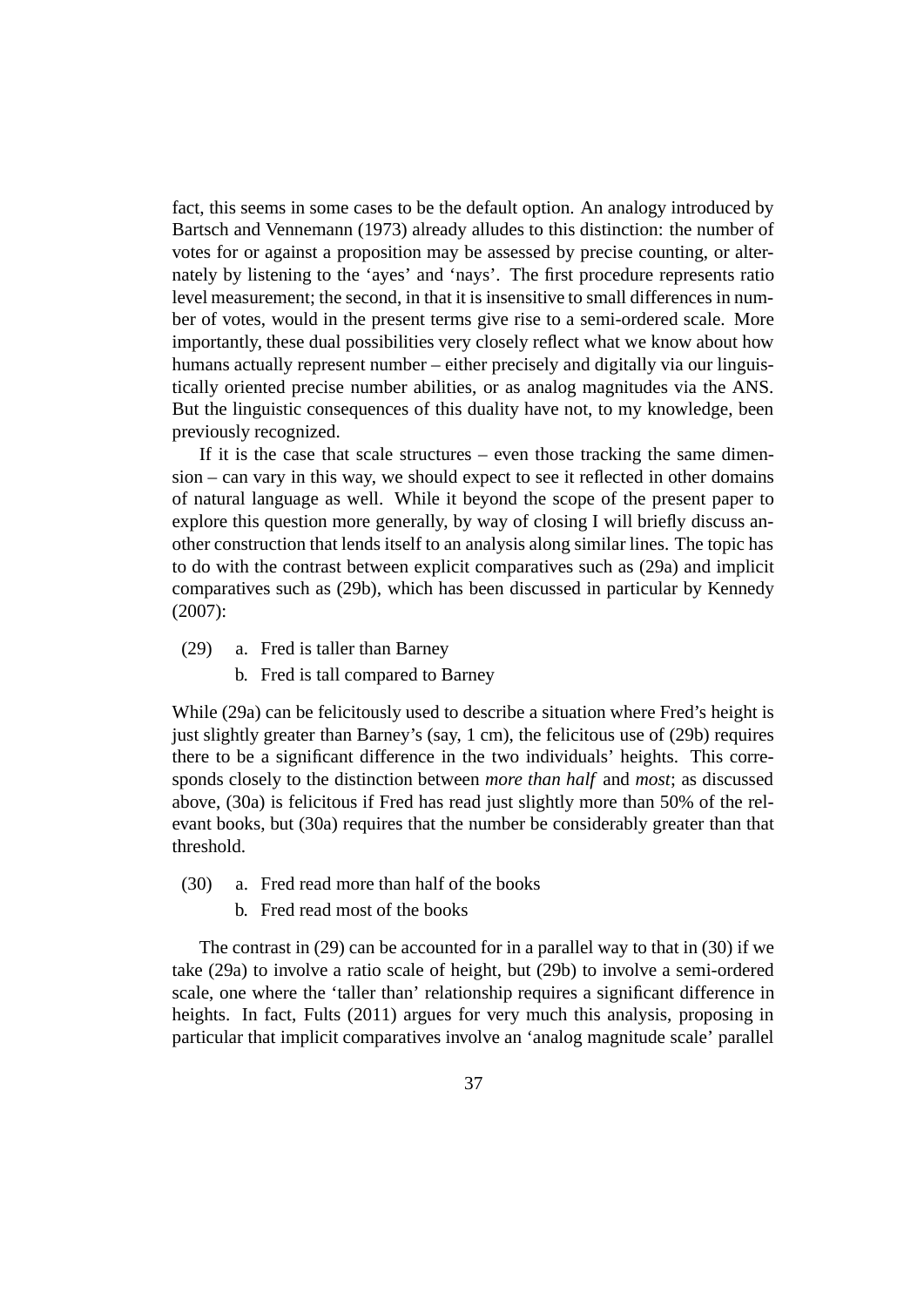in structure to the output of the ANS. van Rooij (2011) similarly proposes that the difference between (29a) and (29b) corresponds to that between strict weak orders and semi-orders, which in turn derives from differences in how predicates behave across comparison classes.

That factors relating to the type of ordering relationship invoked have explanatory value in this domain as well suggests the broader relevance of the type of account developed here.

# **References**

Ariel, Mira. 2004. *Most*. *Language* 80:658–706.

- Ariel, Mira. 2005. A 'just that' lexical meaning for *most*. In *Where semantics meets pragmatics*, ed. Klaus von Heusinger and Ken Turner, 49–91. Amsterdam: Elsevier.
- Bale, Alan Clinton. 2008. A universal scale of comparison. *Linguistics and Philosophy* 31:1–55.
- Bartsch, Renate, and Theo Vennemann. 1973. *Semantic structures: A study in the relation between syntax and semantics*. Frankfurt: Athaenum Verlag.
- Bresnan, Joan. 1973. Syntax of the comparative clause construction in English. *Linguistic Inquiry* 4:275–343.
- Brisson, Christine. 2003. Plurals, 'all', and the nonuniformity of collective predication. *Linguistic Inquiry* 26:129–184.
- Buckey, P.B., and C. B. Gilman. 1974. Comparison of digits and dot patterns. *Journal of Experimental Psychology* 103:1131–1136.
- Carlson, Gregory. 1977. Reference to kinds in English. Ph.D. dissertation, University of Massachusetts.
- Chierchia, Gennaro, and Sally McConnell-Ginet. 2000. *Meaning and grammar*. Cambridge, MA: MIT Press, 2nd edition.
- Cresswell, Max J. 1977. The semantics of degree. In *Montague grammar*, ed. Barbara Partee, 261–292. New York: Academic Press.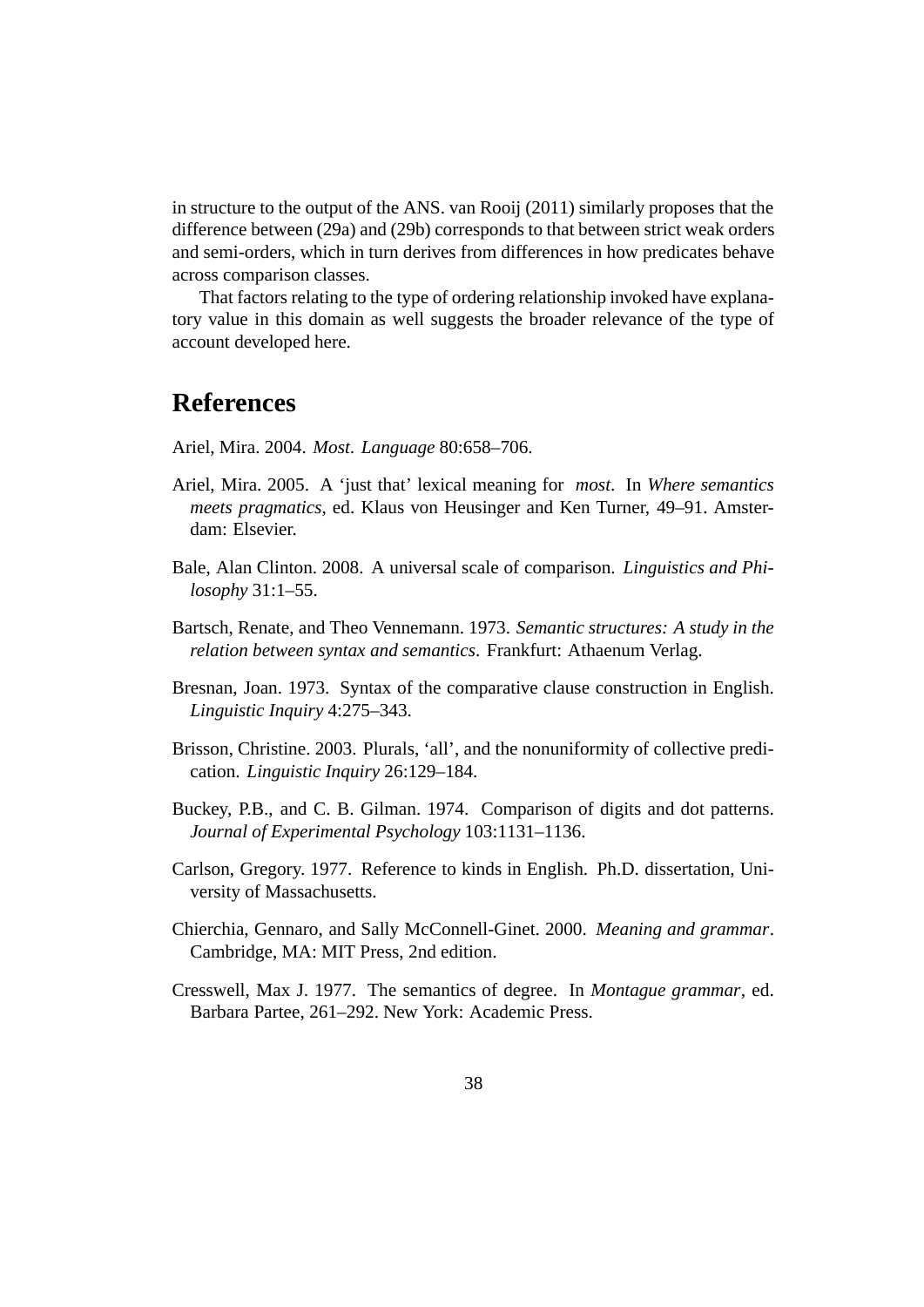- Cummins, Chris, Uli Sauerland, and Stephanie Solt. submitted. Granularity and scalar implicature in numerical expressions. Submitted to *Linguistics and Philosophy*.
- Davies, Mark. 2008-. The Corpus of Contemporary American English (COCA): 400+ million words, 1990-present. available online at http://americancorpus.org.
- Dehaene, Stanislas. 1997. *The number sense: How the mind creates mathematics*. Oxford: Oxford University Press.
- Dehaene, Stanislas, and Laurent Cohen. 1991. Two mental calculation systems: a case study of severe acalculia with preserved approximation. *Neuropsychologia* 11:1045–1074.
- Dehaene, Stanislas, Ghislaine Dehaene-Lambertz, and Laurent Cohen. 1998. Abstract representations of numbers in the animal and human brain. *Trends in Neurosciences* 21:355–361.
- Feigenson, Lisa, Stanislas Dehaene, and Elizabeth Spelke. 2004. Core systems of number. *Trends in Cognitive Science* 8:307–314.
- Fine, Kit. 1975. Vagueness, truth and logic. *Synthese* 54:235–259.
- Fintel, Kai von. 1989. Theticity in generative grammar. In *Papers on quantification*, ed. Emmon Bach, Angelika Kratzer, and Barbara Partee. Amherst: University of Massachusetts at Amherst.
- Fox, Danny, and Martin Hackl. 2006. The universal density of measurement. *Linguistics and Philosophy* 29:537–586.
- Fults, Scott. 2011. Vagueness and scales. In *Vagueness and language use*, ed. Paul Égré and Nathan Klinedinst, 25–50. New York: Palgrave Macmillan.
- Gallistel, C.R., and Rochel Gelman. 2000. Non-verbal numerical cognition: From reals to integers. *Trends in Cognitive Science* 4:59–65.
- Grice, H. Paul. 1975. Logic and conversation. In *Syntax and semantics 3: Speech acts*, ed. Peter Cole and Jerry L. Morgan, 41–58. New York: Academic Press.
- Hackl, Martin. 2009. On the grammar and processing of proportional quantifiers: *Most* versus *more than half*. *Natural Language Semantics* 17:63–98.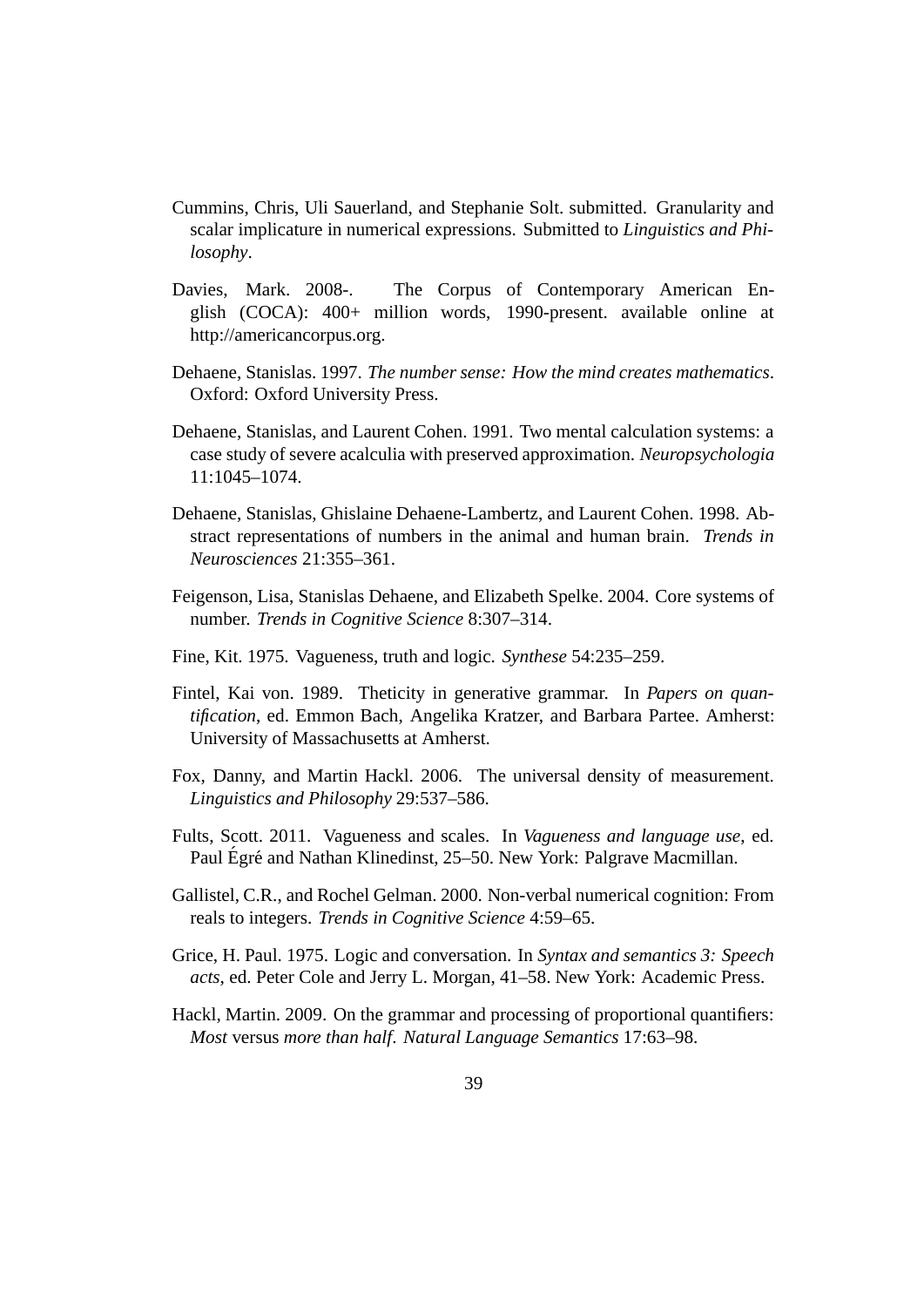- Halberda, Justin, Len Taing, and Jeffrey Lidz. 2008. The development of "most" comprehension and its potential dependence on counting-ability in preschoolers. *Language Learning and Development* 4:99–121.
- Horn, Laurence R. 1984. Toward a new taxonomy for pragmatic inference: Qbased and R-based implicature. In *Meaning, form and use in context: Linguistic applications*, ed. Deborah Shiffrin, 11–89. Washington, D.C.: Georgetown University Press.
- Horn, Laurence R. 1989. *A natural history of negation*. Chicago: University of Chicago Press.
- Horn, Laurence R. 2005. The border wars: A neo-Gricean perspective. In *Where semantics meets pragmatics*, ed. Klaus von Heusinger and Ken Turner. Amsterdam: Elsevier.
- Huddleston, Rodney, and Geoffrey K. Pullum. 2002. *The Cambridge grammar of the English Language*. Cambridge: Cambridge University Press.
- Kamp, Hans. 1975. Two theories about adjectives. In *Formal semantics of natural language*, ed. Edward L. Keenan, 121–155. Cambridge: Cambridge University Press.
- Kennedy, Christopher. 2007. Vagueness and grammar: The semantics of relative and absolute gradable predicates. *Linguistics and Philosophy* 30:1–45.
- Kennedy, Christopher, and Louise McNally. 2005. Scale structure and the semantic typology of gradable predicates. *Language* 81:1–37.
- Klein, Ewan. 1980. A semantics for positive and comparative adjectives. *Linguistics and Philosophy* 4.
- Klein, Ewan. 1991. Comparatives. In *Semantics: An international handbook of contemporary research*, ed. Arnim von Stechow and Dieter Wunderlich, 673– 691. Berlin: de Gruyter.
- Kranz, David H, R. Duncan Luce, Patrick Suppes, and Amos Tversky. 1971. *Additive and polynomial representations*, volume I of *Foundations of Measurement*. New York: Academic Press.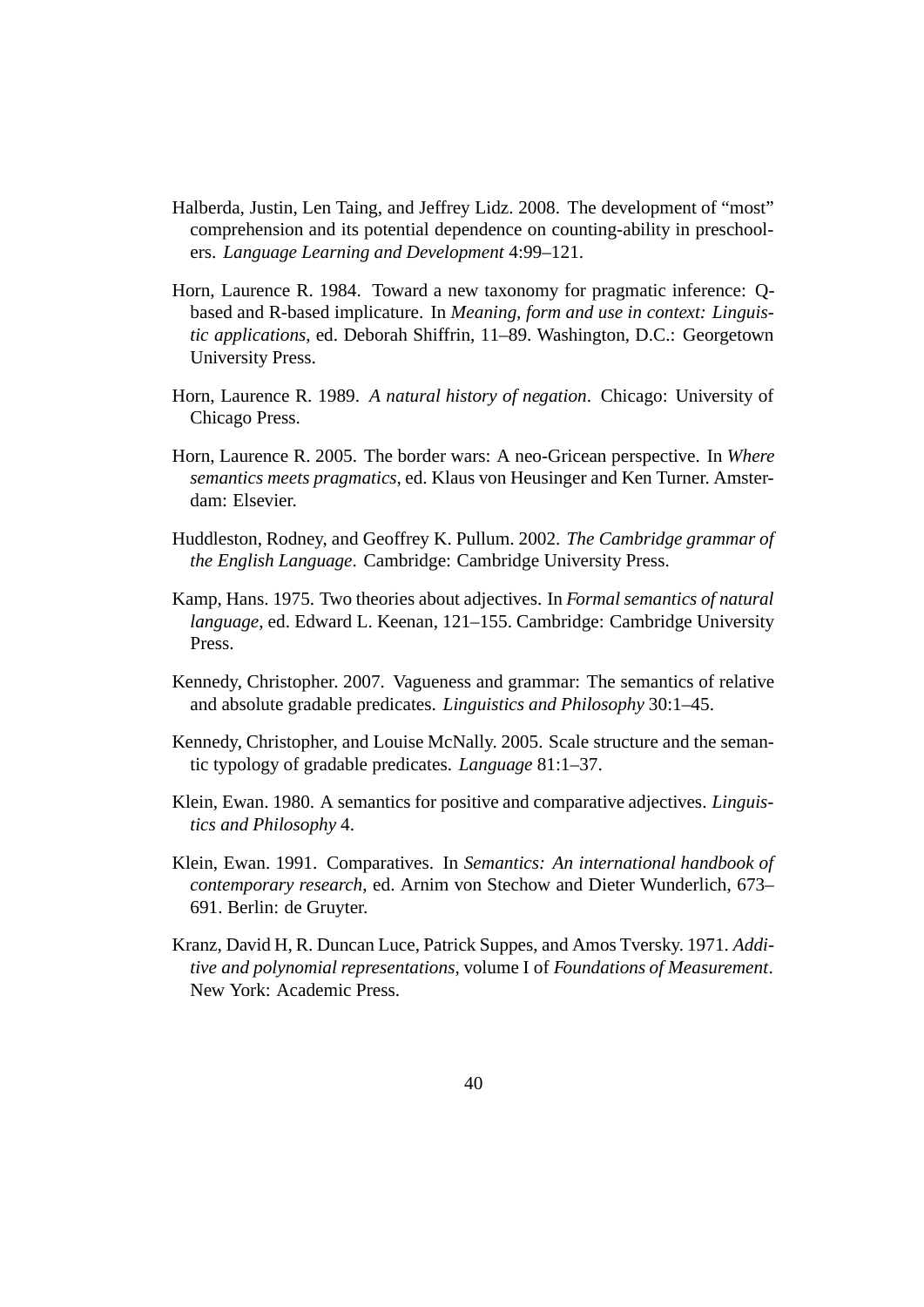- Krifka, Manfred. 1989. Nominal reference, temporal constitution and quantification in event semantics. In *Semantics and contextual expression*, ed. Renate Bartsch, Johan van Benthem, and Peter von Emde Boas, 75–115. Dordrecht: Foris.
- Krifka, Manfred. 2007. Negated antonyms: Creating and filling the gap. In *Presupposition and implicature in compositional semantics*, ed. Uli Sauerland and Penka Stateva, 163–177. New York: Palgrave McMillan.
- Krifka, Manfred. 2009. Approximate interpretations of number words: A case for strategic communication. In *Theory and evidence in semantics*, ed. Erhard W. Hinrichs and John Nerbonne, 109–132. Stanford: CSLI Publications.
- Krifka, Manfred, Francis Jeffry Pelletier, Gregory N. Carlson, Alice ter Meulen, Godehard Link, and Gennaro Chierchia. 1995. Genericity: An introduction. In *The generic book*, ed. Gregory N. Carlson and Francis Jeffrey Pelletier, 1–124. Chicago: University of Chicago Press.
- Luce, R. Duncan. 1956. Semiorders and a theory of utility discrimination. *Econometrica* 24:178–191.
- Nerbonne, John. 1995. Nominal comparatives and generalized quantifiers. *Journal of Logic, Language and Information* 4:273–300.
- Pica, Pierre, Cathy Lerner, Veronique Izard, and Stanislas Dehaene. 2004. Exact and approximate arithmetic in an Amazonian indigene group. *Cognition* 306:499–503.
- Pietroski, Paul, Jeffrey Lidz, Tim Hunter, and Justin Halberda. 2009. The meaning of 'most': semantics, numerosity and psychology. *Mind and Language* 24:554– 585.
- Poulman, E.C. 1989. *Bias in quantifying judgments*. Hove: Lawrence Erlbaum Associates.
- van Rooij, Robert. 2010. Measurement, and interadjective comparisons. *Journal of Semantics* Advanced access November 22, 2010, doi: 10.1093/jos/ffq018.
- van Rooij, Robert. 2011. Implicit versus explicit comparatives. In *Vagueness and language use*, ed. Paul Égré and Nathan Klinedinst, 51–72. New York: Palgrave Macmillan.